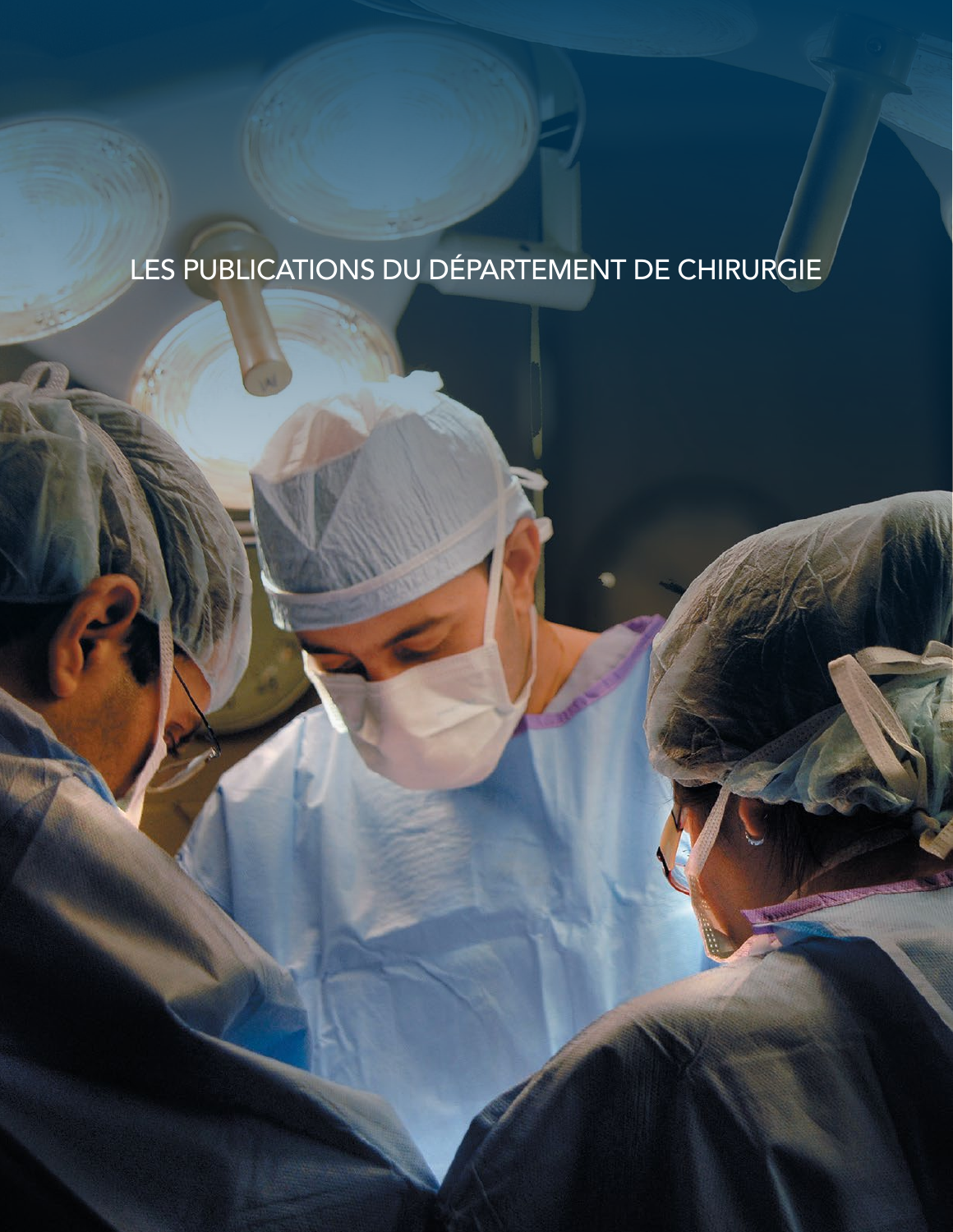## DIVISION DE LA CHIRURGIE GÉNÉRALE

#### LIVRES ET CHAPITRES DE LIVRES

Robidoux A. Les raisons d'espérer: Ce que les recherches nous apprennent sur le cancer du sein. Montréal: Les Presses de l'Université de Montréal, 2013.

Sous la direction de Pierre Poitras. L'appareil digestif. Des sciences fondamentales à la clinique. Les Presses de L'Université de Montréal, 2014.

Chapitre 7: L'anorectum (M. Bouin, R. Wassef, D. Bernard et P. Poitras) Chapitre 18: L'incontinence fécale (M. Bouin, R. Wassef et P. Poitras)

Chapitre 19: Les douleurs anales (M. Bouin, P. Poitras et R. Wassef)

Chapitre 20: La rectorragie (R. Wassef et P. Poitras)

Chapitre 21: L'hémorragie digestive basse (HDB) (R. Wassef et P. Poitras)

#### **PUBLICATIONS**

A randomized trial of a telephone-based weight loss intervention in postmenopausal women with breast cancer receiving letrozole: the LISA Trial. Goodwin PJ, Segal RJ, Vallis MT, Ghadirian P, Ligibel JA, Pond GR, Robidoux A, Blackburn G, Findlay B, Gralow J, Mukherjee S, Levine M, Pritchard KI. Journal of Clinical Oncology 201;32(21):2231- 2239.

Accuracy of preoperative automatic measurement of the liver volume by CT-scan combined to a 3D virtual surgical planning software (3DVSP). Bégin A, Martel G, Lapointe R, Belblidia A, Lepanto L, Soler l, Mutter D, Marescaux J, Vandenbroucke-Menu F. Surg Endosc 2014 Dec;28(12):3408-12.

Antitumor effects of somatostatin analogues in neuroendocrine tumors. Sideris L, Dubé P, Rinke A. The Oncologist 2012; 17(6):747-55.

Basophils increase in Crohn disease and ulcerative colitis and favor mesenteric lymph node memory TH17/TH1 response. Chapuy L, Bsat M1, Mehta H, Rubio M, Wakahara K, Van VQ1, Baba N, Cheong C, Yun TJ, Panzini B, Wassef R, Richard C, Tamaz R, Soucy G, Delespesse G8, Sarfati M9. J Allergy Clin Immunol. 2014 Jul 1. pii: S0091-6749(14)00738-6.

Bevacizumab added to neoadjuvant chemotherapy for breast cancer. Bear HD, Tang G, Rastogi P, Geyer Jr, CE, Robidoux A, Atkins JN, Baez-Diaz L, Brufsky A, Mehta R, Fehrenbacher L, Pajon ER, Senecal FM, Gaur R, Margolese RG, Adams PT, Gross HM, Costantino JP, Swain SM, Mamounas EP, Wolmark. New England Journal of Medicine 2012;366(4):310-320.

Breast lesions of uncertain malignant potential: a challenge for surgeons. Deslauriers N, Sideris L, Dufresne MP, Mitchell A, Drolet P, Dubé P, Leclerc YE, Leblanc G. Cancer and Clin Oncol 2012;1(1):77-87.

Cancer immunotherapy based on mutation-specific CD4+ T cells in a patient with metastatic epithelial cancer. Tran E, **Turcotte S**, Gros A, Robbins PF, Lu W, Dudley ME, Wunderlich JR, Sommerville RP, Hogan K, Hinrichs CS, Parkhurst MR, Yang JC, Rosenberg SA. Science 2014/05/05;344:641-5.

Carcinoma of the gallbladder: Patterns of presentation, prognostic factors and survival rate. An 11-year single centre experience. D'Hondt M, Lapointe R, Benamira Z, Pottel H, Plasse M, Letourneau R, Roy A, Dagenais M, Vandenbroucke-Menu F. Eur J Surg Oncol. Eur J Surg Oncol. 2013 Jun;39(6):548-53.

Carcinoma of the gallbladder: patterns of presentation, prognostic factors and survival rate. An 11-year single centre experience D'Hondt M, Lapointe R, Benamira Z, Pottel H, Plasse M, Létourneau R, Roy A, Dagenais A, Vandenbroucke-Menu F. Eur J Surg Oncol. 2013;39(6):548-53.

CD47 fusion protein targets CD172a+ cells in Crohn's disease and dampens the production of IL-1β and TNF.Baba N1, Van VQ, Wakahara K, Rubio M, Fortin G, Panzini B, Soucy G, Wassef R, Richard C, Tamaz R, Lahaie R, Bernard EJ, Caussignac Y, Leduc R, Lougnarath R, Bergeron C, Racicot MA, Bergeron F, Panzini MA, Demetter P, Franchimont D, Schäkel K, Weckbecker G, Kolbinger F, Heusser C, Huber T, Welzenbach K, Sarfati M. J Exp Med. 2013 Jun 3;210(6):1251-63.

Chemotherapy prolongs survival for isolated locoregional recurrence of breast cancer: Chemotherapy for isolated locoregional recurrence of breast cancer (CALOR): a randomised trial. Aebi S, Gelber S, Anderson SJ, Lang I, **Robidoux A**, Martin M, Nortier JWR, Paterson A, Rimawi MF, Baena Canada JM, Thurlimann B, Murray E, Mamounas EP, Geyer Jr. CE, Price KN, Coates AS, Gelber RD, Wolmark N, Wapnir IL. Lancet Oncology 2014;15(2):156-63.

Randomised, phase II, placebo-controlled, trial of fulvestrant plus vandetanib in postmenopausal women with bone only or bone predominant, hormone-receptor-positive metastatic breast cancer (MBC): the OCOG ZAMBONEY study. Clemons MJ, Cochrane B, Pond GR, Califaretti N, Chia SK, Dent RA, Song X, Robidoux A, Parpia S, Warr D, Rayson D, Pritchard KI, Levine MN. Breast Cancer Research and Treatment 2014; 146(1):153-62.

Clinical outcome in acute small bowel obstruction after surgical or conservative management. Meier RP1, de Saussure WO, Orci LA, Gutzwiller EM, Morel P, Ris F, Schwenter F. World J Surg. 2014 Dec;38(12):3082-8.

Commented by Tang S. and Lotze MT. The power of negative thinking: which cells limit tumor immunity? Clin Cancer Res 2012;18:5157-9.

Controlling Angiogenesis In Breast Cancer: A Systematic Review of Anti-Angiogenic Trials. Mackey J, Kerbel R, Gelmon K, McLeod DM, Chia S, Rayson D, Verma S, Collins LL, Paterson AH, Robidoux A, Pritchard KI. Cancer Treatment Reviews 2012;38(6):673-688.

Cytoreductive surgery plus hyperthermic intraperitoneal chemotherapy for peritoneal carcinomatosis arising from colorectal cancer. Gervais MK, Dubé P, McConnell Y, Drolet P, Mitchell A, Sideris L. J Surg Oncol 2013; 108(7):438-43.

Cytoreductive Surgery with Hyperthermic Intraperitoneal Chemotherapy: An Emerging Treatment Option for Advanced Goblet Cell Tumors of the Appendix. McConnell Y, Mack LA, Gui X, Carr NJ, Sideris L, Temple WJ, Dubé P, Chandrakumaran K, Moran BJ, Cecil TD. Ann Surg Oncol 2014;21:1975-82.

Definitive results of a Phase 3, adjuvant trial comparing three chemotherapy regimens in women with operable, node-positive breast cancer: The NSABP B-38 Trial. Swain SM, Tang G, Geyer Jr CE, Rastogi P, Atkins JN, Donnellan PP, Fehrenbacher L, Azar CA, **Robidoux A**, Polikoff JE, Brufsky AM, Biggs DD, Levine EA, Zapas JL, Provencher L, Northfelt DW, Paik S, Costantino JP, Mamounas EP, Wolmark N. *Journal of Clinical Oncology* 2013;31(26):3197-204

Duration of tamoxifen use and the risk of contralateral breast cancer in BRCA1 and BRCA2 mutation carriers. Gronwald J, Robidoux A, Kim-Sing C, Tung N, Lynch HT, Foulkes WD, Manoukian S, Ainsworth P, Neuhausen SL, Demsky R, Eisen A, Singer CF, Saal H, Senter L, Eng C, Weitzel J, Moller P, Gilchrist DM, Olopade O, Ginsburg O, Sun P, Huzarski T, Lubinski J, Narod SA; Hereditary Breast Cancer Clinical Study Group. *Breast Cancer Research Treatment* 2014;146(2):421-7.

Dysplastic intestinal-type Metaplasia of Appendicial Endometriosis: a mimic of low grade Appendicial Mucinous Neoplasm. Mitchell A, Dubé P, Sideris L. Diagn Pathol 2014;9:39.

Early recurrence after liver resection for colorectal metastases: risk factors prognosis, and treatment. A LiverMetSurvey bases study of 6,025 patients Vigano L, Capussotti L, Lapointe R, Barroso E, Hubert C, Giuliante F, Ijzermans JN, Mirza DF, Elias D, Adam R. Ann Surg Oncol. 2014;21(4):1276-86.

Effects of low-fat and high-fat meals on steady-state pharmacokinetics of lapatinib in patients with advanced solid tumors. Devriese LA, Koch KM, Mergui-Roelvink M, Matthys GM, Ma WW, Robidoux A, Stephenson JJ, Chu QSC, Orford KW, Cartee L, Botby J, Arya N, Schellens JHM. Devriese et al. Investigational New Drugs. 2013;32(3):481-488.

Hereditary Breast Cancer Clinical Study Group. Duration of tamoxifen use and the risk of contralateral breast cancer in BRCA1 and BRCA2 mutation carriers. Gronwald J, Robidoux A, Kim-Sing C, Tung N, Lynch HT, Foulkes WD, Manoukian S, Ainsworth P, Neuhausen SL, Demsky R, Eisen A, Singer CF, Saal H, Senter L, Eng C, Weitzel J, Moller P, Gilchrist DM, Olopade O, Ginsburg O, Sun P, Huzarski T, Lubinski J, Narod SA; Breast Cancer Research Treatment 2014;146(2):421-7.

Heterotopic pancreas presenting as suspicious mass in gallbladder. Foucault A, Veilleux H, Martel G, Lapointe R, Vandenbroucke-Menu F. JOP 2012 Nov 10; 13(6):700-1

Human basophils interact with memory T cells to augment Th17 responses. Wakahara K1, Baba N, Van VQ, Bégin P, Rubio M, Ferraro P, Panzini B, Wassef R, Lahaie R, Caussignac Y, Tamaz R, Richard C, Soucy G, Delespesse G, Sarfati M. Blood. 2012 Dec 6;120(24):4761-71.

Impact of early postoperative enteral feeding on hospital length of stay in patients undergoing colonic surgery: results of a prospective randomized trial. **Bendavid Y**, Martel K, **Sideris L**, Drolet P, Dubé P. Surgical Science 2012;3:537-41.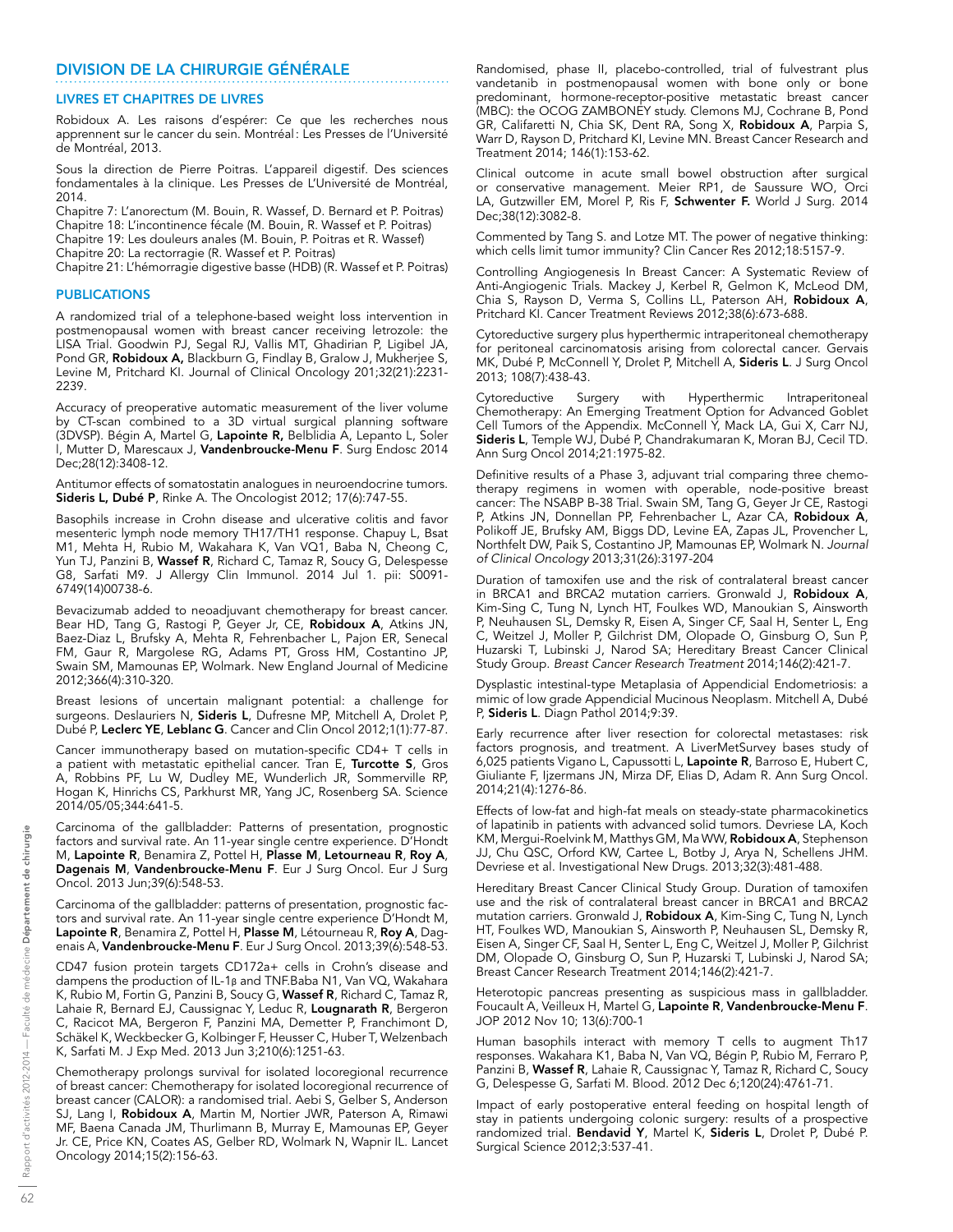Impact of peri-operative bevacizumab on survival in patients with resected colorectal liver metastases: an analysis of the LiverMetSurvey. Rong Z, Martel G, Vandenbroucke-Menu F, Adam R, Lapointe R. HPB (Oxford). 2014 Apr;16(4):342-9.

In vivo observation of perforating submucosal pancreatic ducts during endoscopic submucosal dissection of a gastric heterotopic pancreas. Shlomovitz E1, Pescarus R1, Sharata A1, Reavis KM1, Dunst CM1, Swanstrom LL1. Gastrointest Endosc. 2014 Nov;80(5):898-9.

Intraperitoneal distribution of alginate microcapsule in mice. Dagbert F, McConnell YJ, Carmona E, Sideris L, Hallé JP, Dubé P. Modern Chemotherapy 2014;3:1-4.

Is there a future for Laparoscopic Gastric Greater curvature plication (LGGCP)? A Review of 44 patients. Yazbek T, Atlas A, Safa N, Denis R, Garneau P. Obesity Surgery Journal september 2013, Volume 23, Issue 9, pp1397-1403.

Juvenile polyposis, hereditary hemorrhagic telangiectasia, and early onset colorectal cancer in patients with SMAD4 mutation. Schwenter F, Faughnan ME, Gradinger AB, Berk T, Gryfe R, Pollett A, Cohen Z, Gallinger S, Durno C. J Gastroenterol. 2012 Jul;47(7):795-804.

Laparoscopic Sleeve Gastrectomy (LSG) a Good Bariatric Option for Failed Laparoscopic Adjustable Gastric Banding (LAGB): A review of 90 patients. Yazbek T, Safa N, Denis R, Atlas H, Garneau P. Obesity Surgery Journal. March 2013, Volume 23, Issue 9, pp 300-305.

Lapatinib as a component of neoadjuvant therapy for HER2-positive operable breast cancer (NSABP protocol B-41): an open-label, randomised phase 3 trial. Robidoux A, Tang G, Rastogi P, Geyer Jr CE, Azar CA, Atkins JN, Fehrenbacher L, Bear HD, Baez-Diaz L, Kuebler JP, Margolese RG, Farrar WB, Brufsky AM, Shibata HR, Bandos H, Paik S, Costantino JP, Swain SM, Mamounas EP, Wolmark N. The Lancet Oncology 2013;14(12):1183-1192.

Metachronous ocular melanoma in a patient successfully treated for malignant peritoneal mesothelioma: a case-report. Langlais S, Velazquez Martin JP, Simpson ER, Dubé P, Leblanc G, Sideris L. World J Surg Oncol 2012;10:90.

Myeloid cells obtained from the blood but not from the tumor can suppress T-cell proliferation in patients with melanoma. Gros A, Turcotte S, Wunderlich JR, Ahmadzadeh M, Dudley ME, Rosenberg SA. Clin Cancer Res 2012/10/01;18:5212-23.

Optimal pancreatic phase delay with 64-Detector CT scanner and bolustracking technique. Tang A, Billard JS, Chagnon DA, Rizk F, Olivié D, Turcotte S, Chagnon M, Lepanto L. Acad Radiol 2014/08/01;21:977-85.

Oral clodronate for the adjuvant treatment of operable breast cancer (NSABP Protocol B-34): A multicentre, placebo-controlled, randomised trial. Paterson AHG, Anderson SJ, Lembersky BC, Fehrenbacher L, Falkson CI, King KM, Weir LM, Brufsky AM, Dakhil S, Lad T, Baez-Diaz L, Gralow JR, Robidoux A, Perez EA, Zheng P, Geyer Jr. CE, Swain SM, Costantino JP, Mamounas EP, Wolmark N. Lancet Oncology 2012;13(7):734-742.

Out-of-pocket costs in the year after early breast cancer among Canadian women and spouses. Lauzier S, Lévesque P, Mondor M, Drolet M, Coyle D, Brisson J, Mâsse B, Provencher L, Robidoux A, Maunsell E. Journal of the National Cancer Institute 2013;105(4):280-292.

PD-1 identifies the patient-specific CD8+ tumor-reactive repertoire infiltrating human tumors. Gros A. Robbins PF, Yao X, Li YF, Turcotte S, Tran E, Wunderlich JR, Mixon A, Farid S, Dudley ME, Hanada K, Almeida JR, Darko S, Douek DC, Yang JC, Rosenberg SA. J Clin Invest 2014/05/01;124:2246-59.

Per-oral endoscopic myotomy (POEM) for esophageal achalasia. Pescarus R, Shlomovitz E, Swanstrom L. Curr Gastroenterol Rep (2014) 16:369.

Phenotype and function of T cells infiltrating visceral metastases from gastrointestinal cancers and melanoma: implications for adoptive cell transfer therapy. Turcotte S, Gros A, Hogan K, Tran E, Hinrichs CS, Wunderlich JR, Dudley ME, Rosenberg SA. J Immunol 2013/07/31;191:2217-25.

Preceptorship and proctorship as an effective way to learn laparoscopic sleeve gastrectomy. Garneau P, Ahmad K, Carignan S, Trudeau P. Obes Surg. 2014 Dec;24(12):2021-4.

Prolonged therapy with imatinib mesylate before surgery for advanced gastrointestinal stromal tumor: results of a phase II trial. Doyon C, Sideris L, Leblanc G, Leclerc YE, Boudreau D, Dubé P. International Int J Surg Oncol. 2012;2012:761576.

Screening for BRCA1 and BRCA2 mutations among French-Canadian breast cancer cases attending an outpatient clinic in Montreal. Ghadirian P, Robidoux A, Nassif E, Martin G, Potvin C, Patocskai E, Younan R, Larouche N, Venne A, Zhang S, Royer R, Narod SA. Clinical Genetics 2014 Jan;85(1)

Should all BRCA1 mutation carriers with stage I breast cancer receive chemotherapy? Narod SA, Metcalfe K, Lynch HT, Ghadirian P, Robidoux A, Tung N, Gaughan E, Kim-Sing C, Olopade OI, Foulkes WD, Robson M, Offit K, Jakubowska A, Byrski T, Huzarski T, Sun P, Lubinski J. Breast Cancer Research and Treatment 2013 Feb;138(1):273-9.

Successful orthotopic liver transplantation after biliopancreatic diversion with duodenal switch Auclair M, Martel G, Lapointe R. Surg Obes Relat Dis. 2013 May-Jun;9(3):e46-e48.

Surgery should complement endocrine therapy for older postmenopausal women with hormone-receptor positive breast cancer. Nguyen O, Sideris L, Drolet P, Gagnon MC, Leblanc G, Leclerc YE, Mitchell A, Dubé P. International J Surg Oncol vol. 2012, Article ID 180574, 5 pages, 2012;2012:180574

Systematic review and meta-analysis of liver resection for metastatic melanoma.Aubin J.-M., Rekman J., Vandenbroucke-Menu F., Lapointe R., Fairfull-Smith R.J., Mimeault R., Balaa F.K. and Martel G.. Br. J. Surg. 2013; 100(9):1138-47.

The effect of fluid overload in the presence of an epidural on the strength of colonic anastomoses. Nessim C, Sideris L, Turcotte S, Vafiadis P, Lapostole AC, Simard S, Koch P, Fortier LP, Dube P. J Surg Res 2013/03/27;183:567-73.

The impact of portal embolization on postoperative morbidity and mortality after liver resection Lapointe R: Hepatobiliary Surg Nutr. Apr 2014;3(2):104-105.

Transfusion rate for 500 consecutive liver transplantations: experience of one liver transplantation centre Massicotte L, Denault AY, Beaulieu D, Thibeault L, Hevesi Z, Nozza A. Lapointe R. Roy A. Transplantation. 2012 Jun 27;93(12):1276-81.

Tumor MHC class I expression improves the prognostic value of T-cell density in resected colorectal liver metastases. Turcotte S, Katz SC, Shia J, Jarnagin WR, Kingham TP, Allen PJ, Fong Y, D'Angelica MI, DeMatteo RP. Cancer Immunol Res 2014/04/01;2:530-7.

Tumor-reactive CD8+ T cells in metastatic gastrointestinal cancer refractory to chemotherapy. Turcotte S, Gros A, Tran E, Wunderlich JR, Lee C-CR, Phan GQ, Yang JC, Robbins PF, Dudley ME, Rosenberg SA. Clin Cancer Res 2014/01/16;20:331-43. Commented in "Highlights of this issue", Clin Cancer Res 2014;20:273.

Validating the content of a brief informational intervention to empower patients and spouses facing breast cancer: perspectives of both couple members.Blais MC, Maunsell E, Grenier S, Lauzier S, Dorval M, Pelletier S, Guay S, Robidoux A, Provencher L. Journal of Cancer Survivorship. 2014;8(3):508-520.

Von Hippel-Lindau disease-associated solid microcystic adenomas masquerading as pancreatic neuroendocrine tumors. Turcotte S, Turkbey B, Barak S, Libutti SK, Alexander HR, Linehan WM, Hughes MS, Nilubol N, Millo C, Quezado M, Choyke PL, Kebebew E. Phan GQ. Surgery 2012/12/01;152:1106-17.

Wallstent ileus - Snapshot Quiz. Collin Y, Roy A, Lapointe R. Br J Surg 2014;101: 819 et 855.

## DIVISION DE LA CHIRURGIE CARDIAQUE

## CHAPITRES DE LIVRE

Mapping of atrial repolarization changes and tachyarrhythmia sites of origin during activation of mediastinal nerve inputs to the intrinsic cardiac nervous system. Cardinal, R., Pagé, P. In: Shenasa M, Hindricks G, Borggrefe M, Breithardt G, Josephson, M.E., eds, Cardiac Mapping (4th ed.). Hoboken, NJ: Wiley-Blackwell, 2012: chapitre 18, 172-178.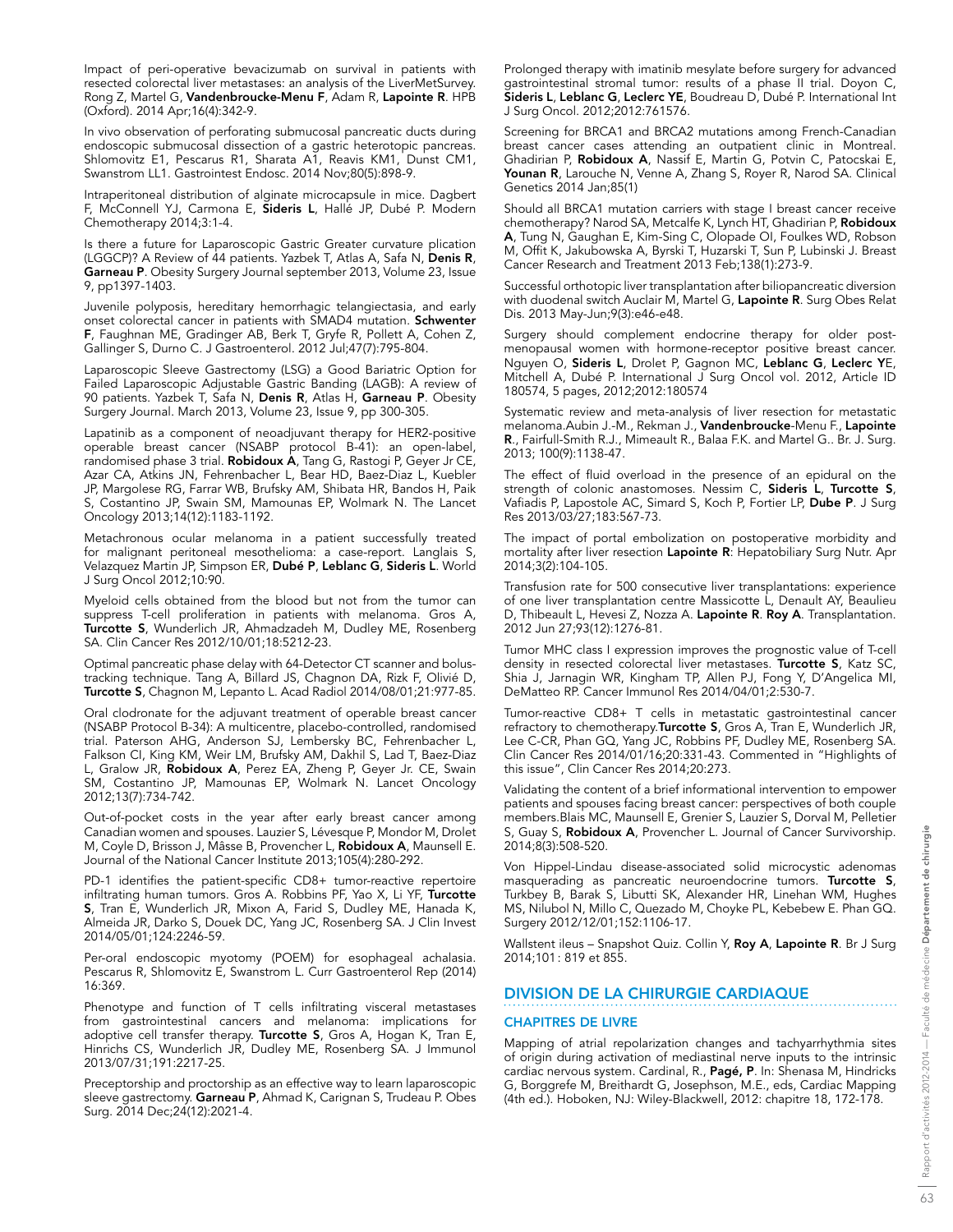Cardiac Surgery in the Pregnant Patient. Poirier NC, Ben Ali W. In: Cardiothoracic Surgery Review. Franco KL, Thourani VH, Lippincott Williiams &Wilkins, Philadelphia chapt 196: 863-6. 2012.

## PUBLICATIONS

256-slice CT angiographic evaluation of coronary artery bypass grafts: effect of heart rate, heart rate variability and Z-axis location on image quality. Gramer BM (student), Diez Martinez P, Chin AS, Sylvestre MP, Larrivée S, Stevens LM, Noiseux N, Soulez G, Rummeny EJ, Chartrand-Lefebvre C. 256-slice CT angiographic evaluation of coronary artery bypass grafts. PLoS One. 2014 Mar 17;9(3).

A novel composite coronary bypass graft strategy: the saphenous vein bridge-a pilot study. Tremblay JA (student), Stevens LM, Chartrand-Lefebvre C, Chandonnet M, Mansour S, Soulez G, Prieto I, Basile F, Noiseux N. Eur J Cardiothorac Surg. 2013 Oct;44(4).

A randomized controlled trial of 4752 patients comparing 30-day outcomes in Off-pump versus On-pump Coronary artery bypass graft surgery: The CABG Off or On Pump Revascularization Study (Coronary). Lamy A, Devereaux PJ, Prabhakaran D, Hu S, Paolasso E, Straka Z, Piegas L, Akar R, Jain A, Noiseux N, Padmanabhan C, Bahamondes JC, Novick R, Reddy S, Tao L, Airam B, Sulling T, Whitlock R, Ou Y, Ng J, Chrolavicus S, Taggart D, Yusuf S. N Engl J Med. 2012 Apr 19;366(16):1489-97.

A randomized trial of early versus delayed mediastinal drain removal after cardiac surgery using silastic and conventional tubes. Moss E, Miller CS, Jensen H, Basmadjian A, Bouchard D, Carrier M, Perrault LP, Cartier R, Pellerin M, and Demers P. Interactive cardiovascular and thoracic surgery 2013;17: 110-115.

A rare case of anomalous origin of the left main coronary artery in adult patient. Dionne PO (student), Poirier N, Forcillo J (student), Stevens LM, Chartrand-Lefebvre C, Mansour S, Noiseux N. J Cardiothorac Surg. 2013 Jan 22;8:15.

Acute renal failure following lung transplantation: risk factors, mortality, and long-term consequences. Jacques F, El-Hamamsy I, Fortier A, Maltais S, Perrault LP, Liberman M, Noiseux N, and Ferraro P. European journal of cardio-thoracic surgery: official journal of the European Association for Cardio-thoracic Surgery 2012;41: 193-199.

Addition of frailty and disability to cardiac surgery risk scores identifies elderly patients at high risk of mortality or major morbidity. Afilalo J, Mottillo S, Eisenberg MJ, Alexander KP, Noiseux N, Perrault LP, Morin JF, Langlois Y, Ohayon SM, Monette J, Boivin JF, Shahian DM, and Bergman H. Circulation Cardiovascular quality and outcomes 2012;5: 222-228.

Anesthesia for Off-Pump coronary artery bypass surgery. Hemmerling TM, Romano G, Terrasini N, Noiseux N. Ann Card Anaesth. 2013 Jan;16(1):28-39.

Angiopoitein-like 2 promotes atherogenesis in mice. Farhat N, Thorin-Trescases N, Mamarbachi M, Villeneuve L, Yu C, Martel C, Duquette N, Gayda M, Nigam A, Juneau M, Allen BG, Thorin E. J Am Heart Assoc. 2013;2(3).

Armentarium of topical hemostatic products in cardiovascular surgery: an update. Forcillo J and Perrault LP. Transfusion and apheresis science: official journal of the World Apheresis Association: official journal of the European Society for Haemapheresis 2014;50: 26-31.

Bilateral atrial ganglionated plexus involvement in atrial responses to left-sided plexus stimulation in canines. Moss E, Cardinal R, Yin Y, Pagé P: Cardiovasc Res, 2013;99(1): 194-202.

Cardiac, obstetric, and fetal outcomes during pregnancy after biological or mechanical aortic valve replacement. Bouhout I, Poirier N, Mazine A, Dore A, Mercier LA, Leduc L, and El-Hamamsy I. The Canadian journal of cardiology 2014;30: 801-807.

Cardiopulmonary bypass is associated with altered vascular reactivity of isolated pulmonary artery in a porcine model: therapeutic potential of inhaled tezosentan. Mommerot A, Denault AY, Dupuis J, Carrier M and Perrault LP. Journal of cardiothoracic and vascular anesthesia 2014;28: 698-708.

Carpentier-Edwards pericardial valve in the aortic position: 25-years experience. Forcillo J, Pellerin M, Perrault LP, Cartier R, Bouchard D, Demers P, and Carrier M. Annals of Thoracic Surgery 2013;96: 486- 493.

Celastrol protects ischemic myocardium through heat shock response with upregulation of heme oxygenase-1. Der Sarkissian S, Cailhier JF, Borie M, Stevens LM, Gaboury L, Mansour S, Hamet P, Noiseux N. Br J Pharmacol. 2014 Dec;171(23):5265-79.

Challenge of informing patient decision making: what can we tell patients considering long-term mechanical circulatory support about outcomes, daily life, and end-of-life issues? Boothroyd LJ, Lambert LJ, Ducharme A, Guertin JR, Sas G, Charbonneau E, Carrier M, Cecere R, Morin JE, and Bogaty P. Circulation Cardiovascular quality and outcomes 2014;7: 179-187.

Characterization of hsp27 kinases activated by elevated aortic pressure in heart. Boivin B, Khairallah M, Cartier R, and Allen BG. Molecular and cellular biochemistry 2012;371: 31-42.

Characterization of porcine aortic valvular interstitial cell 'calcified' nodules. Cloyd KL, **El-Hamamsy I**, Boonrungsiman S, Hedegaard M, Gentleman E, Sarathchandra P, Colazzo F, Gentleman MM, Yacoub MH, Chester AH, and Stevens MM. PloS one 2012;7(10).

Comparison of genotype clustering tools with rare variants. Perreault LP, Legault MA, Barhdadi A, Provost S, Normand V, Tardif JC, and Dube MP. BMC bioinformatics 2014;15: 52.

Composite versus conventional coronary artery bypass grafting strategy for the anterolateral territory: study protocol of a prospective randomized clinical non-inferiority trial (AMI-PONT TRIAL) Drouin A (student), Noiseux N, Chartrand-Lefebvre C, Soulez G, Mansour S, Tremblay JA, Basile F, Prieto I, Stevens LM Trials. 2013 Aug 26;14:270.

Concealed rupture of the aortic annulus after transcatheter aortic valve implantation: Rodgers V (student), Gobeil F, Noiseux N, Stevens LM, Bérubé L, Provost Y, Masson JB. Uncommon Presentation of a Rare Complication. an J Cardiol. 2014 Jun;30(6):696.e5-7.

Conscious mental activity during a deep hypothermic cardiocirculatory arrest? Beauregard M, St-Pierre EL, Rayburn G, and Demers P. Resuscitation 83: e19, 2012.

Coronary artery bypass graft imaging with 256-slice MDCT: surgical concepts, current techniques, and interpretation. Rau NH (student), Rau P, Chin AS, Provost Y, Stevens LM, Noiseux N, Chartrand-Lefebvre C. Clin Imaging. 2014 Sep-Oct;38(5):571-9.

Coronary Investigators. Kidney function after off-pump or on-pump coronary-artery bypass grafting. Garg A, Devereaux PJ, Yusuf S, Cuerden M, Parikh C, Coca S, Walsh M, Novick R, Cook R, Jain A, Pan X, Noiseux N, Vik K, Stolf N, Ritchie A, Favaloro R, Parvathaneni S, Whitlock R, Ou Y, Lawrence M, Andre Lamy. JAMA. 2014 Jun 4;311(21):2191-8

Deciphering the functional and metabolic phenotype of dyslipidemic LDLr-/-:hApoB+/+ mouse hearts: Tribulations of a mixed genetic backgound. Vaillant F, Lauzier B, Poirier I, Gélinas R, Rivard ME, Robillard-Frayne I, Thorin E, Am J Physiol. 306:78-87.

Decreased incidence of low output syndrome with a switch from tepid to cold continuous minimally diluted blood cardioplegia in isolated coronary artery bypass grafting. Rosu C, Laflamme M, Perrault-Hebert C, Carrier M, and Perrault LP. Interactive cardiovascular and thoracic surgery 2012;15: 655-660.

Design, rationale, and initiation of the surgical interventions for moderate ischemic mitral regurgitation trial: a report from the cardiothoracic surgical trials network. Smith PK, Michler RE, Woo YJ, Alexander JH, Puskas JD, Parides MK, Hahn RT, Williams JB, Dent JM, Ferguson TB Jr, Moquete E, Rose EA, Pagé P, Jeffries NO, O'Gara PT, Ascheim DD. J Thorac Cardiovasc Surg, 2012;143(1): 111-117,

Echocardiographic assessment of cardiac performance in response to high altitude and development of subclinical pulmonary edema in healthy climbers. Pagé M, Sauvé C, Serri K, Pagé P, Yin Y, Schampaert E: Can J Cardiol 2013 Oct;29(10):1277-84.

Effect of systematic downsizing rigid ring annuloplasty in patients with moderate ischemic mitral regurgitation. Bouchard D, Jensen H, Carrier M, Demers P, Pellerin M, Perrault LP, and Lambert J. The Journal of thoracic and cardiovascular surgery 2014;147: 1471-1477.

Effectiveness, and Risk Factors. Atrial Fibrillation after Pulmonary Transplantation: Incidence, Impact on Mortality. Henri C (student), Giraldeau G, Dorais M, Cloutier AS, Girard F, Noiseux N, Ferraro P, Rinfret S. Treatment Circ Arrhythm Electrophysiol. 2012 Feb 1;5(1):61-7.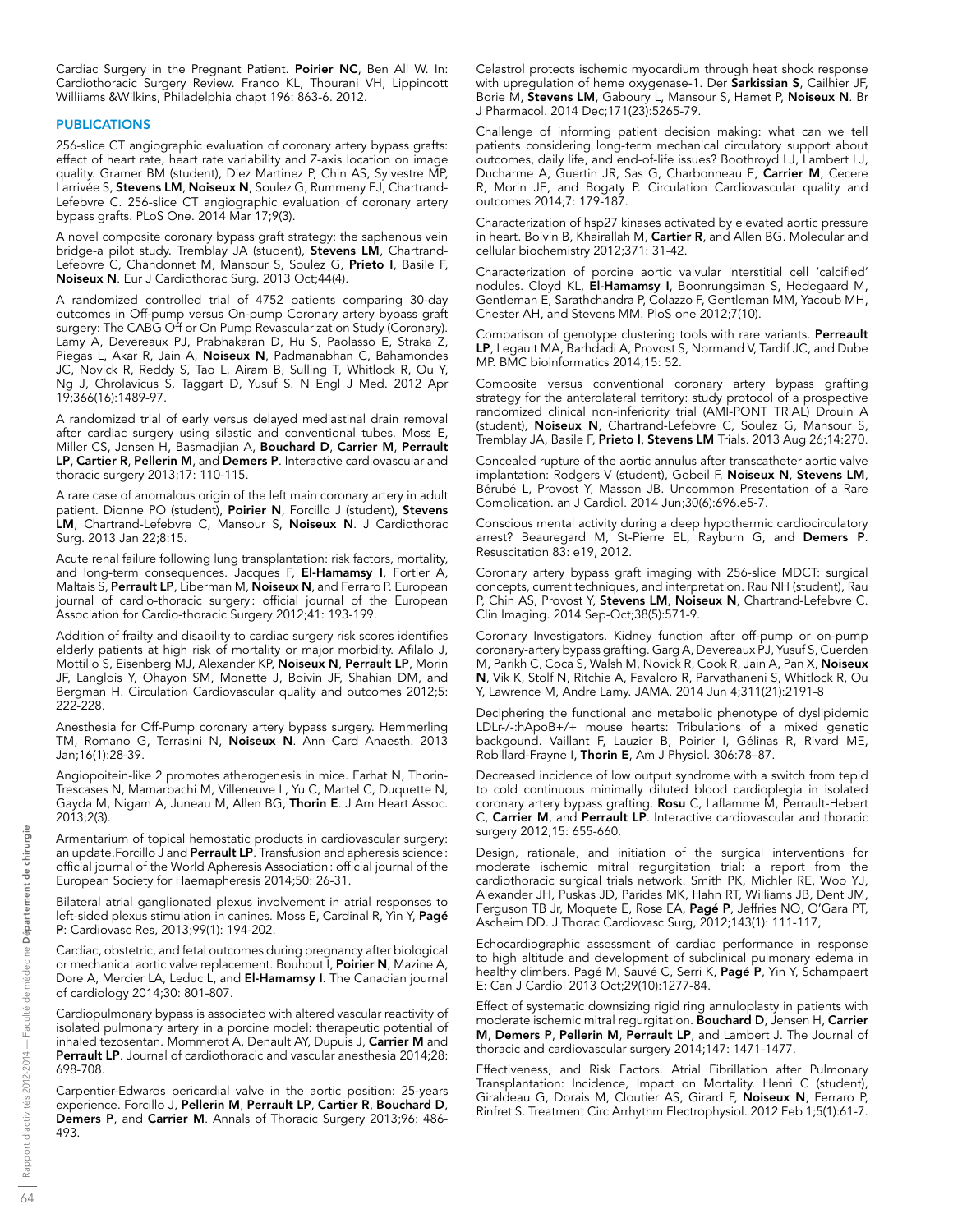Effects of Off-Pump and On-Pump Coronary-Artery Bypass Surgery at One Year. The CORONARY Trial. Lamy A, Devereaux PJ, Prabhakaran D, Taggart D, Hu S, Paolasso E, Straka Z, Piegas L, Akar R, Jain A, Noiseux N, Padmanabhan C, Bahamondes JC, Novick R, Reddy S, Tao L, Airam B, Sulling T, Whitlock R, Ou Y, Ng J, Chrolavicus S, Yusuf S. N Engl J Med. 2013 Mar 28;368(13):1179-88.

Electrophysiological changes preceding the onset of atrial fibrillation after coronary bypass grafting surgery. Xiong F, Yin Y, Dube B, Page P, Vinet A: PLos One 2014 Sep 23;9(9).

Endothelium-dependent control of cerebral function through age: exercise for healthy cerebrovascular aging. Bolduc V, Thorin-Trescases N, Thorin E (2013). Am J Physiol. 305:620-633.

Evaluation of a nurse mentoring intervention to family caregivers in the management of delirium after cardiac surgery (MENTOR\_D): a study protocol for a randomized controlled pilot trial. Mailhot T, Cossette S, Bourbonnais A, Cote J, Denault A, Cote MC, Lamarche Y, and Guertin MC. Trials 2014;15: 306.

Evaluation of autonomic reserves in cardiac surgery patients. Deschamps A, Denault A, Rochon A, Cogan J, Page P, and D'Antono B. Journal of cardiothoracic and vascular anesthesia 2013;27: 485-493.

Evaluation of care and surveillance of cardiovascular disease: can we trust medico-administrative hospital data? Lambert L, Blais C, Hamel D, Brown K, Rinfret S, Cartier R, Giguere M, Carroll C, Beauchamp C, and Bogaty P. The Canadian journal of cardiology 2012;28: 162-168.

Focused 2012 update of the Canadian Cardiovascular Society guidelines for the use of antiplatelet therapy. Tanguay JF, Bell AD, Ackman ML, Bauer RD, Cartier R, Chan WS, Douketis J, Roussin A, Schnell G, Verma S, Wong G, Mehta SR, and Canadian Cardiovascular S. The Canadian journal of cardiology 2013;29: 1334-1345.

Fontan circulation: Success or failure? Mondesert B, Marcotte F, Mongeon F-P, Dore A, Mercier L-A, Ibrahim R, Asgar A, Miro J, Poirier N, and Khairy P. Canadian Journal of Cardiology 2013;29: 811-820.

Intracrine endothelin signalling evokes IP3-dependent increases in nucleoplasmic Ca2+ in adult cardiac myocytes. Fournier A, Allen BG. Merlen C, Farhat N, Luo X, Chatenet D, Tadevosyan A, Villeneuve LR, Gillis MA, Nattel S, Thorin E, J Mol Cell Cardiol. 62C:189-202.

Giant congenital left atrial aneurysm. Hassan M, Said K, El-Hamamsy I, Abdelsalam S, Afifi A, Hosny H, Yacoub M. J Am Coll Cardiol 2013;61:478.

Hemodynamic and clinical benefits associated with chronic sildenafil therapy in advanced heart failure: experience of the Montreal Heart Institute. Potter BJ, White M, Carrier M, Pellerin M, L'Allier PL, Pelletier GB, Racine N, and Ducharme A. The Canadian journal of cardiology 2012;28: 69-73.

Hemodynamic instability and fluid responsiveness. Toupin F, Denault A, Lamarche Y, Deschamps A. Can J Anaesth. 2013 Dec;60(12):1240-7.

Hemodynamic pressure waveform analysis in predicting fluid responsiveness. Roy S, Couture P, Qizilbash B, Toupin F, Levesque S, Carrier M, Lambert J, and Denault AY. Journal of cardiothoracic and vascular anesthesia 2013;27: 676-680.

Hemostatic Device for human use in coronary artery bypass grafting surgery. Forcillo J and Perrault LP. Safety of LeGoo The Annals of thoracic surgery 94: 688; author reply 2012;688-689.

Hybrid treatment of a complex aortic arch aneurysm with an aberrant left vertebral artery. Moss E, Khaliel F, Pressacco J, Demers P, and Cartier R. Journal of cardiac surgery 2013;28: 155-158.

Impact of expanded criteria donors on outcomes of recipients after kidney transplantation. Carrier M, Lize JF, and Quebec-Transplant P. Transplantation proceedings 2012;44: 2227-2230.

Impact of expanded-criteria donors on patient survival after heart, lung, liver and combined organ transplantation. Carrier M, Lize JF, and Quebec-Transplant P. Transplantation proceedings 2012;44: 2231- 2234.

IMPACT-CABG: Implantation of CD133+ Stem Cells In Patients Undergoing Coronary Bypass Surgery. Forcillo J (student), Stevens LM, Mansour S, Prieto I, Salem R, Roy DC, Larose E, Masckauchan D (student), Noiseux N, Can J Cardiol. 2013 Apr;29(4):441-7.

Impaired arm development after Blalock-Taussig shunts in adults with repaired tetralogy of Fallot. L Gloan L, Marcotte F, Leduc H, Mercier LA, Dore A, Mongeon FP, Ibrahim R, Miro J, Asgar A, Poirier N, Khairy P. Int J Cardiol, 2013 Sep 30;168(2):1006-9.

Importance of live three-dimensional transoesophageal echocardiography in the early recognition of an asymptomatic but extensive annular and left ventricular outflow track rupture following transcatheter aortic valve replacement. Poulin F, Le VH, Chevalier F, El-Hamamsy I, and Genereux PEuropean heart journal cardiovascular Imaging, 2014 Nov;15(11):1305.

Improvement of aortic valve stenosis by ApoA-I mimetic therapy is associated with decreased aortic root and valve remodelling in mice. Trapeaux J, Busseuil D, Shi Y, Nobari S, Shustik D, Mecteau M, El-Hamamsy I, Lebel M, Mongrain R, Rheaume E, and Tardif JC. British journal of pharmacology 2013;169: 1587-1599.

Inhaled milrinone and epoprostenol in a patient with severe pulmonary hypertension, right ventricular failure, and reduced baseline brain saturation value from a left atrial myxoma. St-Pierre P, Deschamps A, Cartier R, Basmadjian AJ, and Denault AY. Journal of cardiothoracic and vascular anesthesia 2014;28: 723-729.

Integrated morphologic and functional assessment of the aortic root after different tissue valve root replacement procedures. Torii R, El-Hamamsy I, Donya M, Babu-Narayan SV, Ibrahim M, Kilner PJ, Mohiaddin RH, Xu XY, and Yacoub MH. The Journal of thoracic and cardiovascular surgery 2012;143: 1422-1428.

Intraoperative changes in regional wall motion: can postoperative coronary artery bypass graft failure be predicted? De Mey N, Couture P, Laflamme M, Denault AY, Perrault LP, Deschamps A, and Rochon AG. Journal of cardiothoracic and vascular anesthesia 2012;26: 371-375.

Intra-Operative Graft Blood Flow Measurements for Composite and Sequential Coronary Artery Bypass Grafting. Forcillo J (student), Noiseux N, Dubois MJ, Mansour S, Prieto I, Basile F, Stevens LM nt J Artif Organs. 2014 Jun 15;37(5):382-91.

Invited commentary. Carrier M. The Annals of thoracic surgery 2014;97: 576.

Invited commentary. Forcillo J and Perrault LP. The Annals of thoracic surgery 2014;97: 561-562.

Invited commentary. Forcillo J, Cartier R, and Perrault LP. The Annals of thoracic surgery 2014;97: 836-837.

Is patient-prosthesis mismatch a perioperative predictor of long-term mortality after aortic valve replacement? Bianco JC, Qizilbash B, Carrier M, Couture P, Fortier A, Tardif JC, Lambert J, and Denault AY. Journal of cardiothoracic and vascular anesthesia 2013;27: 647-653.

Is the extracardiac conduit the preferred Fontan approach for patients with univentricular hearts? The extracardiac conduit is not the preferred Fontan approach for patients with univentricular hearts. Khairy P and Poirier N. Circulation 2012;126: 2516-2525; discussion 2525.

L'angiographie de pontages coronariens par tomodensitométrie multidétecteurs: contexte et perspectives futures. Tremblay JA (student), Noiseux N, Stevens LM, CC Lefevbre. Médecine Science Amerique, Decembre 2012 (MSA/ACFAS):137-149.

Left atrial myxoma in association with life-saving mitral stenosis. Demers P. and Beaulieu N. The Journal of thoracic and cardiovascular surgery 143: e9-10, 2012.

Loeys-Dietz syndrome: a primer for diagnosis and management. MacCarrick G, Black JH, Bowdin S, El-Hamamsy I, Frischmeyer-Guerrerio PA, Guerrerio AL, Sponseller PD, Loeys B, and Dietz HC, Genetics in medicine: official journal of the American College of Medical Genetics 2014 Aug;16(8):576-87.

Long term Outcomes Following Electives Isolated Mechanical Aortic Valve Replacement in Young Adults. Bouhout I, Stevens LM, Mazine A. Poirier N, Cartier R, Demers P, El-Hamamsy I. J of Cardiov Sur. 2014 Oct;148(4):1341-1346.e1.

Long-term evolution, secular trends, and risk factors of renal dysfunction following cardiac transplantation. Lachance K, White M, Carrier M, Mansour A, Racine N, Liszkowski M, Ducharme A, and de Denus S. Transplant international: official journal of the European Society for Organ Transplantation 2014;27: 824-837.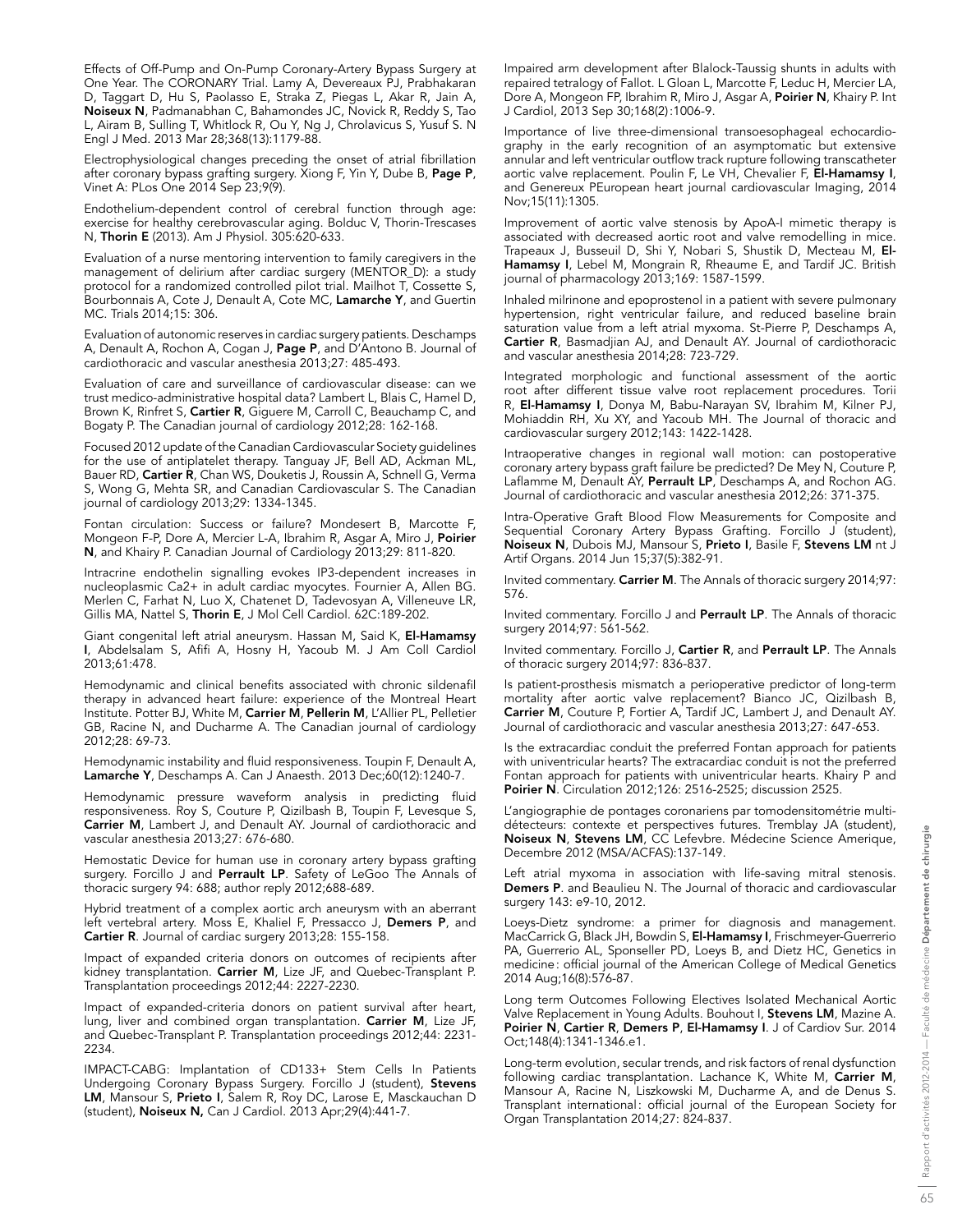Management of early postoperative coronary artery bypass graft failure. Laflamme M, DeMey N, Bouchard D, Carrier M, Demers P, Pellerin M, Couture P, and Perrault LP. Interactive cardiovascular and thoracic surgery 2012;14: 452-456.

Management practices and major infections after cardiac surgery. Gelijns AC, Moskowitz AJ, Acker MA, Argenziano M, Geller NL, Puskas JD, Perrault LP, Smith PK, Kron IL, Michler RE, Miller MA, Gardner TJ, Ascheim DD, Ailawadi G, Lackner P, Goldsmith LA, Robichaud S, Miller RA, Rose EA, Ferguson TB, Jr., Horvath KA, Moquete EG, Parides MK, Bagiella E, O'Gara PT, Blackstone EH, and Cardiothoracic Surgical Trials N. Journal of the American College of Cardiology 2014;64: 372-381.

Minimally invasive mitral valve repair in a patient with porcelain aorta. Mazine A, Khaliel F, Rochon A, and Pellerin M. The Canadian journal of cardiology 2013;29: 1532 e1539-1510.

Minimally invasive mitral valve surgery: influence of aortic clamping technique on early outcomes. Mazine A, Pellerin M, Lebon JS, Dionne PO, Jeanmart H, Bouchard D. Ann Thorac Surg. 2013 Dec;96(6):2116-22.

Mitral annulus reconstruction and giant left atrial reduction plasty. Bourguignon T, Pressacco J, Belley-Cote E, Laflamme M, and El-Hamamsy I. The Annals of thoracic surgery 2013;95: 1101-1103.

Mitral valve blood cyst detected by multimodality imaging. Bonenfant F, Essadiqi B, Gahide G, Jeanmart H, Farand P. Can J Cardiol. 2014 Sep;30(9):1109.e5-6.

Mitral-valve repair versus replacement for severe ischemic mitral regurgitation. Acker MA, Parides MK, Perrault LP, Moskowitz AJ, Gelijns AC, Voisine P, Smith PK, Hung JW, Blackstone EH, Puskas JD, Argenziano M, Gammie JS, Mack M, Ascheim DD, Bagiella E, Moquete EG, Ferguson TB, Horvath KA, Geller NL, Miller MA, Woo YJ, D'Alessandro DA, Ailawadi G, Dagenais F, Gardner TJ, O'Gara PT, Michler RE, Kron IL; CTSN investigators (dont Pagé P): N Engl J Med 2014 Jan 2;370(1):23-32

Monomorphic ventricular tachycardia 25 years post surgical ablation for Wolff-Parkinson-White. Joza J, Becker G, Pagé P, Essebag V: Can J Cardiol, 2013 Jan;29(1):130.e7-9

Moxonidine modulates cytokine signalling and effects on cardiac cell viability. Aceros H (student), Farah G (student), Noiseux N, Mukaddam-Daher S. Eur J Pharmacol. 2014 Jul 15. 168-182

Optimal surgical management of severe ischemic mitral regurgitation: to repair or to replace? Perrault LP, Moskowitz AJ, Kron IL, Acker MA, Miller MA, Horvath KA, Thourani VH, Argenziano M, D'Alessandro DA, Blackstone EH, Moy CS, Mathew JP, Hung J, Gardner TJ, and Parides MK The Journal of thoracic and cardiovascular surgery 2012;143: 1396-1403.

Oxytocin in the heart regenerationPublished. Jankowski M, Gonzales-Reyes A (student), Noiseux N, Gutkowska J. Pat Cardiovasc Drug Discov, 2012 Recent Pat Cardiovasc Drug Discov. 2012 Aug 1;7(2):81-7.

Pattern and degree of left ventricular remodeling following a tailored surgical approach for hypertrophic obstructive cardiomyopathy. El-Hamamsy I, Lekadir K, Olivotto I, El Guindy A, Merrifield R, Rega L, Yang GZ, Cecchi F, Yacoub MH. Global Cardiol Sci Pract 2012;1:9-18.

Perceived effectiveness of teaching methods for point of care ultrasound.3rd, Skinner C, and Laselle B. **Cartier RA**, The Journal of emergency medicine 2014;47: 86-91.

Percutaneous angioplasty of native and recurrent coarctation of the aorta in infants undre 1 year old: immediate and mid-term results. Adjagba PM, Hanna B, Miro J, Dancea A, Poirier N, Vobecky S, Déry J, Lapierre C, Dahdah N. Pediatr Cardiol. 2014, Pediatr Cardiol (2014) 35:1155-1161.

Pharmacokinetic profile of valganciclovir in pediatric transplant recipients. Launay E, Theoret Y, Litalien C, Duval M, Alvarez F, Lapeyraque AL, Phan V, Larocque D, Poirier N, Lamarre V, and Ovetchkine P. The Pediatric infectious disease journal 2012;31: 405-407,.

Post-natal exposure to voluntary exercise but not the antioxidant catechin protects the vasculature after a switch to an atherogenic environment in middle-age mice. Leblond F, Nguyen A, Bolduc V, Lambert J, Yu C, Duquette N, Thorin E, (2013). Pflugers Arch. 465:197-208.

Preconditioning of Stem Cells by Oxytocin to Improve Their Therapeutical Potential. Endocrinology **Noiseux N**, Borie M, Desnoyers A (student), Menaour A, Stevens LM, Mansour S, Roy DC, Jankowski M, Gutkowska J. 2012 Nov;153(11):5361-72.

Preoperative anxiety as a predictor of mortality and major morbidity in patients aged >70 years undergoing cardiac surgery. Williams JB, Alexander KP, Morin JF, Langlois Y, **Noiseux N, Perrault LP**, Smolderen K, Arnold SV, Eisenberg MJ, Pilote L, Monette J, Bergman H, Smith PK, and Afilalo J. The American journal of cardiology 2013;111: 137-142.

Prevalence of and risk factors for persistent postoperative nonanginal pain after cardiac surgery: a 2-year prospective multicentre study. Choiniere M, Watt-Watson J, Victor JC, Baskett RJ, Bussieres JS, Carrier M, Cogan J, Costello J, Feindel C, Guertin MC, Racine M, and Taillefer MC. CMAJ: Canadian Medical Association journal = journal de l'Association medicale canadienne 2014;186: E213-223.

Prevention of venous graft disease after coronary artery bypass grafting: is ex vivo statin exposure an answer? Forcillo J and Perrault LP. The Canadian journal of cardiology 2012;28: 623-625.

PRKCB is associated with calcineurin inhibitor-induced renal dysfunction in heart transplant recipients. Lachance K, Barhdadi A, Mongrain I, Normand V, Zakrzewski M, Leblanc MH, Racine N, Carrier M, Ducharme A, Turgeon J, Dube MP, Phillips MS, White M, and de Denus S. Pharmacogenetics and genomics 2012;22: 336-343.

Rare and low-frequency coding variants in CXCR2 and other genes are associated with hematological traits. Auer PL, Teumer A, Schick U, O'Shaughnessy A, Lo KS, Chami N, Carlson C, de Denus S, Dube MP, Haessler J, Jackson RD, Kooperberg C, Perreault LP, Nauck M, Peters U, Rioux JD, Schmidt F, Turcot V, Volker U, Volzke H, Greinacher A, Hsu L, Tardif JC, Diaz GA, Reiner AP, and Lettre G. Nat Genet 2014;46: 629-634.

Rationale and design of the steroids in cardiac surgery (SIRS) trial. Whitlock R, Teoh K, Vincent J, Devereaux PJ, Lamy A, Paparella D, Zuo Y, Sessler DI, Shah P, Villar JC, Karthikeyan G, Urrútia G, Alvezum A, Zhang X, Abbasi SH, Zheng H, Quantz M, Yared JP, Yu H, Noiseux N, Yusuf S. Am Heart J. 2014 May;167(5):660-5.

Real-time compared to off-line evaluation of segmental wall motion abnormalities with transesophageal echocardiography using dobutamine stress testing. Couture P, Bolduc L, Demey N, Deschamps A, Pellerin M, Denault A, and Tardif JC. Journal of cardiothoracic and vascular anesthesia 2012;26: 191-196.

Regional variations in canine descending aortic tissue mechanical properties change with formalin fixation. Rouleau L, Tremblay D, Cartier R, Mongrain R, and Leask RL. Cardiovascular pathology: the official journal of the Society for Cardiovascular Pathology 2012;21: 390-397.

Reply to letter from Kopjar et al. The IMPACT-CABG pilot trial. Noiseux N, Stevens LM, Prieto I, Salem R, Roy DC, Larose E, Mansour S. Can J Cardiol. 2013 Nov;29(11):1533.e3.

Retrospective cohort analysis of 926 tricuspid valve surgeries: clinical and hemodynamic outcomes with propensity score analysis. Marquis-Gravel G, Bouchard D, Perrault LP, Page P, Jeanmart H, Demers P, Carrier M, Cartier R, Poirier NC, Hebert Y, and Pellerin M. American heart journal 2012;163: 851-858 e851.

Right pulmonary artery torsion following surgical reimplantation. Martinez PD, Déry J, **Vobecky S**, Bigras JL, Lapierre C. Pediatr Radiol. 2012 Déc;42(12):1514-6.

Sequential internal thoracic artery bypass is safe but does not improve survival. Gagne K, Deschamps A, and Cartier R. The Annals of thoracic surgery 2014;98: 23-29.

Should eligibility for heart transplantation be a requirement for left ventricular assist device use? Recommendations based on a systematic review. Boothroyd LJ, Lambert LJ, Sas G, Guertin JR, Ducharme A, Charbonneau E, Carrier M, Cecere R, Morin JE, and Bogaty P. The Canadian journal of cardiology, 2013;29: 1712-1720.

Side-specific endothelial-dependent regulation of aortic valve calcification: interplay of hemodynamics and nitric oxide signaling. Richards J, **El-Hamamsy I**, Chen S, Sarang Z, Sarathchandra P, Yacoub MH, Chester AH, and Butcher JT. The American journal of pathology 2013;182: 1922-1931.

Simultaneous epicardial and noncontact endocardial mapping of the canine right atrium: simulation and experiment. Sabouri S, Matene E, Vinet A, Richer LP, Cardinal R, Armour JA, Pagé P, Kus T, Jacquemet V: PLoS One 2014 Mar 5;9(3):e91165.

Sirolimus Immunoprophylaxis and Renal Histological Changes in Long-Term Cardiac Transplant Recipients: A Pilot Study. White M, Boucher A, Dandavino R, Fortier A, Pelletier GB, Racine N, Ducharme A, de Denus S, Carrier M, and Collette S. The Annals of pharmacotherapy 2014;48: 837-846.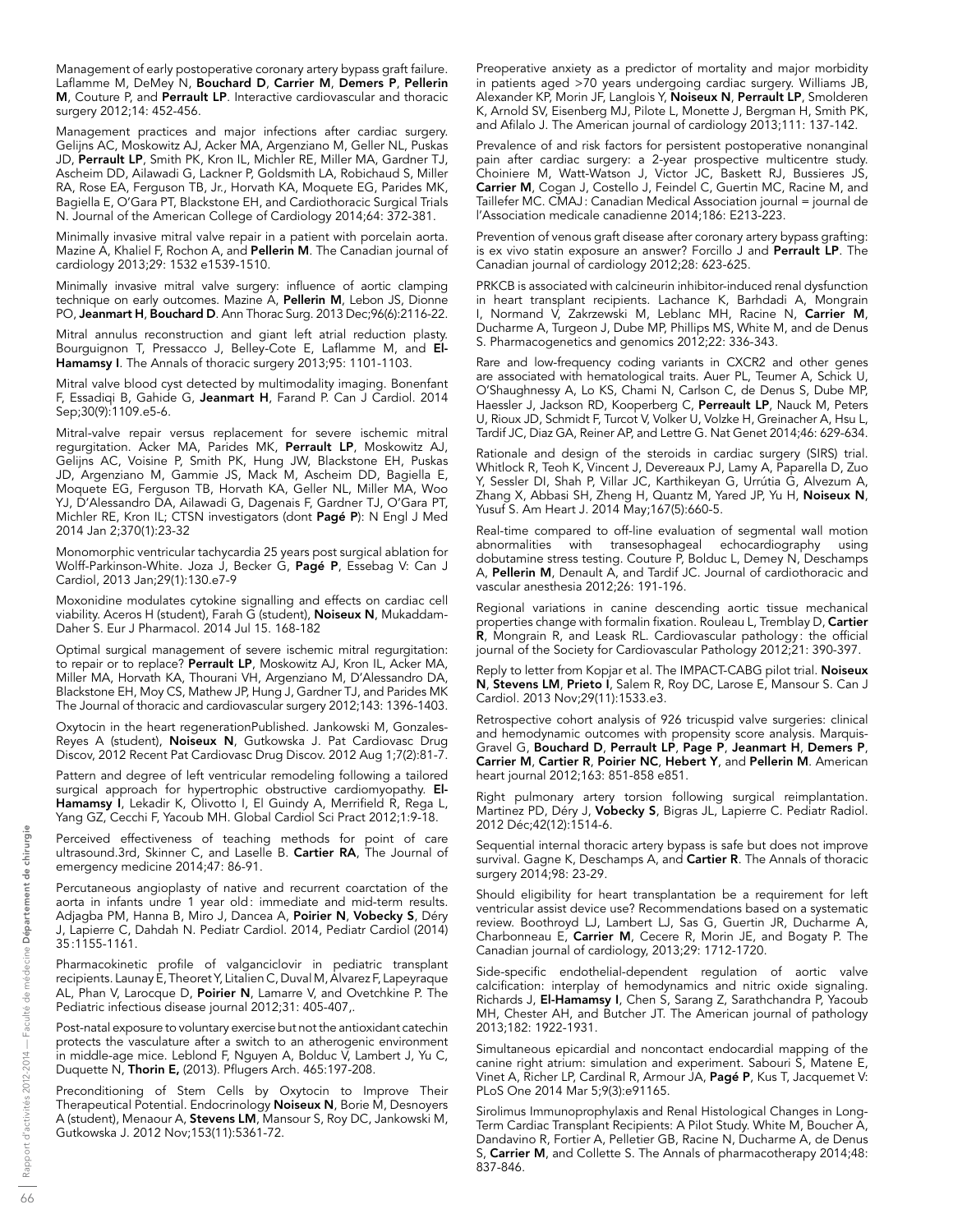SodiUm SeleniTe Adminstration IN Cardiac Surgery (SUSTAIN CSX(R) trial): study design of an international multicenter randomized doubleblinded controlled trial of high dose sodium-selenite administration in high-risk cardiac surgical patients. Stoppe C, McDonald B, Rex S, Manzanares W, Whitlock R, Fremes S, Fowler R, Lamarche Y, Meybohm P, Haberthür C, Rossaint R, Goetzenich A, Elke G, Day A, Heyland DK. Trials. 2014 Aug 28;15(1):339.

Specific Mechanical Properties of Valve Endothelial Cells. American journal of physiology. Miragoli M, Yacoub MH, El-Hamamsy I, Sanchez-Alonso JL, Moshkov A, Mongkoldhumrongkul N, Padala M, Paramagurunathan S, Sarathchandra P, Korchev YE, Gorelik J, and Chester AH. Side Heart and circulatory physiology, 2014 Jul 1;307(1):15-24.

Sternal neoangiogenesis following internal mammary artery devascularization: an experimental model. Maltais S, Perrault LP, Sirois MG, Tanguay JF, and Carrier M. The Journal of cardiovascular surgery 2012;53:121-126.

Steroids In caRdiac Surgery (SIRS) trial: acute kidney injury substudy protocol of an international randomised controlled trial. Garg AX, Vincent J, Cuerden M, Parikh C, Devereaux PJ, Teoh K, Yusuf S, Hildebrand A, Lamy A, Zuo Y, Sessler DI, Shah P, Abbasi SH, Quantz M, Yared JP, Noiseux N, Tagarakis G, Rochon A, Pogue J, Walsh M, Chan MT, Lamontagne F, Salehiomran A, Whitlock R. BMJ Open. 2014 Mar 5;4(3).

Strategies for multivessel revascularization in patients with diabetes. Farkouh ME, Domanski M, Sleeper LA, Siami FS, Dangas G, Mack M, Yang M, Cohen DJ, Rosenberg Y, Solomon SD, Desai AS, Gersh BJ, Magnuson EA, Lansky A, Boineau R, Weinberger J, Ramanathan K, Sousa JE, Rankin J, Bhargava B, Buse J, Hueb W, Smith CR, Muratov V, Bansilal S, King S 3rd, Bertrand M, Fuster V; FREEDOM Trial Investigators (dont Pagé P). N Engl J Med, 2012;367(25):2375-2384.

Successful repair of a bicuspid aortic valve with anomalous chordal attachment to the aortic wall. Mazine A, Vistarine N, Belaidi M, Poirier NC, El-Hamamsy I. Ann thorac Surg. 2014 0ct;98(4):83-84.

Tetralogy of Fallot and aortic root disease. Le Gloan L, Mongeon F-P, Mercier L-A, Dore A, Marcotte F, Ibrahim R, Asgar A, Miro J, Poirier N, Khairy P. Expert Reviews in Cardiovascular Therapy, 2013 February; 11(2):233-238.

The anti-hypercholesterolemic effect of low p53 expression protects the vascular endothelial function in mice. Leblond F, Poirier S, Yu C, Duquette N, Mayer, G, Thorin E (2014). PLoS ONE 9(3): e92394.

The benefits of cognitive training after a coronary artery bypass graft surgery. De Tournay-Jette E, Dupuis G, Denault A, Cartier R, and Bherer L. Journal of behavioral medicine 2012;35: 557-568.

The current state of stem cell therapeutics: Canadian approaches in the international context. Noiseux N, Marquis-Gravel G (student), Mansour S, Shahzad U (étudiant), Yau TM. Canadian J Cardiology Avril 2014, CJC-S-14-00473-1.

The effect of aortic wall and aortic leaflet stiffening on coronary hemodynamic: a fluid-structure interaction study. Nobari S, Mongrain R, Leask R, and Cartier R. Medical & biological engineering & computing 2013;51: 923-936.

The extracardiac conduit is not the preferred Fontan approach for patients with univentricular hearts. Is the extracardiac conduit the preferred Fontan approach for patients with univentricular hearts? Khairy P, Poirier NC. Circulation. 2012 Nov 20;126(21):2516-25.

The living aortic valve: From molecules to function.Chester AH, El-Hamamsy I, Butcher JT, Latif N, Bertazzo S, and Yacoub MH. Global cardiology science & practice 2014: 52-77.

The perimount valve in the aortic position: twenty-year experience with patients under 60 years old. Forcillo J, El Hamamsy I, Stevens LM, Badrudin D, Pellerin M, Perrault LP, Cartier R, Bouchard D, Carrier M, and Demers P. The Annals of thoracic surgery 2014;97: 1526-1532.

The pleuraflow Active Chest Tube Clearance System: initial clinical experience in adult cardiac surgery. Perrault LP, Pellerin M, Carrier M, Cartier R, Bouchard D, Demers P, and Boyle EM. Innovations 2012;7: 354-358.

Therapeutic vascular compliance change may cause significant variation in coronary perfusion: a numerical study. Nobari S, Mongrain R, Gaillard E, Leask R, and Cartier R. Computational and mathematical methods in medicine 2012;791686.

Tiara: a novel catheter-based mitral valve bioprosthesis: initial experiments and short-term pre-clinical results. Banai S, Jolicoeur EM, Schwartz M, Garceau P, Biner S, Tanguay JF, Cartier R, Verheye S, White CJ, and Edelman E. Journal of the American College of Cardiology 2012;60: 1430-1431.

Time-dependent beneficial effect of chronic polyphenol treatment with catechin on endothelial dysfunction in aging mice. Gendron ME, Thorin-Trescases N, Mamarbachi AM, Théorêt JF, Villeneuve L, Merhi Y, Thorin E (2012). Dose Response. 10:108-119.

Transcatheter aortic valve implantation by the left axillary approach: a single-center experience. Laflamme M, Mazine A, Demers P, Lamarche Y, Ibrahim R, Asgar A, Cartier R. Ann Thorac Surg. 2014 May;97(5):1549-54.

Transcatheter Aortic Valve Implantation: Recommendations for Practice Based on a Multidisciplinary Review Including Cost-Effectiveness and Ethical and Organizational Issues. Boothroyd LJ, Spaziano M, Guertin JR, Lambert LJ, Rodes-Cabau J, Noiseux N, Nguyen M, Dumont E, Carrier M, de Varennes B, Ibrahim R, Martucci G, Xiao Y, Morin JE, and Bogaty P. The Canadian journal of cardiology, 2013 Jun;29(6):718-26.

Translational lessons from a case of combined heart and liver transplantation for familial hypercholesterolemia 20 years post-operatively. Ibrahim M, El-Hamamsy I, Barbir M, Yacoub MH. J Cardiovasc Transl Res 2012;5:351-8.

Transvalvular pacemaker leads increase the recurrence of regurgitation after tricuspid valve repair. Mazine A, Bouchard D, Moss E, Marquis-Gravel G, Perrault LP, Demers P, Carrier M, Cartier R, and Pellerin M. The Annals of thoracic surgery 2013;96: 816-822.

Twenty-year experience with the CarboMedics mechanical valve prosthesis. Bouchard D, Mazine A, Stevens LM, Pellerin M, Cartier R, Demers P, Hebert Y, Perrault LP, Carrier M, and Lambert J. The Annals of thoracic surgery 2014;97: 816-823.

Ultrasound monitoring of RBC aggregation as a real-time marker of the inflammatory response in a cardiopulmonary bypass swine model. Tripette J, Denault AY, Allard L, Chayer B, Perrault LP, and Cloutier G. Critical care medicine 2013; 41: 171-178.

Under-use of the Ross operation – a lost opportunity. Yacoub MH, El-Hamamsy I, Sievers HH, Carabello BA, Bonow RO, Stelzer P, da Costa FD, Schäfers HJ, Skillington P, Charitos EI, Luciani GB, Takkenberg JJ. Lancet 2014;384:559-60.

Vancouver simplified grading system with computed tomographic angiography for blunt aortic injury. Lamarche Y, Berger FH, Nicolaou S, Bilawich AM, Louis L, Inacio JR, Janusz MT, Evans D. J Thorac Cardiovasc Surg. 2012 Aug;144(2):347-54, 354.e1.

Venous thromboembolism in cancer clinical trials: recommendation for standardized reporting and analysis. Carrier M, Khorana AA, Zwicker JI, Lyman GH, Le Gal G, Lee AY, subcommittee on H, and Malignancy for the SSCotI. Journal of thrombosis and haemostasis : JTH 10: 2599- 2601, 2012.

What is the role of the ROSS procedure in today's armamentarium. El-Hamamsy I, Poirier NC. Can J Cardiol. 2013 Dec;29(12):1569-78.

## DIVISION DE LA CHIRURGIE PÉDIATRIQUE

## LIVRES ET CHAPITRES DE LIVRE:

Esophageal motor disorders: achalasia, diffuse esophageal spasm, non‐ specific motor disorders, eosinophilic esophagitis Aspirot A et Mousa H. Pediatric Neurogastroenterology: Gastrointestinal Motility and Functional Disorders in Children. Springer, Humana Press.

Beaudin M, Falcone RA. Ch. 94: Thoracic Injuries. In: Ziegler M, Azizkhan R, Von Allmen D, Weber T (eds): Operative Pediatric Surgery, 2nd Edition. City, McGraw-Hill; 2014. 1115-1124.

Beaudin M, Brown RL: General Approach to Trauma. Succeeding in Paediatric Surgery Examinations, Volume 1: A complete resource for multiple choice questions (Masterpass), Editors: Antao B, Irish M, Radcliffe Publications Ltd., Chapter 7, pages 46‐ 55, March 2012.

Beaudin M, Brown RL: Thoracic Trauma. Succeeding in Paediatric Surgery Examinations, Volume 2: A complete resource for extended matching questions (Masterpass), Editors: Antao B, Irish M, Radcliffe Publications Ltd., Chapter 9, pages 69‐79, March 2012.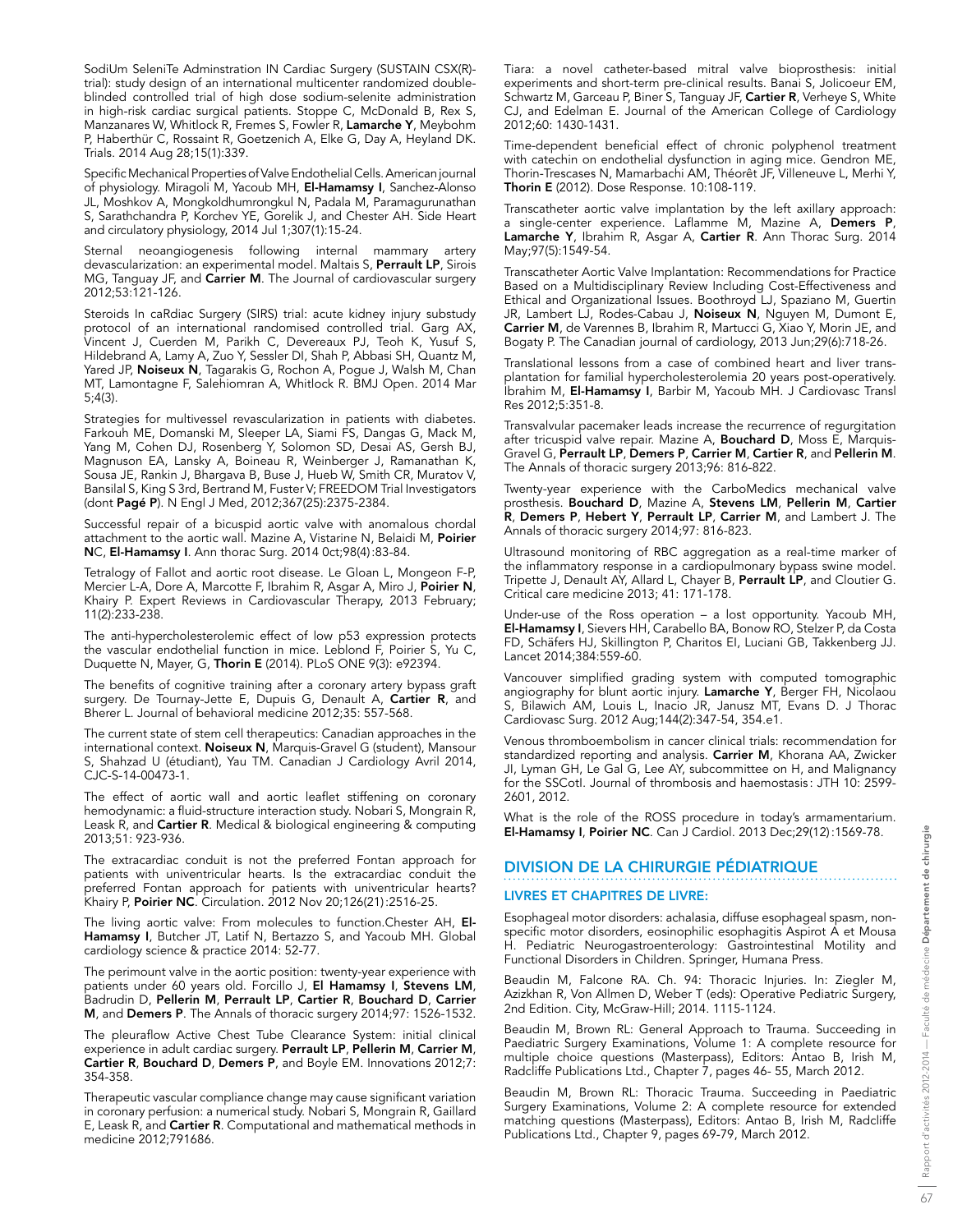Beaudin M, Brown RL: Genitourinary Trauma. Succeeding in Paediatric Surgery Examinations, Volume 2: A complete resource for extended matching questions (Masterpass), Editors: Antao B, Irish M, Radcliffe Publications Ltd, Chapter 11, pages 94‐ 104, March 2012.

## PUBLICATIONS

A Study of Calretinin in Hirschsprung Pathology, Particularly in Total Colonic Aganglionosis. Morris MI, Bouron-Dal Soglio D, Ouimet A, Aspirot A, and Patey N. J Ped Surg 2013 May;48(5): 1037-1043

Assessment of the factors associated with delayed transfer of pediatric trauma patients: an emergency physician survey. Beaudin M, Daugherty M, Moody S, Falcone RA. Ped Emerg Care Aug 2012;28(8):758-63

Characterization of Esophageal Motility following Esophageal Atresia Repair using High-Resolution Esophageal Manometry." Lemoine C, Aspirot A, Le Henaff G, Piloquet H, Lévesque D, Faure C. Journal of Pediatric Gastroenterology and Nutrition 2013 Jun;56(6): 609-14

Effect of Amoxicillin-Clavulanate on Gastrointestinal Motility in Children."Gomez R, Fernandez S, Aspirot A, Punati J, Skaggs B, Mousa H, and Di Lorenzo, C. Journal of Pediatric Gasteoenterology and Nutrition 2012; 54(6): 780-784.

Esophageal dysmotility: characterization and pathophysiology. Aspirot A. et Faure C. Diseases of the Esophagus. 2013 May‐Jun;26(4):405‐9

Extraosseous Ewing Sarcoma with Foci of Neuroblastoma‐like Differentiation Associated with EWSR1 (Ewing sarcoma breakpoint region 1)/FLI1 translocation without prior chemotherapy Vali K, Kokta V, Beaunoyer M, Fetni R, Teira P, Sartelet H. Hum Pathol. 2012 Oct;43(10): 1772‐6

Genotype analysis of tumor-initiating cells expressing CD133 in neuroblastoma. Cournoyer S, Nyalendo C, Addioui A, Belounis A, **Beaunoyer M**, Aumont A, Teira P, Duval M, Fernandes K, Fetni R, Haddad E, Sartelet H. " Genes Chromosomes Cancer. 2012 Aug;51(8):792-804.

Inappropriate use of infant seating devices increases risk of injury. Beaudin M, St-Vil D, Falcone RA, Maugans, Maugans T J Pediatr Surg 2013 May;48(5): 1071-6

Legislation in Quebec for all-terrain vehicles: are we doing enough? Beaudin M, Dunand L, Piché N, Rousseau E, St-Vil D. Ped Emerg Care 2014 March;30(3): 169-73.

Minimally invasive nephron‐sparing surgery for unilateral Wilms tumor. Piché N, Barrieras D (2012) J PediatrSurg 47 (7):e1-4

Perianal rhabdomyosarcoma presenting 21 months after hamartoma excision Piché N, Patey N, Dal Soglio D, Samson Y, Bouchard S. Ped Surg Int. 2012 Jul;28(7):731‐735

Risk of incomplete pyloromyotomy and mucosal perforation in open and laparoscopic pyloromyotomy. NJ Hall, S Eaton, C Leys, A Seims, JC Densmore, CM Calkins, DJ Ostlie, SD St Peter, R Azizkhan, D von Allmen, JC Langer, E Lapidus‐Krol, S Brouchard, N Piche, S Bruch, R Drongowski, G Mackinlay, C Clark, A Pierro J PediatrSurg, October 2013

Second conference on esophageal atresia **Aspirot A**, Baird R, Faure C, Laberge JM.. Diseases of the Esophagus 2013 May‐Jun;26(4):353.

## DIVISION DE LA NEUROCHIRURGIE

## LIVRES ET CHAPITRES DE LIVRES

A 15-year-old adolescent with a rare pituitary lesion. Manousaki D, Deal C, De Bruycker JJ, Ovetchkine P, Mercier C, Alos N. Endocrinology, Diabetes & Metabolism Case Reports. 2014 May.

Activity restriction for short-term and medium-term outcomes following mild traumatic brain injury Gravel J, D'Angelo A, Carrière B, Crevier L, Beauchamp MH, Chauny JM, Wassef M, Chaillet N. Cochrane collaboration, issue 3 2013

Acute Spontaneous Cervical Disc Herniation Causing Rapidly Progressive Myelopathy in a Patient with Comorbid Ossified Posterior Longitudinal Ligament: Case Report and Literature Review. Westwick H.J., Goldstein C., Shamji M.F. Surgical Neurology International: Spine, 2014: 5 (7).

Central Neurocytoma. Neurosurgery Tricks of the Trade. Weil A.G., Rahme R., Moumdjian R., editors: Dr Michael Levy, Dr Scott Berta, Thieme Publication, 2014.

Cervical corpectomy. In: Berta SC, Levy ML, Nader R, eds. Neurosurgery Tricks of the Trade. Weil A., Denis D., Shedid D. New York, NY: Thieme (invited book chapter), 2014.

Crevier L, Mercier C. Spinal Dysraphism: Meningocele and Myelomeningocele – Chapter 163, Neurosurgery: Tricks of the Trade, Thieme Medical Publishers

Denis D., Moumdjian R. Sphenoid wing meningioma. Neurosurgery Tricks of the Trade, editors: Dr Michael Levy, Dr Scott Berta, Thieme Publication, 2014.

Denis D., Weil A.G., Shedid D. Spinal epidural abscess. In: Berta SC, Levy ML, Nader R, eds. Neurosurgery Tricks of the Trade. New York, NY: Thieme (invited book chapter), 2014.

Ependymoma. Neurosurgery Tricks of the Trade, Maurice C., Moumdjian R. editors: Dr Michael Levy, Dr Scott Berta, Thieme Publication, 2014

Insular cortex epilepsy: clinical, diagnostic and therapeutic aspects. Insula: Neuroanatomy, Functions and Clinical Disorders, W. Surbeck, S.A.Gibbs, S. Jamali, A. Tucholka, A. Bouthillier, D.K. Nguyen. Nova Science Publishers Inc, 2013.

Primary CNS lymphoma. Neurosurgery Tricks of the Trade, Nikolaidis, I., Moumdjian R. editors: Dr Michael Levy, Dr Scott Berta, Thieme Publication, 2014.

Rahme R., Moumdjian R. Evacuation of intracerebral hematoma. Neurosurgery Tricks of the Trade, editors: Dr Michael Levy, Dr Scott Berta, Thieme Publication, 2014.

Rahme R., Weil A.G., Moumdjian R. Surgical Management of Spontaneous Intracerebral Hemorrhage. In: Berta SC, Levy ML, Nader R, eds. Neurosurgery Tricks of the Trade. New York, NY: Thieme (invited book chapter), 2014.

Roberge D., **Moumdjian R**. Endoscopic transsphenoidal surgery. Neurosurgery Tricks of the Trade, editors: Dr Michael Levy, Dr Scott Berta, Thieme Publication, 2014.

Shedid D, Lieberman HI, Benzel E.C. Scheuermann's disease. Spine Surgery, Techniques, complications, avoidance and management. Third Edition, Elsevier Inc, 2012

## PUBLICATIONS

Angiographic demonstration of upward transtentorial herniation. Pelz D, McDougall CM, Jack A, Raymond J, Bojanowski MW, Darsaut TE. Canadian Journal of Neurological Sciences, 41(1): 82-83, janvier 2014.

A 30 year old man with an acute presentation of a cerebellopontine angle lesion. McLaughlin N., Berthelet F., Bojanowski MW, Brain Pathology; 23(2): 229-230, mars 2013.

A comparison of two doses of mannitol on brain relaxation during supratentorial brain tumor craniotomy: a randomized trial. Quentin C., Charbonneau S., Moumdjian R, Lallo A., Bouthillier A., Fournier-Gosselin MP, Bojanowski MW, Ruel M., Sylvestre M.P., Girard F. Anesthesia & Analgesia: 116(4): 862-868, avril 2013.

A novel minimally invasive technique for the treatment of high-grade isthmic spondylolisthesis using a posterior transsacral rod. **Shedid D.**, Weil AG, Lieberman I. J Spinal Disord Tech. 27(2):E41-8, Apr 2014.

Different localizations underlying cortical gelastic epilepsy: case series and review of literature. Tran T.P., Truong V.T., Wilk M., Tayah T., Bouthillier A., Mohamed I., Nguyen D.K. Epilepsy Behav. juin 2014 35:34-41.

Does Extent of Resection of Glioblastoma Impact survival in patients bearing glioblastoma? Dea N, Fournier-Gosselin MP, Mathieu D, Goffaux P, Fortin D. Can J Neurol Sci, 2012 Sep; 39(5): 632-7.

Cervical spondylosis; a rare and curable cause of vertebrobasilar insufficiency. Denis D.J., **Shedid D**, Shehadeh M., **Weil A.G**, Lanthier S. Eur Spine J. Suppl 2: 206-213, mai 2014.

Endoscopic resection of an infraorbital nerve schwannoma. Champagne P.O., Desrosiers M, Moumdjian R. Clin Neurol Neurosurg. Apr 2014 119:106-109.

Endoscopic third ventriculostomy in the presence of large or giant basilar artery aneurysms. Obaid S., **Weil A.G., Bojanowski M.W**. Acta Neurochir. 154(10):1845-1850, octobre 2012.

Gamma-knife surgery for refractory insular cortex epilepsy. Irislimane M., Mathieu D., Bouthillier A., Deacon C., Nguyen D.K. Stereotact Funct Neurosurg. 91(3):170-176, 2013.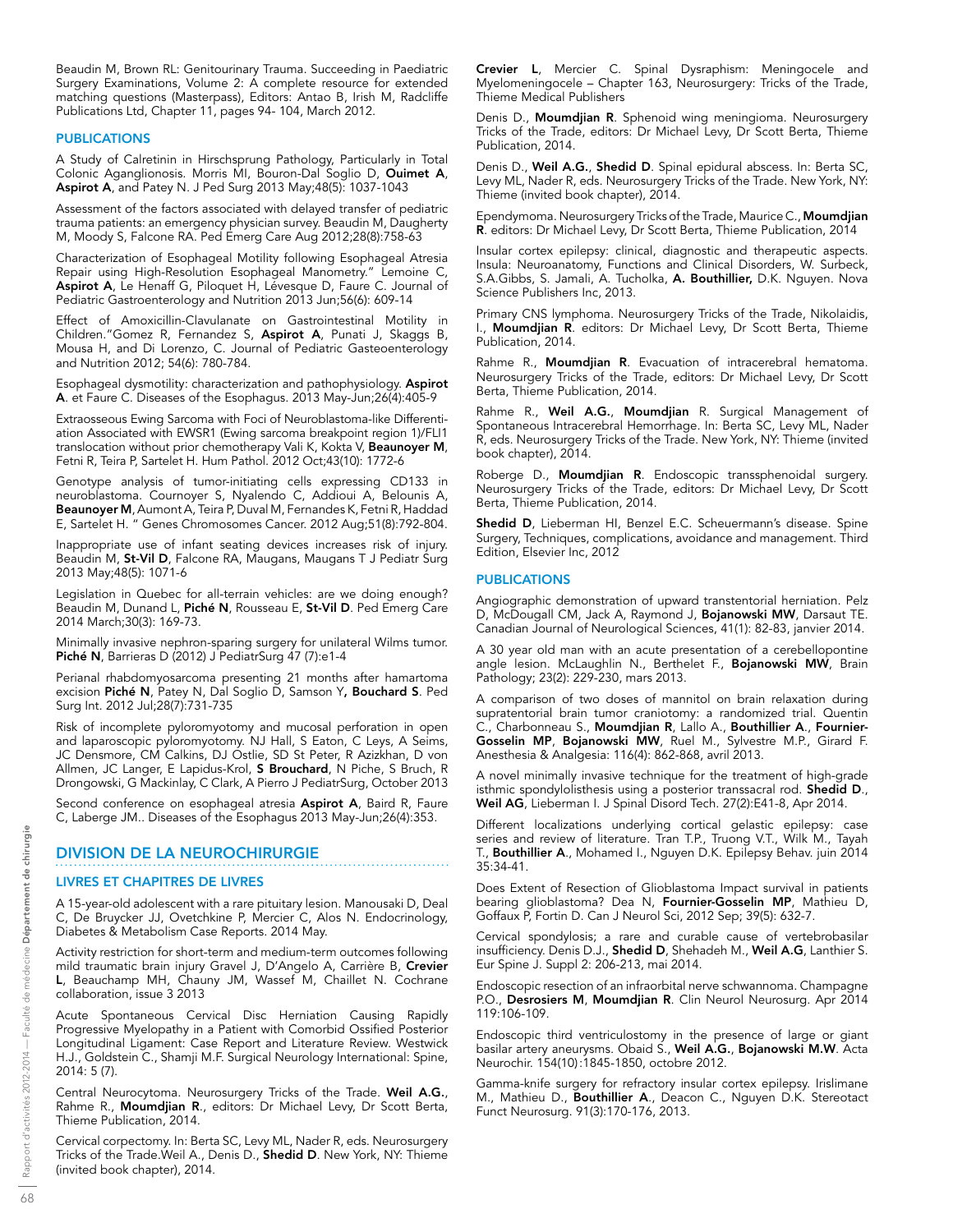High-frequency oscillations, extent of surgical resection, and surgical outcome in drug-resistant epilepsy. Haegelen C, Perucca P, **Châtillon** CE, Andrade-Valença L, Zelmann R, Jacobs J, Collins DL, Dubeau F, Olivier A, Gotman J. Epilepsia 2013: 54 (5): 848-57.

Induced gamma-band response to fragmented images: An intracranial EEG study.Bertrand J.A., Tremblay J., Lassonde M., Vannasing P., Khoa Nguyen D., Robert M., Bouthillier A., Lepore F. Neuropsychologia, 51(4): 584-591, mars 2013

Inflammatory myofibroblastic tumors of the central nervous system that express anaplastic lymphoma kinase have a high recurrence rate. Denis D.J., Elayoubi K., Weil AG, Berthelet F., Bojanowski MW. Surgical Neurology International 4:70, 2152-7806, mai 2013.

Influence of contact size on the detection of HFOs in human intracerebral EEG recordings. Châtillon CE, Zelmann R, Hall JA, Olivier A, Dubeau F, Gotman J. Clin Neurophysiol, 124(8):1541-1546, août 2013.

Interventions provided in the acute phase for mild traumatic brain injury; a systematic review. Gravel J, D'Angelo A, Carrière B, Beauchamp MH, Chauny JM, Crevier L, Wassef M, Chaillet N. Systematic Reviews 2013

Klippel-feil syndrome associated with a craniocervico-thoracic dermoid cyst. Mc Laughlin N., Weil AG, Demers J., Shedid D. Surgical Neurology International; 4(Suppl2):S61-66, mars 2013.

Long-term results of radiosurgery for cerebral arteriovenous malformations. Lecavalier-Barsoum M., Roy D., Doucet R., Fortin B., Lambert C., **Moumdjian R**., Bahary J.P. Canadian Journal of Neurological Sciences, 40(2): 182-186, mars 2013.

Mesio-temporal ictal semiology as an indicator for surgical treatment of epilepsies with large multilobar cerebral lesions. Catenoix H, Montavont A, Isnard J, Guénot M, Chatillon CE, Streichenberger N, Ryvlin P, Mauguière F. Seizure,22(5):378-383, juin 2013.

Minimal access to deep intracranial lesions using a serial dilatation technique: case-series and review of brain tubular retractor systems. Almenawer S.A., Crevier L., Murty N., Kassam A., Reddy K. Neurosurg Rev; 36(2): 321-330, avril 2013.

Minimally invasive removal of thoracic and lumbar spinal tumors using a nonexpendable tubular retractor. Nzokou A, Weil AG, Shedid D. Journal of Neurosurgery Spine 19(6): 708-715, décembre 2013 page frontispice

Pediatric Neurosurgery Study Group: Consensus definitions of complications for accurate recording and comparisons of surgical outcomes in pediatric neurosurgery. Drake JM, Singhal A, Kulkarni AV, DeVeber G, Cochrane DD, Crevier L, Mercier, C; Canadian J Neurosurg Pediatr. 2012 Aug;10(2):89-95.

Quentin C, Charbonneau S, Moumdjian R, Lalo A, Bouthillier A, Fournier-Gosselin MP, Bojanowski M, Ruel M, Sylvestre MP, Girard F. A Comparison of two doses of mannitol on brain relaxation during supratentorial brain tumor craniotomy: a randomized trial. Anesthesia & Analgesia, 2013 Apr; 116(4): 862-868 .

Rapid EEG activity during sleep dominates in mild traumatic brain injury patients with acute pain. Khoury S., Chouchou F., Amzica F., Giguère J.F., Denis R., Rouleau G.A., Lavigne G.J. J Neurotrauma; 30(8): 633- 641, avril 2013.

Reconstruction of the Prevertebral Space with a Submental Flap: A Novel Application. Abboud O., Shedid D., Ayad T. Journal of Plastic, Reconstructive & Aesthetic Surgery, 66(12): 1763-1765, Dec 2013.

Recurrent somatic mutations in ACVR1 in pediatric midline high-grade astrocytoma. Fontebasso AM, Papillon-Cavanagh S, Schwartzentruber J, Nikbakht H, Gerges N, Fiset PO, Bechet D, Faury D, De Jay N, Ramkissoon LA, Corcoran A, Jones DT, Sturm D, Johann P, Tomita T, Goldman S, Nagib M, Bendel A, Goumnerova L, Bowers DC, Leonard JR, Rubin JB, Alden T, Browd S, Geyer JR, Leary S, Jallo G, Cohen K, Gupta N, Prados MD, Carret AS, Ellezam B, Crevier L, Klekner A, Bognar L, Hauser P, Garami M, Myseros J, Dong Z, Siegel PM, Malkin H, Ligon AH, Albrecht S, Pfister SM, Ligon KL, Majewski J, Jabado N, Kieran MW. Nat Genet. 46(5): 462-466, mai 2014.

Regional Anatomy of the Pedunculopontine Nucleus: relevance for Deep Brain Stimulation. Fournier-Gosselin MP, Lipsman N, Saint-Cyr JA, Hamani C, Lozano AM Movement Disorders, 2013 Sep;28 (10): 1330-6.

Response. Weil AG, Nzokou A., Shedid D. J Neurosurg Spine 20(6):770-7711, juin 2014.

Similar semiology of epileptic and psychogenic nonepileptic seizures recorded during stereo-EEG. Ostrowsky-Coste K, Montavont A, Keo-Kosal P, Guenot M, Châtillon CE, Ryvlin P. Seizure (European Journal of Epilepsy) 2013: 22 (10): 897-900.

Somatosensory and pharyngolaryngeal auras in temporal lobe epilepsy surgeries. Weil AG, Surbeck W, Rahme R., Bouthillier A, Harroud A., Nguyen D.K. ISRN Neurol. 148519, juin 2013.

Spatial frequency tuning during the conscious and non-conscious perception of emotional facial expressions – an intracranial ERP study. Willenbocker V., Lepore F., Nguyen D.K., Bouthillier A, Gosselin F. Frontiers Psychol 3: 237, juillet 2012.

Temporal lobe epilepsy surgery failures: a review. Epilepsy Research and Treatment, Harroud A., Bouthillier A, Weil AG, Nguyen D.K. 10 pages, Cairo Hindawi Publishing Corporation, 2012.

The lion's mane sign: surgical results using the bilateral fronto-orbitonasal approach in large and giant anterior skull base meningiomas. Li MS, Portman SM, Rahal A, Mohr G, Balasingam VJ Neurosurg. 120(2):315-320, février 2014.

The suture-pull modified implant gasket technique for multi-layer reconstruction after endoscopic pituitary surgery. Elayoubi K., Weil **AG**, Nikolaidis I., **Moumdjian R, Desrosiers M**. International Journal of otolaryngology and head and neck surgery, Volume 1, Number 3, PP. 88-92, 2012.

The utility of magnetoencephalography in the presurgical evaluation of refractory insular epilepsy. Mohamed I.S., Gibbs S.A., Robert M., Bouthillier A. Leroux J.M., Khoa Nguyen D. Epilepsia; 54(11): 1950- 1959, Nov 2013.

Uncertainty and agreement in the management of unruptured intracranial aneurysms. Darsaut T.E., Estrade L., Jamali S., Bojanowski MW, Chagnon M., Raymond J. Journal of Neurosurgery, 120(3): 618- 623, mar 2014.

## DIVISION DE LA CHIRURGIE ORL

A pooling-based genomewide association study identifies genetic variants associated with Staphylococcus aureus colonization in chronic rhinosinusitis patients. Cormier C, Mfuna Endam L, Filali-Mouhim A, Boisvert P, Boulet LP, Boulay ME, Vallée-Smedja S, Bossé Y, Desrosiers M, International forum of allergy & rhinology, 4(3), 207-15

A randomized clinical trial of a nurse telephone follow-up on paediatric tonsillectomy pain management and complications. Paquette J, Le May S, Lachance F Villeneuve E, Lapointe A, Bourgault P. J Adv Nurs. 2013 Sep;69(9):2054-65

A retrospective study to evaluate the time burden associated with outpatient red blood transfusions indicated for anemia due to concomitantly administered chemotherapy in cancer patients Shreay S, Desrosiers MP, Corey-Lisle P, Payne K, Supportive care in cancer: official journal of the Multinational Association of Supportive Care in Cancer, 21(5), 1335-40

Active smoking status in chronic rhinosinusitis is associated with higher serum markers of inflammation and lower serum eosinophilia. Berania I, Endam LM, Filali-Mouhim A, Boisvert P, Boulet LP, Bossé Y, Desrosiers M, International forum of allergy & rhinology, 4(5), 347-52

Adult primary immune deficiency: what are we missing? Srinivasa BT, Alizadehfar R, **Desrosiers M**, Shuster J, Pai NP, Tsoukas CM, The American journal of medicine, 125(8), 779-86

Antibiotics are not beneficial for patients with clinically diagnosed uncomplicated acute rhinosinusitis. Desrosiers M, Evidence-based medicine, 18(5), e41

Assessing Clinical using a script concordance, Test with electrocardiogram in an emergency medecine clerkship rotation. Boulouffe C, Doucet B, Muschart X, Charlin B, Vanpee D. Emergency Medecine Journal, 2014; 31:313–316

Assessing diagnostic reasoning: a consensus statement summaring theory, practice and future needs. Ilgen J, Humbert A J, Kuhn G, Hansen M L, Norman G R, Eva K W, Charlin B, Sherbino J. Academic Emergency Medicine. 2012; (19): 1454-61

Assessment of Undergraduate Clinical Reasoning in Geriatric Medicine: Application of a Script Concordance Test. Piovezan R., Custódio O., Cendoroglo M., Batista N., Lubarsky S., Charlin B. Journal of the American Geriatrics Society. 2012; 60: 1946-50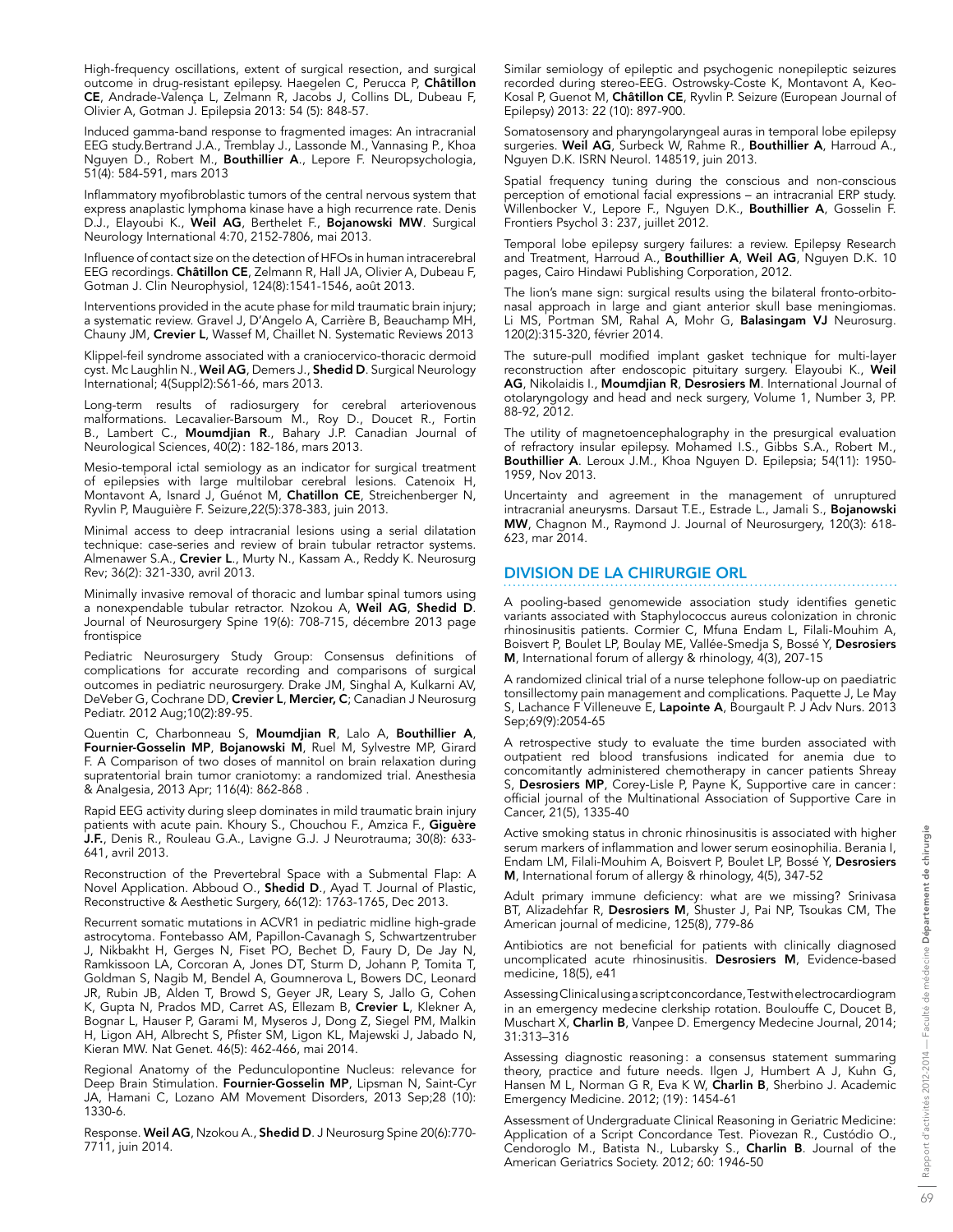Atypical presentation of Eagle syndrome with hypoglossal nerve palsy and Horner syndrome. Bensoussan Y1, Letourneau-Guillon L, Ayad T. Head Neck. 2014 Dec;36(12):E136-8.

Azithromycin add-on therapy in high-risk postendoscopic sinus surgery patients failing corticosteroid irrigations: A clinical practice audit. Maniakas A, Desrosiers M, American journal of rhinology & allergy, 28(2), 151-5

CD8A gene polymorphisms predict severity factors in chronic rhinosinusitis. Alromaih S, Mfuna-Endam L, Bosse Y, Filali-Mouhim A, Desrosiers M, International forum of allergy & rhinology, 3(8), 605-11

Characterisation of patients receiving moxifloxacin for acute bacterial rhinosinusitis in clinical practice: results from an international, observational cohort study. Mösges R1, **Desrosiers M**, Arvis P, Heldner S. PLoS One. 2013 Apr 23;8(4):e61927.

Clinical features of cytotoxic CD8+ T-lymphocyte deficiency in chronic rhinosinusitis patients: a demographic and functional study. Gabra N, Alromaih S, Endam LM, Brito RM, Larivière F, Al-Mot S, LeDeist F, Desrosiers M, International forum of allergy & rhinology, 4(6), 495-501

Clinical reasoning difficulties: A taxonomy for clinical teachers. Audétat MC, Laurin S, Sanche G, Beïque C, Caire Fon N, Blais JG, Charlin B. Medical Teacher. 2013; 35(3): e984-e989

Clinical reasoning processes: unravelling complexity through graphical representation. Charlin B, Lubarsky S, Millette B, Crevier F, Audétat MC, Charbonneau A, Caire Fon N, Hoff L and Bourdy C. Medical Education., 2012; 46: 454-463

Concept mapping as a learning strategy in health professions education: a critical analysis. Pudelko B, Young M, Vincent-Lamarre P, Charlin B. Medical Education. 2012; 46: 1215-1225

Description of a novel Method and Application to the Lateral Crural Steal. Moubayed S., Abou Chacra Z Kridel RW, Ahmarani C, Rahal A. Precise Anatomical Study of Rhinoplasty. JAMA Facial Plast Surg. 2014 Jan-Feb;16(1):25-30

Endoscopic resection of an infraorbital nerve schwannoma. Champagne PO, Desrosiers M, Moumdjian R, Clinical neurology and neurosurgery, 119, 106-9

Expression of the extracellular matrix gene periostin is increased in chronic rhinosinusitis and decreases following successful endoscopic sinus surgery. Zhang W, Hubin G, Endam LM, Al-Mot S, Filali-Mouhim A, Desrosiers M, International forum of allergy & rhinology, 2(6), 471-6

Facial artery musculomucosal flap for reconstruction of skull base defects: a cadaveric study. Xie L, Lavigne F, **Rahal A**, Moubayed SP, **Ayad T**. Laryngoscope.2013 Aug;123(8):1854-61

Facial Nerve Paralysis due to a Pleomorphic Adenoma with the Imaging Characteristics of a Facial Nerve Schwannoma. Nader ME, Bell D, Sturgis EM, Ginsberg LE, Gidley PW. J Neurol Surg Rep. 2014 Aug;75(1):e84-8

Genetic variation in genes encoding airway epithelial potassium channels is associated with chronic rhinosinusitis in a pediatric population. Purkey MT, Li J, Mentch F, Grant SF, Desrosiers M, Hakonarson H, Toskala E, PloS one, 9(3), e89329

Genetic variations in taste receptors are associated with chronic rhinosinusitis: a replication study. Mfuna Endam L, Filali-Mouhim A, Boisvert P, Boulet LP, Bossé Y, Desrosiers M, International forum of allergy & rhinology, 4(3), 200-6

Histology of solid lateral cervical masses biopsied in children. Charron MP, Abela A, Arcand P, Giguère C, Lapointe A, Quintal MC, Cavel O, Froehlich P. Int J Pediatr Otolaryngol. 2014 Jan;78(1):39-45

How and When Do Expert Emergency Physicians Generate and Evaluate Diagnostic Hypotheses? A Qualitative Study Using Head-mounted Video Cued-recall Interviews, Pelaccia T, Tardif J, Triby E, Ammirati C, Bertrand C, Dory V, Charlin B. Annals of Emergency Medicine, May 2014, pii: S0196-0644(14)00389-8

How emergency physicians use biomarkers: Insights from a qualitative assessment of script concordance tests. Claessens Y-E, Wannepai S, Gestin S, Magdelein X, Guilly M, Charlin B, Pelaccia T. Emerg Med Journal, 2014 Mar;31(3):238-41

How to construct and implement script-concordance tests: insights from a systematic review. Dory V, Gagnon R, Vanpee D, Charlin B. Medical Education. 2012; 46(6): 552-63

Impact du panel de référence sur les résultats d'un test de concordance de script (TCS) développé en formation initiale sage-femme II Étude de variabilité. Gantelet M, Demeester A, Pauly V, Gagnon R, Charlin B. Pédagogie Médicale, 2013, 14 (3): 157-168

Improvement of defective cystic fibrosis airway epithelial wound repair after CFTR rescue. Trinh NT, Bardou O, Privé A, Maillé E, Adam D, Lingée S, Ferraro P, Desrosiers MY, Coraux C, Brochiero E, The European respiratory journal, 40(6), 1390-400

Improving training in pediatric otolaryngology: Simulating airway surgery. Cavel O, Giguère C, Lapointe A, Levy A, Hickey C, Yung F, Froehlich P. Int J Pediatr Otolaryngol. 2013 Jun;77(6):883-4

Juvenile Respiratory Papillomatosis : risk factors for severity. Rodier C, Lapointe A, Dal Saglio D, Coutlée F, Roger M, Trottier H J Med Virol. 2013 Aug;85(8): 1447-58

Le test de concordance de script comme outil de développement des compétences d'enseignement: une étude pilote. Jobin V, Caire Fon N, Charlin B. Pédagogie Médicale 2013; 14 (Suppl. 1): S83-S99

Le test de concordance de script en 20 questions. Giet D, Massart V, Gagnon R, Charlin B. Pédagogie Médicale. 2013; 14 (1): 39-48

Learning Medical Professionalism with the on-line Concordanceof-Judgment Learning Tool (CJLT): A pilot study. Foucault A, Dubé S, Fernandez N, Gagnon R, Charlin B. Medical Teacher, In print, September 2014, 22:1-6

Percutaneous cartilage injection: A prospective study in a rabbit model. Journal of Otolaryngology- Beaudoin OX, Mitchel A, Rahal A. Head and Neck Surgery 2013, 42:7

Polymorphisms in RYBP and AOAH genes are associated with chronic rhinosinusitis in a Chinese population: a replication study. Zhang Y, Endam LM, Filali-Mouhim A, Zhao L, Desrosiers M, Han D, Zhang L, PloS one, 7(6)

Prognostic value of cartilage sclerosis in laryngeal cancer treated with primary radiation therapy. Moubayed SP, Bélair M, Saliba J, Bibeau-Poirier J, **Christopoulos A**, Nguyen-Tan PF, Guertin L, Lambert L, Olivier MJ, Ayad T. Otolaryngol Head Neck Surg. 2012 Jul;147(1):57-62

Reconstruction of the prevertebral space with a submental flap: a novel application. Abboud O, Shedid D, Ayad T. J Plast Reconstr Aesthet Surg. 2013 Dec;66(12):1763-5

Retropharyngeal calcific tendinitis mimicking a retropharyngeal phlegmon. Gabra N, Belair M, Ayad T. Case Rep Otolaryngol. 2013;2013:912628

Script concordance test item response process: The argument for probability versus typicality. Lubarsky S, Gagnon R, Charlin B. Adv in Health Sci Educ. 2012; 17: 11–13

Script concordance testing in continuing professional development: local or international reference panels ? Pleguezuelos EM, Hornos E, Dory V, Gagnon R, Malagrino P, Brailovsky CA, Charlin B. Adv. Health Sciences Education Theory Practice. 2013; 18:779–785

Script concordance testing: From theory to practice: AMEE Guide No.75. Lubarsky S, Dory V, Duggan P, Gagnon R, Charlin B. Medical teacher. 2013; 35(3): 184-193

Summative assessment of 5th year medical students' clinical reasoning by script concordance test: requirements and challenges. Duggan P, Charlin B. BMC Medical Education. 2012; 12: 29

The burden of allergic rhinitis (AR) in Canada: perspectives of physicians and patients.Keith PK, Desrosiers M, Laister T, Schellenberg RR, Waserman S, Allergy, asthma, and clinical immunology : official journal of the Canadian Society of Allergy and Clinical Immunology, 8(1), 7

The Concordance-of-Judgment Learning Tool to support development of professionalism in clerkship. Foucault A, Dubé S, Fernandez N, Gagnon R, Charlin B. Medical Education, In Press, May 2014 22:1-6

The level of mitogen-activated protein kinase activation in airway epithelial cells determines the onset of innate immune responses to planktonic and biofilm Pseudomonas aeruginosa. Beaudoin T, LaFayette S, Roussel L, Bérubé J, Desrosiers M, Nguyen D, Rousseau S, The Journal of infectious diseases, 207(10), 1544-55

The practicum Script Concordance Test: an online continuing professional development format to foster reflection on clinical pratice. Hornos E, Pleguezuelos E, Brailovsky C, Harillo L, Dory V, Charlin B. J of Continuing Education in the Health Professions. 2013; 33(1): 59-66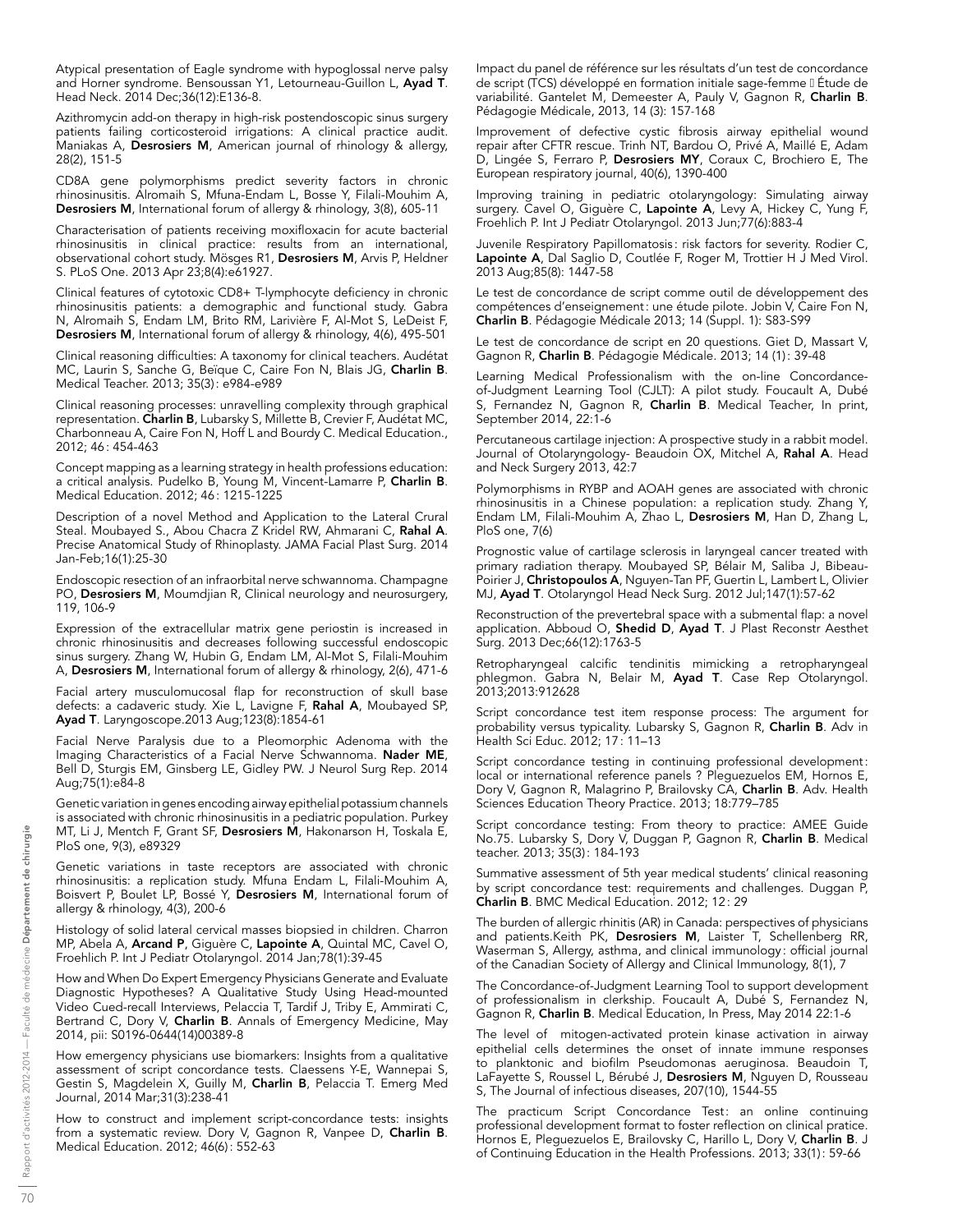The Script Concordance Test as a Measure of Clinical Reasoning: A National Validation Study. Nouh T, Boutros M, Gagnon R, Reid S, Leslie K, Pace D, Pitt D, Walker R, Schiller D, MacLean T, Hameed M, Fata P, Charlin B and Meterissian S. The American Journal of Surgery. 2012; 203: 530-34

The submental island flap for soft-tissue head and neck reconstruction: step-by-step video description and long-term results. Moubayed SP, Rahal A, Ayad T. Plast Reconstr Surg. 2014 Mar;133(3):684-6

Training: simulating pediatric airway. Cavel O, Giguère C, Lapointe A, Levy A, Hickey C, Yung F, Froehlich P. Pediatr Clin North Am. 2013 Aug;60(4):993-1003

Varying conceptions of competence: an analysis of how health sciences educators define competence. Fernandez N, Dory V, Ste-Marie LG, Chaput M, Charlin B, Boucher A. Medical Education. 2012; 4: 357-65

What is so difficult about managing clinical reasoning difficulties ? Audétat MC., Dory V., Nendaz M., Vanpee D., Pestiaux D., Junod Perron N., Charlin B. Medical Education. 2012; 46: 216–27

## DIVISION DE LA CHIRURGIE ORTHOPÉDIQUE

## LIVRES ET CHAPITRES DE LIVRES

Lavoie F, Lustig S, Servien E, Piedade SR, Neyret P: Surgical indications in medial knee osteoarthritis. In: Bonnin M, Amendola N A, Bellemans J, MacDonald S J and Menetrey J, éds. The Knee Joint: Surgical Techniques and Strategies. 1ère édition. Paris, France: Springer, 2012; 591- 600

Glavas P, Horn BD. Slipped Capital Femoral Epiphysis. In Abzug JM and Herman MJ eds Pediatric Orthopaedic Surgical Emergencies. Philadelphia PA: Springer (2012)

## **PUBLICATIONS**

(Sample) size matters! An examination of sample size from the SPRINT trial study to prospectively evaluate reamed intramedullary nails in patients with tibial fractures. SPRINT Investigators (Laflamme GY), Bhandari M, Tornetta P 3rd, Rampersad SA, Sprague S, Heels-Ansdell D. J Orthop Trauma. 2013 Apr;27(4):183-8.

2D/3D registration of personalized knee 3D models on biplane radiographs for morpho-functional study. Kanhonou M, Cresson T, Clément J, Lavoie F, Hagemeister N, deGuise J: Int J CARS, Vol 9 (Suppl 1):S31– S34, 2014

34 months.Leclercq S, Lavigne M, Girard J, Chiron P, Vendittoli PA. Orthop Traumatol Surg Res. 2013 May;99(3):273-9.

A biomechanical study comparing polyaxial locking screw mechanisms. Hebert-Davies J, Laflamme GY, Rouleau D, Canet F, Sandman E, Li A, Petit Y Injury. 2013 Oct;44(10):1358-62.

A biomechanical study comparing polyaxial locking screw mechanisms. Hebert-Davies J1, Laflamme GY, Rouleau D, Canet F, Sandman E, Li A, Petit Y. Injury. 2013 Oct;44(10):1358-62.

A Kohonen neural network description of scoliosis fused regions and their corresponding Lenke classification. Mezghani N, Phan P, Mitiche A, Labelle H, and deGuise JA. International journal of computer assisted radiology and surgery 2012; pp. 1–8, 2012.

A method to study 3D knee pseudo-kinematics using low-dose stereoradiography during static squat. Kanhonou M., Cresson T., Lavoie F., Clément J., Hagemeister N., deGuise J.: Computer Methods in Biomechanics and Biomedical Engineering, Vol. 17, No. S1, 138–139, 2014

A new interface element with progressive damage and osseointegration for modeling of interfaces in hip resurfacing.Caouette C1, Bureau MN, Lavigne M, Vendittoli PA, Nuño N. Proc Inst Mech Eng H. 2013 Mar;227(3):209-20.

A new morphological classification for greater tuberosity fractures of the proximal humerus: validation and clinical implications. Mutch J1, Laflamme GY, Hagemeister N, Cikes A, Rouleau DM. Bone Joint J. 2014 May;96-B(5):646-51

Accurate Measurement of Greater Tuberosity Displacement without ComputedTomography: Validation of amethod on Plain Radiography to guide Surgical Treatment. Mutch J, Rouleau DM, Laflamme GY, Hagemeister N. J Orthop Trauma. 2013Nov 21

Acetabular rim lesions: arthroscopic assessment and clinical relevance. Vendittoli PA, Young DA, Stitson DJ, Wolfe R, Del Buono A, Maffulli N. Int Orthop. 2012 Nov;36(11):2235-41.

Acute traumatic posterior shoulder dislocation. Rouleau DM, Hebert-Davies J, Robinson CM. J Am Acad Orthop Surg. 2014 Mar;22(3):145- 52.

Alumina on alumina versus metal on conventional polyethylene: a randomized clinical trial with 9 to 15 years follow-up. Vendittoli PA, Rivière C, Lavigne M, Lavoie P, Alghamdi A, Duval N. Acta Orthop Belg. 2013 Apr;79(2):181-90.

Analysis of humeral head displacements from sequences of biplanar X-rays: repeatability study and preliminary results in healthy subjects. Lagacé PY, Billuart F, Ohl X, Skalli W, Tétreault P, deGuise J, Hagemeister N. Comput Methods Biomech Biomed Engin. 2012;15(3):221-9.

Anterior locking plate reduces trochanteric fracture migrations during hip extension. Cloutier LP, Laflamme GY, Menard J, Petit Y. Clin Biomech (Bristol, Avon). 2014 Sep;29(8):930-5.

APTF: Antero-Posterior Tibio-Fibular Ratio A New Reliable Measure to assess Syndesmotic Reduction. Grenier S, Benoit B, Rouleau DM, Leduc S, Laflamme GY, Liew A.J Orthop Trauma. 2013 Apr;27(4):207-11.

Artificial neural networks assessing adolescent idiopathic scoliosis: comparison with Lenke classification. Phan P, Mezghani N, Wai EK, deGuise JA, Labelle H (2013). Spine 2013; 13 (11), 1527-1533.

Aspirin versus low-molecular-weight heparin for extended venous thromboembolism Assi K.C., Labelle H., Cheriet F. IEEE Signal Processing Letters, vol. 21, Issue 3, pp. 292 – 296, 2014.

Biomechanical analysis of pedicle screw pullout srength.Bianco RJ, Arnoux PJ, **Mac-Thiong J-M**, Wagnac É, Aubin C-É. Comput Methods Biomech Biomed Engin 2013;16 Suppl 1:246-248

Biomechanical analysis of proximal junctional kyphosis: preliminary results. Cammarata M, Wang X, Mac-Thiong J-M, Aubin C-E. Stud Health Technol Inform 2012;176:299-302

Biomechanical analysis of spino-pelvic parameters in adolescent idiopathic scoliosis after spinal instrumentation and fusion: a case study. Pasha S, Aubin C-E, Labelle H, Parent S, Mac-Thiong J-M. Stud Health Technol Inform 2012;176:125-128

Biomechanical analysis of trochanteric fracture fixations using a Y-shaped locking plate. Cloutier LP1, Laflamme GY, Petit Y. J Orthop Trauma. 2013 Dec;27(12):702-7.

Biomechanical assessment of reduction forces measured during scoliotic instrumentation using two different screw designs. Driscoll M, Mac-Thiong J-M, Labelle H, Slivka M, Stad S, Parent S. Spine Deformity 2013;1:94-101

Biomechanical Loading of the Sacrum in Adolescent Idiopathic Scoliosis Spine. Pasha S, Aubin C-É, Parent S, Labelle H, Mac-Thiong J-M. Clin Biomech 2014;29:296-303

Biomechanical risk factors for proximal junctional kyphosis: a detailed numerical analysis of surgical instrumentation variables. Cammarata M, Aubin C-É, Wang X, Mac-Thiong J-M. Spine 2014;39:E500-E507

Bone remodeling in the resurfaced femoral head: effect of cement mantle thickness and interface characteristics. Pérez MA, Vendittoli PA, Lavigne M, Nuño N. Med Eng Phys. 2014 Feb;36(2):185-95.

Canadian Academy of Sport and Exercise Medicine position statement: Neuromuscular training programs can decrease anterior cruciate ligament injuries in youth soccer players. Campbell CJ, Carson JD, Diaconescu ED, Celebrini R, Rizzardo MR, Acta Orthop Belg. 2013 Apr;79(2):181-90. V, Fletcher JA, McCormack R, Outerbridge R, Taylor T, Constantini N, Cote M. Clin J Sport Med. 2014 May;24(3):263-7.

Clinical significance of lumbosacral kyphosis in adolescent spondylolisthesis. Tanguay F, Mac-Thiong J-M, Wang Z, Joncas J, deGuise JA, Labelle H. Spine 2012;15:304-308

Clinical significance of lumbosacral kyphosis in adolescent spondylolisthesis. Tanguay F, Labelle H, Wang Z, Joncas J, deGuise JA, and Mac-Thiong JM. Spine 2012; 37(4):304–308.

Comparison of knee gait kinematics of workers exposed to knee straining posture to those of non-knee straining workers. Gaudreault N, Hagemeister N, Poitras S, deGuise JA. Gait & Posture 2012; 10.1016/j. gaitpost.2012.11.004.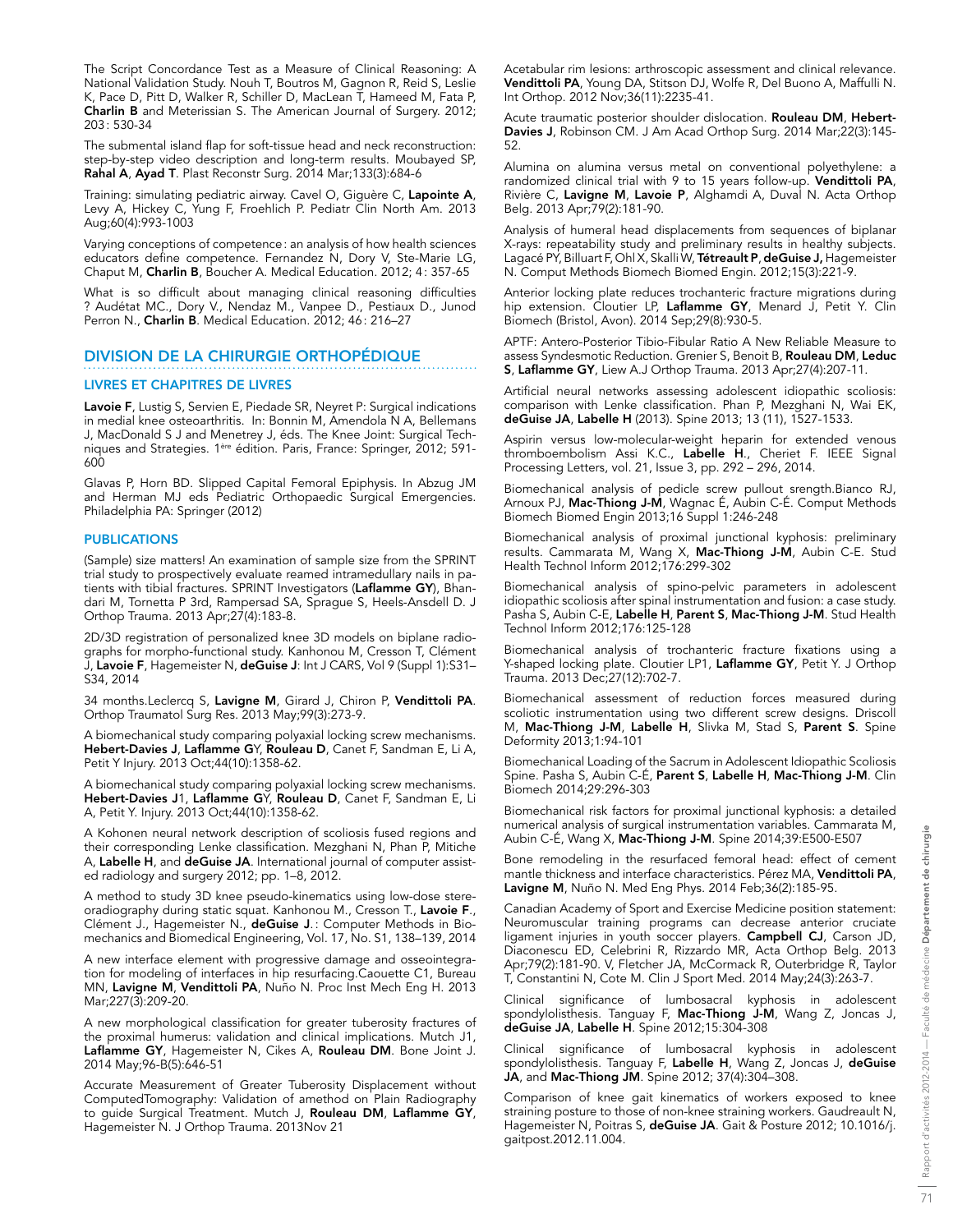Comparison of quasi-static and dynamic squats: a three-dimensional kinematic, kinetic and electromyographic study of the lower limbs. Clément J, Hagemeister N, Aissaoui R, deGuise JA. [http://dx.doi.](http://dx.doi.org/10.1016/j.gaitpost.2014.02.016) [org/10.1016/j.gaitpost.2014.02.016](http://dx.doi.org/10.1016/j.gaitpost.2014.02.016). Gait and Posture 2014; 40 (1), 94-100.

Complications and morbidities of mini-open anterior retroperitoneal lumbar interbody fusion: oblique lumbar interbody fusion in 179 patients. Silvestre C, Mac-Thiong J-M, Hilmi R, Roussouly P. Asian Spine J 2012;6:89-97

Complications in acute phase hospitalization of traumatic spinal cord injury: does surgical timing matter? Bourassa-Moreau É, Parent S., Feldman D, Thompson C, Mac-Thiong J-M. J Trauma Acute Care Surg 2013;74:849-854

Compressive loading of the spine may affect the spinal canal encroachment of burst fractures. Boisclair D, **Mac-Thiong J-M**, **Parent** S, Petit Y. J Spinal Disord Tech 2013;26:342-346

Coxofemoral joint kinematics using video fluoroscopic images of treadmill-walking cats: development of a technique to assess osteoarthritis-associated disability. Guillot M, Gravel P, Gauthier M, Leblond H, Tremblay M, Rossignol S, Martel-Pelletier J, Pelletier JP, deGuise JA, Troncy E. Journal of feline medicine and surgery. 2014; 1098612X14537261.

CT scan assessment of the syndesmosis: a new reproducible method, Nault ML, Hébert-Davies J, Laflamme GY, Leduc S. Journal of Orthopaedic Trauma, 2013 ; 27(11) :638-641.

Demographic and anthropometric factors affecting elbow range of motion in healthy adults. Chapleau J., Canet F., Petit Y., Sandman E., Laflamme G-Y., Rouleau D.M., J Shoulder Hand Surg. 2012,1-6.

Development and validation of an instrument to predict functional recovery in tibial fracture patients (SPOC). Busse JW and Sprint investigators (Laflamme GY), J Orthop Trauma 2012 Jun;26(6):360-8.

Development of a detailed volumetric finite element model of the spine to simulate surgical correction of spinal deformities. Driscoll M, Mac-Thiong J-M, Labelle H, Parent S. Biomed Res Int 2013;2013:931741

Dexamethasone shifts bone marrow stromal cells from osteoblasts to adipocytes by C/EBPalpha promoter methylation.Li J1, Zhang N, Huang X, Xu J, Fernandes JC, Dai K, Zhang X. Cell Death Dis. 2013 Oct 3;4:e832.

Direct Reduction Technique for Superomedial Dome Impaction in Geriatric Acetabular Fractures. Laflamme GY, Hebert-Davies J. J Orthop Trauma. 2014 Feb;28(2):e39-43.

Distant subdural and epidural hematomas: A case report. Mutch JAJ, Bissonnette G, Mac-Thiong J-M. J Bone Joint Surg Case Connector 2013;3:e47

Does radiographic beam angle affect the radiocapitellar ratio measurement of subluxation in the elbow?. McCann F, Canet F, Sandman E, Petit Y, Rouleau DM. (2013). Clinical Orthopaedics and Related Research. 471(8): 2556-62.

Does timing of surgery affect hospitalization costs and length of stay for acute care following a traumatic spinal cord injury? Mac-Thiong J-M, Feldman D, Thompson C, Bourassa-Moreau É, Parent S. J Neurotrauma 2012;29:2816-2822

Effect of glenoid implant design on glenohumeral stability: an experimental study. Sins L, Tétreault P, Petit Y, Billuart F, Hagemeister N. Clin Biomech (Bristol, Avon). 2012 Oct;27(8):782-8.

Efficient Nonviral Gene Therapy Using Folate-Targeted Chitosan-DNA Nanoparticles In Vitro. Jreyssaty C, Shi Q, Wang H, Qiu X, Winnik FM, Zhang X, Dai K, Benderdour M, Fernandes JC. ISRN Pharm. 2012:369270.

Electromyographic activity in the immobilized shoulder musculature during ipsilateral elbow, wrist, and finger movements while wearing a shoulder orthosis. Alenabi T, Jackson M, Tétreault P, Begon M. J Shoulder Elbow Surg. 2013 Oct;22(10):1400-7.

Electromyographic activity in the shoulder musculature during resistance training exercises of the ipsilateral upper limb while wearing a shoulder orthosis. Alenabi T, Jackson M, Tétreault P, Begon M. J Shoulder Elbow Surg. 2014 Jun;23(6):e140-8.

Elucidating the scapulo-humeral rhythm calculation: 3D joint contribution method. Robert-Lachaine X, Marion P, Acta Orthop Belg. 2013 Apr;79(2):181-90. V, Bleau J, Begon M. Comput Methods Biomech Biomed Engin. 2013 May 8.

Evaluation of an apparatus to be combined with a smartphone for the early detection of spinal deformities. Driscoll M, Fortier-Tougas C, Labelle H, Parent S, Mac-Thiong J-M. Scoliosis 2014;9:10

Evaluation of the method for analyzing chromium, cobalt and titanium ion levels in the blood following hip replacement with a metal-on-metal prosthesis. Barry J, Lavigne M, Vendittoli PA, J Anal Toxicol. 2013 Mar;37(2):90-6.

Fast 3D reconstruction of the lower limb using a parametric model and statistical inferences and clinical measurements calculation from biplanar X-rays. Chaibi Y, Cresson T, Aubert B, Hausselle J, Neyret P, Hauger O, deGuise JA, Skalli W. (2012) Comput Methods Biomech Biomed Engin 2012 ; 15(5), 457-466.

Global sagittal balance and health-related quality of life in lumbosacral spondylolisthesis. Harroud A, Labelle H, Joncas J, Mac-Thiong J-M. Eur Spine J 2013;22:849-856

HEALTH and FAITH investigators. Bias towards dementia: are hip fracture trials excluding too many patients? A systematic review. Hebert-Davies J, Laflamme GY, Rouleau D; Injury. 2012 Dec;43(12):1978-84.

Heterotopic ossification following total hip replacement for acetabular fractures. Chémaly O, **Hebert-Davies J, Rouleau DM**, Benoit B, Laflamme GY. (2013). The Bone & Joint Journal. 95-B(1): 95-100.

Hip joint center localisation: A biomechanical application to hip arthroplasty population. Bouffard V, Begon M, Champagne A, Farhadnia P, **Vendittoli** PA, **Lavigne** M, Prince F. World J Orthop. 2012 Aug 18;3(8):131-6.

Identification of knee frontal plane kinematic patterns in normal gait by principal component analysis. Mezghani N, Fuentes A, Gaudreault N, Mitiche A, Aissaoui R, Hagemeister N, deGuise J.A. Journal of Mechanics in Medicine and Biology, 2013; 13(03) 13 pages.

Improvements in measuring shoulder joint kinematics. Jackson M, Michaud B, Tétreault P, Begon M. J Biomech. 2012 Aug;9;45(12):2180-3.

Improving greater trochanteric reattachment with a novel cable plate system. Baril Y, Bourgeois Y, Brailovski V, Duke K, Laflamme GY, Petit Y. Med Eng Phys. 2013 Mar;35(3):383-91.

Incidence of associated injury in posterior shoulder dislocation: systematic review of the literature. Rouleau DM, Hebert-Davies J. (2012). Journal of Orthopaedic Trauma. 26(4): 246-251.

Influence of prosthetic humeral head size and medial offset on shoulder biomechanics in the context of cuff tear arthropathy: A Numerical sensitivity study. Lemieux PO, Nuño N, Hagemeister N, Tétreault P. J Biomech. 2013 Feb;22;46(4):806-12.

Influence of the medial offset of the proximal humerus on the glenohumeral destabilising forces during arm elevation: a numerical sensitivity study. Lemieux PO, Hagemeister N, Tétreault P, Nuño N. Comput Methods Biomech Biomed Engin. 2013;16(1):103-11.

Inhibition of inducible nitric oxide synthase prevents lipid peroxidation in osteoarthritic chondrocytes. Bentz M, Zaouter C, Shi Q, Fahmi H, Moldovan F, Fernandes JC and Benderdour M. J Cell Biochem. 2012 Jul;113(7):2256-67.

Initial Tension Loss in Cerclage Cables. Ménard J Jr, Emard M, Canet F, Brailovski V, Petit Y, Laflamme GY. J Arthroplasty. 2013 Oct;28(9):1509-12 .

Instability Index (WOSI). Gaudelli C, Balg F, Acta Orthop Belg. 2013 Apr;79(2):181-90. V, Pelet S, Djahangiri A, Griffin S, Rouleau DM. (2014). Orthopaedics & traumatology, surgery & research: OTSR. 100(1): 99-103.

The timed up and go test is an early predictor of functional outcome after hemiarthroplasty for femoral neck fracture. Laflamme GY, Rouleau DM, Leduc S, Roy L, Beaumont E. J Bone Joint Surg Am. 2012 Jul 3;94(13):1175-9.

Le mal de dos chez l'enfant sportif: quand faut-il s'inquiéter? [Back pain of the young athlete: when is it worrisome?].Hupin-Debeurme M, Mac-Thiong J-M. Le Médecin du Québec 2012;47:65-71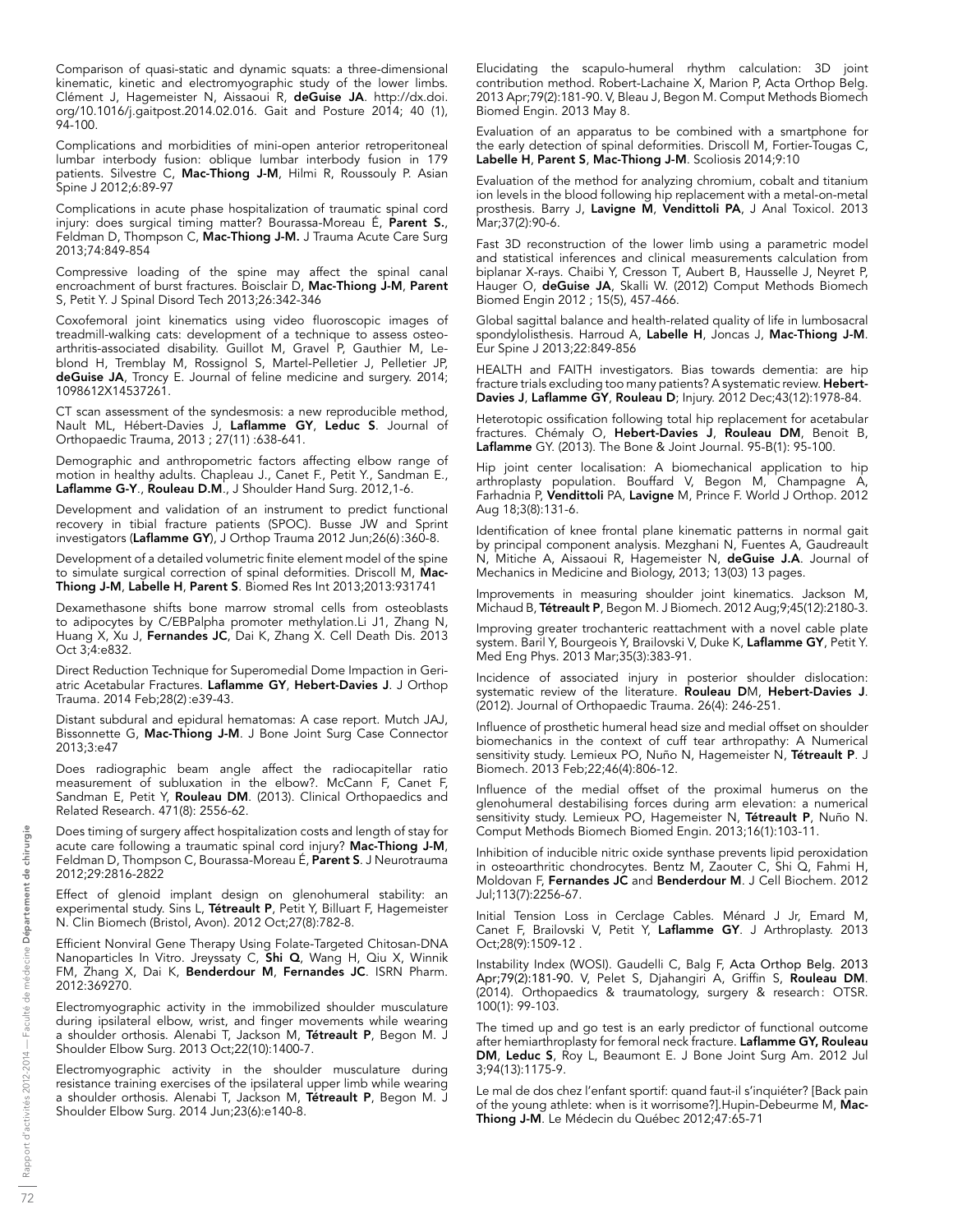Linear polyethylenimine produced by partial acid hydrolysis of poly(2 ethyl-2-oxazoline) for DNA and siRNA delivery in vitro. Fernandes JC, Qiu XP, Winnik FM, Benderdour M, Zhang XL, Dai K, Qin Shi. Int J Nanomedicine. 2013;8:4091-102.

Locking plate fixation provides superior fixation of humerus split type greater tuberosity fractures than tension bands and double row suture bridges. Gaudelli C, Ménard J, Mutch J, Laflamme GY, Petit Y, Rouleau DM. Clin Biomech (Bristol, Avon). 2014 Nov;29(9):1003-8

Low Molecular Weight Chitosan Conjugated with Folate for siRNA Delivery in Vitro: Optimization Studies. Fernandes JC, Qiu X, Winnik FM, Benderdour M, Zhang X, Dai K, Shi Q. Int J Nanomedicine. 2012;7:5833-45.

Management of fractures of the proximal ulna. Rouleau DM, Sandman E, Van Riet R, Galatz LM. (2013). The Journal of the American Academy of the Orthopaedic Surgeons. 21(3)

Manufacturing of monolithic superelastic rods with variable properties for spinal correction: feasibility study. Facchinello Y, Brailovski Y, Inaekyan K, Petit Y, Mac-Thiong J-M. J Mech Behav Biomed Mater 2013;22:1-11

Mechanical analysis of Cuff tear arthropathy during multiplanar elevation with the AnyBody shoulder model. Lemieux PO, Nuño N, Hagemeister N, Tétreault P. Clin Biomech (Bristol, Avon). 2012 Oct;27(8):801-6.

Metal-on-metal hip resurfacing compared with 28-mm diameter metalon-metal total hip replacement: a randomised study with six to nine years' follow-up. Vendittoli PA, Rivière C, Roy AG, Barry J, Lusignan D, Lavigne M. Bone Joint J. 2013 Nov;95-B(11):1464-73.

Neurological outcome and management of pedicle screws misplaced totally within the spinal canal. Mac-Thiong J-M, Parent S, Poitras B, Joncas J, Labelle H. Spine 2013;38:229-237

Non-neurological outcomes following complete traumatic spinal cord injury: The impact of surgical timing. Bourassa-Moreau É, Mac-Thiong J-M, Feldman D, Thompson C, Parent S. J Neurotrauma 2013;30:1596-1601

Normalized intervertebral disc MRI signal as a biomarker of pain. Perie D, Aissiou M, Mac-Thiong J-M. J Biomed Sci Eng 2013;6:372-380

Optimal shoulder immobilization postures following surgical repair of rotator cuff tears: A simulation analysis. Jackson M, Tétreault P, Allard P, Begon M. J Shoulder Elbow Surg. 2013 Aug;22(8):1011-8.

Pelvic Trauma. Laflamme GY, Leduc S, Rouleau D. (2012). Bhandari M, Gandhi R, Petrisor B, Swiontkowski. Evidence Based Orthopaedic.: 593-601.

Percutaneous Plating of the Proximal Humerus. George Y. Laflamme and Dominique Rouleau. Tech Ortho, 2013 Dec 2013 volume 28 (4): 287-296.

Periarticular injection in knee arthroplasty improves quadriceps function. Chaumeron A, Audy D, Drolet P, Lavigne M, Vendittoli PA. Clin Orthop Relat Res. 2013 Jul;471(7):2284-95.

Periprosthetic joint infections at a teaching hospital in 1990-2007. Renaud A, Lavigne M, Vendittoli PA. Can J Surg. 2012 Dec;55(6):394-400.

Polyethylenimine600-β-cyclodextrin: a promising nanopolymer for nonviral gene delivery of primary mesenchymal stem cells. Tong H, Wang C, Huang Y, Shi Q, Fernandes JC, Dai K, Tang G, Zhang X. Int J Nanomedicine. 2013;8:1935-46.

Polymeric systems as nanodevices for siRNA delivery. Tiera MJ, Shi Q, Barbosa HF, Fernandes JC. Curr Gene Ther. 2013 Oct;13(5):358-69.

Prophylaxis after total hip arthroplasty: a randomized trial. Anderson DR, Dunbar MJ, Bohm ER, Belzile E, Kahn SR, Zukor D, Fisher W, Gofton W, Gross P, Pelet S, Crowther M, MacDonald S, Kim P, Pleasance S, Davis N, Andreou P, Wells P, Kovacs M, Rodger MA, Ramsay T, Carrier M, Vendittoli PA. Ann Intern Med. 2013 Jun 4;158(11):800-6.

Quality of life of patients with high-grade spondylolisthesis: minimum 2-year follow-up after surgical and non surgical treatment. Bourassa-Moreau É, Mac-Thiong J-M, Parent S, Joncas J, Labelle H. Spine J 2013;13:770-774

Quantitative pivot shift assessment using combined inertial and magnetic sensing. Labbé DR, Li D, Grimard G, deGuise JA, Hagemeister N. Knee Surgery, Sports Traumatology, Arthroscopy 2014; 1-9.

Radial head translation measurement in healthy individuals: the radiocapitellar ratio. Rouleau DM, Sandman E, Canet F, Djahangiri A, Laflamme Y, Athwal GS, Petit Y. (2012). Journal of Shoulder and Elbow Surgery / American Shoulder and Elbow Surgeons [et al.]. 21(5): 574-579.

Radial Head Translation Measurement in Normal Subjects: The Radio-Capitellum Ratio (RCR). Rouleau DM, Sandman E, Canet F, Djahangiri A, Laflamme G-Y, Athwal G.S, Petit Y. Journal of Shoulder and Elbow Surgery 2012 May;21(5):574-9.

Reattachment of Complex Femoral Greater Trochanteric Non-Unions with Dual Locking Plates. Laflamme GY, Petit Y, Leduc S. J Arthroplasty. 2012 Apr;27(4):638.

Reliability of the SDSG classification of lumbosacral spondylolisthesis. Mac-Thiong J-M, Duong L, Parent S, Hresko MT, Dimar II JR, Weidenbaum M, Labelle H. Spine 2012;15:E95-E102

Response to "Ramipril attenuates lipid peroxidation and cardiac fibrosis in an experimental model of rheumatoid arthritis" - authors' reply. Shi Q, Abusarah J, Baroudi G, Fernandes JC, Fahmi H, Benderdour M. (2013). Arthritis Res Ther.;2013; 15(2):406.

RhBMP-2 for Posterolateral Instrumented Lumbar Fusion: A Multicenter Prospective Randomized Control Trial.Hurlbert J, Alexander D, Bailey S, Mahood J, Abraham E, McBroom R, Jodoin A, Fischer C. Spine vol. 38, no 25.pp 2130-2148. December 2013.

Study to Prospectively Evaluate Reamed Intramedullary Nails in Patients with Tibial Fractures (SPRINT) Investigators. Prognostic factors for predicting outcomes after intramedullary nailing of the tibia. Schemitsch EH, Bhandari M, Guyatt G, Sanders DW, Swiontkowski M, Tornetta P, Walter SD; J Bone Joint Surg Am. 2012 Oct 3;94(19):1786-93.

Successful treatment of fractures of the base of the acromion after reverse shoulder arthroplasty: Case report and review of the literature. Rouleau DM, Gaudelli C. Int J Shoulder Surg. 2013 Oct;7(4):149-52.

Synthesis and evaluation of diethyethylamine-chitosan for gene delivery: composition effects on the in vitro transfection efficiency. Oliveira FPP, Picola IPD, Shi Q, Barbosa HFG, Tiera VAO, Fernandes JC, Tiera MJ. Nanotechnology, 24 (2013) 055101

The Canadian Arthroplasty Society's experience with hip resurfacing arthroplasty. Vendittoli PA Canadian Arthroplasty Society. An analysis of 2773 hips. Bone Joint J. 2013 Aug;95-B(8):1045-51.

The effects of femoral neck cut, cable tension, and muscles forces on the greater trochanter fixation. Petit Y, Cloutier LP, Duke K, Laflamme GY. Med Biol Eng Comput. 2012 Apr;50(4):411-7. Epub 2012 Mar 9. PMID: 22402890

The evaluation of lumbosacral dysplasia in young patients with lumbosacral spondylolisthesis: comparison with controls and relationship with the severity of slip. Pawar A, Mac-Thiong J-M, Labelle H. Eur Spine J 2012;21:2122-2127

The influence of proximal anchors on the risk of proximal junctional fracture in the osteoporotic spine: biomechanical comparison between pedicle screws and transverse process hooks. Mac-Thiong J-M, Levasseur A, Parent S, Petit Y. J Spinal Disord 2014;27:E49-E54

The influence of uncemented femoral stem length and design on its primary stability: a finite element analysis.Reimeringer M1, Nuño N, Desmarais-Trépanier C, Lavigne M, Vendittoli PA. Comput Methods Biomech Biomed Engin. 2013;16(11):1221-31.

The relevance of sacral and sacro-pelvic morphology in developmental spondylolisthesis: are they equally important? Wang Z, Mac-Thiong J-M, Parent S, Petit Y, Labelle H. Eur Spine J 2014;23:157-162

The Timed Up and Go test is an early predictor of functional outcome after hemiarthroplasty for femoral neck fracture. Laflamme GY1, Rouleau DM, Leduc S, Roy L, Beaumont E. J Bone Joint Surg Am. 2012 Jul 3;94(13):1175-9.

Three dimensional spino-pelvic relative alignment in adolescent idiopathic scoliosis. Pasha S, Aubin C-É, Sangole AP, Labelle H, Parent S, Mac-Thiong J-M Spine 2014;39:564-570

Three-dimensional spinal morphology can differentiate between progressive and non-progressive patients with adolescent idiopathic scoliosis at the initial presentation: a prospective study. Nault M-L, Mac-Thiong J-M, Roy-Beaudry M, Turgeon I, deGuise JA, Labelle H, Parent S. Spine 2014;39:E601-E606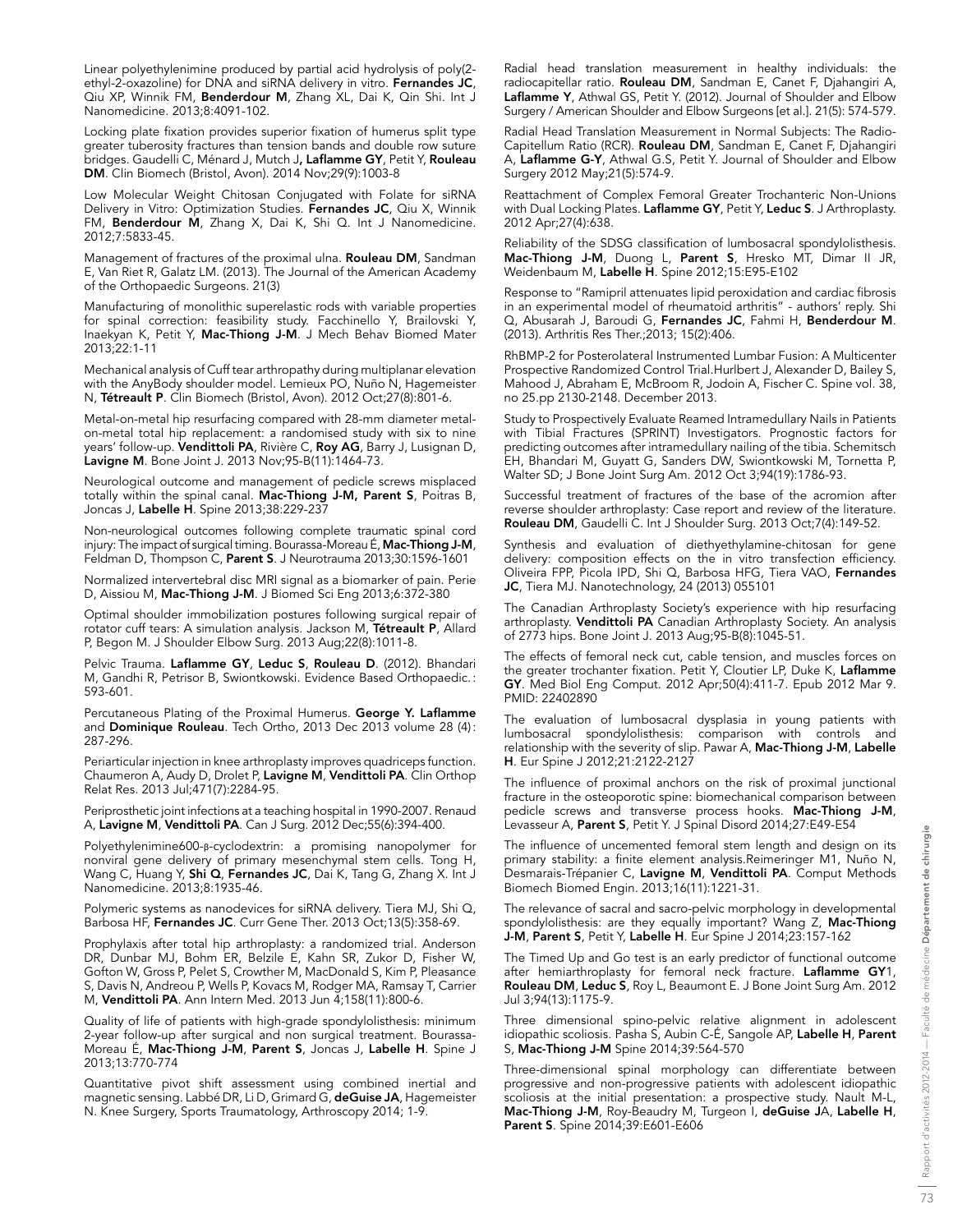Three-dimensional spine parameters can differentiate between progressive and non-progressive patients with AIS at the initial visit: a retrospective analysis. Nault M-L, Mac-Thiong J-M, Roy-Beaudry M, deGuise JA, Labelle H, Parent S. J Pediatr Orthop 2013;33:618-623

Total knee replacement with retention of both cruciate ligaments: a 22 year follow-up study. Sabouret P1, Lavoie F, Cloutier JM. Bone Joint J. 2013 Jul;95-B(7):917-22.

Trabecular Metal Cones in Revision Total Knee Arthroplasty Short term clinical and radiographic outcomes. Derome P, Sternheim A, Backstein D, Malo M. J Arthroplasty 2014;29(1):122-126.

Treatment of prosthetic joint infections: validation of a surgical algorithm and proposal of a simplified alternative. Martel-Laferrière V, Laflamme P, Ghannoum M, Fernandes J, Di Iorio D, Lavergne V. J Arthroplasty. 2013 Mar;28(3):395-400.

Treatment of thoracolumbar burst fractures by means of anterior fusion and cage. Zahra B, Jodoin A, Maurais G, Parent S, Mac-Thiong J-M. J Spinal Disord Tech 2012;37 :304-308

Validation of an advanced practice physiotherapy model of care in an orthopaedic outpatient clinic. Desmeules F, Toliopoulos P, Roy JS, Woodhouse LJ, Lacelle M, Leroux M, Girard S, Feldman DE, Fernandes JC. BMC Musculoskelet Disord. 2013 May 8;14:162.

Validation of the instability shoulder index score in a multicenter reliability study in 114 consecutive cases. Rouleau DM, Hébert-Davies J, Djahangiri A, Acta Orthop Belg. 2013 Apr;79(2):181-90. V, Pelet S, Balg F. Am J Sports Med. 2013 Feb;41(2):278-82.

Validity, reliability and responsiveness of the French language translation of the Western Ontario Shoulder Instability Index (WOSI). Gaudelli C, Balg F, Acta Orthop Belg. 2013 Apr;79(2):181-90. V, Pelet S, Djahangiri A, Griffin S, Rouleau DM. Orthop Traumatol Surg Res. 2014 Feb;100(1):99-103.

## DIVISION DE LA CHIRURGIE PLASTIQUE

#### LIVRES ET CHAPITRE DE LIVRES

L. Caouette Laberge, P. Bortoluzzi Anterior Scoring Technique in Otoplasty; in Advanced Cosmetic Otoplasty: Art, Science and New Clinical Techniques, Springer ( Berlin); Editor Melvin A. Shiffman, 2013 chapter 27 pp 279-96

Turgeon Bortoluzzi, les Deformations de la Voute crânienne et craniosynostoses, Chapitre Dans Turgeon J, Bernard-Bonin AC, Gervais P, Ovetchkine P, Gauthier M. Dictionnaire de Thérapeutique Pédiatrique Weber, 3e édition, Montréal: Gaétan Morin, éd. Accept.

## **PUBLICATIONS**

A surgical follow-up platform to reduce complications in free flap surgery. Landes G, Boghossian E, Harris PG, Gagnon A, Bou-Merhi J, Bernier C, Grenier-Vallée P, Burke R, Danino MA. Ann Chir Plast Esthet. 2014 Feb;59(1):9-14.

Aesthetic refinements in the treatment of graves ophthalmopathy. Doumit G, Abouhassan W, Yaremchuk MJ. Plast Reconstr Surg. 2014 Sep;134(3):519-26.

Axillary nerve injury: Function, aesthetics and quality of life. L. Xu and J.C. Lin, Can J Plast Surg 2012; 20:2 (144).

A systematic review comparing Furlow double-opposing Z-plasty and straight-line intravelar veloplasty methods of cleft palate repair. Timbang MR1, Gharb BB, Rampazzo A, Papay F, Zins J, Doumit G. Plast Reconstr Surg. 2014 Nov;134(5):1014-22.Bilateral squamosal suture synostosis: A rare form of isolated craniosynostosis in Crouzon syndrome.Tandon YK, Rubin M, Kahlifa M, Doumit G, Naffaa L. World J Radiol. 2014 Jul;6(7):507-10.

Breast reconstruction: review of surgical methods and spectrum of imaging findings. Pinel-Giroux FM1, El Khoury MM, Trop I, Bernier C, David J, Lalonde L. Radiographics. 2013 Mar-Apr;33(2):435-53.

Congenital anomalies of the breast and chest wall, Seminars in Plastic Surgery, Caouette Laberge L, Borsuk D. 2013, vol 27, no 1, 36-41.

Donor-Site Morbidity of the Inferior Gluteal Artery Perforator Flap for Breast Reconstruction in Teenagers Canadian Godbout E., Farmer L., Bortoluzzi P, Caouette Laberge L. Journal of Plastic Surgery 2013 vol 21(1), 19-22.

Extending the Indications for Primary Nerve Surgery in Obstetrical Brachial Plexus Palsy. S. A. Bade, J. C. Lin, C. G. Curtis, H. M. Clarke, Biomed Res Int. 2014;2014:627067.

Factors influencing the yield of mesenteric angiography in lower gastrointestinal bleed. Rasuli P, Doumit J, Boulos M, Rizk C, Doumit G. World J Radiol. 2014 May 28;6(5):218-22.

Fifteen years of experience with the midfacial distraction without maxillary osteotomy protocol. Coeugniet E, Pellerin P, Wolber A, Dhellemmes P, Vinchon M. Childs Nerv Syst. 2014 Apr;30(4):681-8.

Functional recovery after sciatic nerve laceration and direct or transcutaneous electrical stimulation in mice. A.M. Pion, A.A. Roy, E. Beaumont and J.C. Lin, Can J Plast Surg 2012; 20:2 (118).

Growth factor expression in the murine spinal cord following sciatic nerve laceration. A.A. Roy, A.M. Pion, E. Beaumont and J.C. Lin, Can J Plast Surg 2012, 20:2 (111).

Hepatocyte Growth factor expression in murine lumbar motor neurons following sciatic nerve laceration and electrical stimulation. A.A. Roy, A.M. Pion, E. Beaumont, A. Kania and J.C. Lin, Can J Plast Surg 2014, 22:2 (131).

International Plastic Surgery Missions: A Framework for Resident Education Using the CanMEDSCompetencies.White CP, Lecours C, Bortoluzzi P, Caouette-Laberge L, Ying Y. Ann Plast Surg. 2013 Oct;71(4):324-7.

Interventional angioradiology as a solution for microsurgical flap failure]. Coeugniet E, Harris PG, Soulez G, Paek LS, Dellifraine P, Danino MA. Ann Chir Plast Esthet. 2013 Jun;58(3):188-93.

Mise à jour sur les prothèses d'augmentation mammaire et autres méthodes de reconstruction. Bernier C. Le Patient. 2013 Juil;7(3):67-69.

Moberg midification Using The First Web Space: Thumb Reconstruction Following Distal Amputation. Thibaudeua S., Tremblay D., Tardif M., Chollet A. The Journal of Hand Surgery, juin 2012, vol. 7, p. 210-213.

Otoplasty under local anesthesia in children Caouette Laberge L. Clinics in Plastic Surgery 2013, 40:4,671-86.

Pedagogical challenges in plastic surgery: the residents' point of view. S. Salhi and J.C. Lin, Can J Plast Surg 2012, 20:2 (124).

Pediatric vascularized composite allotransplantation. Doumit G, Gharb BB, Rampazzo A, Papay F, Siemionow MZ, Zins JE. Ann Plast Surg. 2014 Oct;73(4):445-50.

Pennington-modified Kessler flexor tendon repair: is the technique too difficult to reliably achieve? M.P. Tremblay-Champagne, A. Chollet and J.C. Lin, Can J Plast Surg 2013, 21:2 (125-26).

Personalized implant for high tibial opening wedge: Combination of solid freeform fabrication with combustion synthesis process, F. Zhim, R.A. Ayers, J.J. Moore, R. Moufarrege, L. Yahia, Journal of Biomaterials Applications, 2012, Setp. 27(3):325-32.

Porpranonoll in the Treatment of Porblematic Infantile Hemangioma: Review of 35 Consecutive Patients from a Vascular Anomalies Clinic. Bertrand J, McCuaig C, Dubois J, Hatami A, Ondrejchak S, Boutin C, Bortoluzzi P, Laberge L, Powell J, Journal of Cutanesous Medicine and Surgery, March/April 2012, Volume 16, Number 2, pages115-121.

Priorities for the education of Member of the American Society of Maxillofacial Surgery. Papay F, Bassiri B, Taub P, Gosain P, Doumit D. Journal of Craniofacial Surgery. J Craniofac Surg. 2014 May;25(3).

The Expansile Properties of Kryptonite Relating to Cranioplasty. Journal of Craniofacial Surgery. Doumit G, Meisler E, Šidaoui J, Zins J, Papay F. J Craniofac Surg. 2014 May;25(3):880-3.

Vascularization of the Facial Bones by Facial Artery: Implications for Full Face Allotransplantation. Bahar Bassiri Gharb, Antonio Rampazzo, Joseph E. Kutz, Linda Bright, Doumit G, B. Harter. Plast Reconstr Surg. 2014 May;133(5):1153-65.

The Temporoparietal Adipo-Fascial Flap for the correction of Recurrent Idiopathic Enophtalmos. Doumit G, Junewicz A, Yaremchuk M. Journal of Craniofacial Surgery. 2014 Mar;25 (2):676-8.

Squamosal Suture Craniosynostosis in Muenke Syndrome. Doumit G, Sidaoui J, Meisler E, Papay F. J Craniofac Surg. 2014 Mar;25(2):429-31.

Opinion Leaders and Evidence Based Medicine in Craniofacial Surgery. Doumit G, Papay F, Moores N, Meisler E, Zins J. Journal of Craniofacial Surgery. J Craniofac Surg. 2014 Jan;25(1):106-10.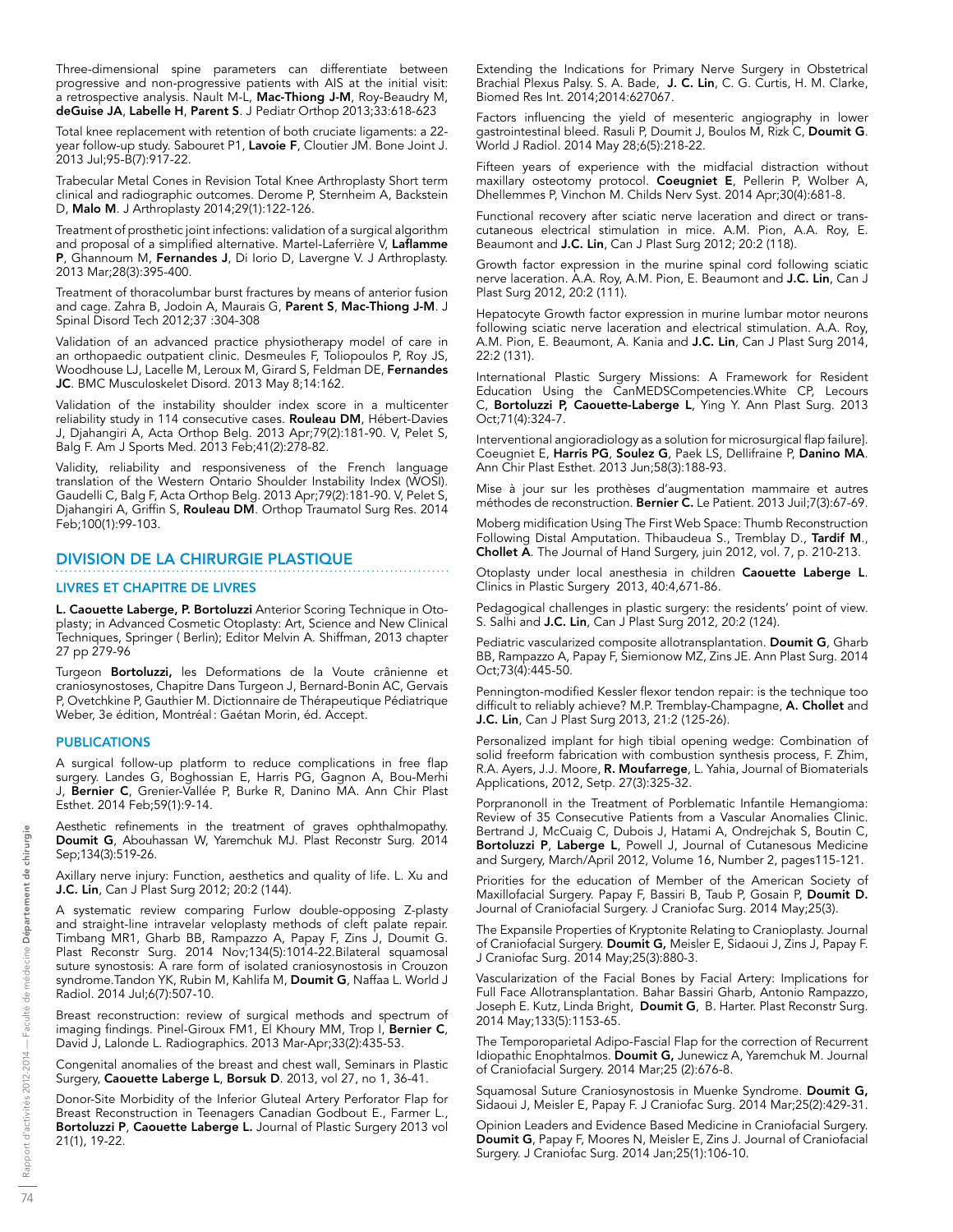Management of Sagittal Synostosis: A solution to Equipoise. Doumit G, Papay F, Moores N, Zins J. J Craniofac Surg. 2014 Mar;25(2):676-8.

Fat Embolism after Liposuction in Klippel-Trenaunay Syndrome.Michael Zeidman, Paul Durand, Neilendu Kundu, Gaby Doumit. J Craniofac Surg 2013 Jul, 24(4) 1319-1321.

Scalp metastasis from esophageal adenocarcinoma; comparative histopathology dictates surgical approach. Doumit G, Abouhassan W, Piliang M, Uchin J, Papay F. Annals of Plastic Surg. 2013 Jul;71(1):60-2.

Propanolol in the treatment of infantile hemangioma: review of 35 consecutive cases from a vascular anomaly clinic. Bertrand J., Sammour R., McCuaig C., Hatami A., Ondrejchak S., Boutin C., **Bortoluzzi P**., Laberge L.C., Powell J. Journal of Cutaneous Medicine and Surgery, 2012, Vol 16(2), 115-121.

Schwannoma of the median nerve. Hubert J1, Landes G, Tardif M. J Plast Surg Hand Surg. 2013 Feb;47(1):75-7.

Subperiosteal Release of the Floor of the Mouth to Correct Airway Obstruction in Pierre Robin Sequence: Review of 31 cases, Caouette-Laberge L., Borsuk E. Daniel, Bortoluzzi A. Patricia, The Cleft Palate-Craniofacial Journal, January 2012, Volume 49, pages 14-20.

The Effects of Moufarrege Total Posterior Pedicle Reduction Mammaplasty on Breast Feeding: a revew of 931 cases. H. Sinno, E. Botros, R. Moufarrege, Aesthetic Surgery Journal, Sept. 2013 33(7):1002-1007.

The Horseshoe Abdominoplasty, R. Moufarrege and E. Botros, Cosmetic Surgery Art and Techniques, Melvin A. Shiffman, Alberto Di Giuseppe Editors, Springer, 2013:925-937.

The Moufarrege Total Posterior Pedicle Mammaplasty. R. Moufarrege and E. Botros, Cosmetic Surgery Art and Techniques, Melvin A. Shiffman, Alberto Di Giuseppe Editors, Springer, 2013:775-789.

Use of a submental flap for reconstruction of both lips in a complex case of mutilation. Martin D, Coeugniet E, Ladu G, Mahoudeau C. Ann Chir Plast Esthet. 2013 Dec;58(6):704-7.

## DIVISION DE LA CHIRURGIE THORACIQUE

Acute Renal Failure Following Lung Transplantation: Risk Factors, Mortality, and Long-Term Consequences. Jacques F, El-Hamassy I, Fortier A, Maltais S, Perrault LP, Liberman M, Noiseux N, Ferraro P. European Journal of Cardiothoracic Surgery. 2012;41:193-199.

Carinal Complications of Small Cell Lung Cancer. \*Tahiri M, Liberman M. Canadian Respiratory Journal 2012;19:304.

Cervical Video Assisted Thoracoscopic Surgery (C-VATS) Using a Flexible Endoscope for Bilateral Thoracoscopy. Liberman M, Khereba M, Goudie E, Tahiri M, Forcillo J, Gauthier A, Thiffault V, Liberman A, Ferraro P. Annals of Thoracic Surgery 2012;93:1321-3.

Cystic fibrosis transmembrane conductance regulator is expressed in mucin granules from Calu-3 and primary human airway epithelial cells. LeSimple P, Goepp J, Palmer ML, Fahrenkrug SC, O'Grady SM, Ferraro P, Robert R, Hanrahan JW. Am J Respir Cell Mol Biol 2013 Oct;49(4):511-6.

Developing academic surgery in a socialized health care system – a 35 year experience. Liberman A, Martin J, Liberman M, Ferraro P. Arch Surg 2012; 147(7): 668-73.

Endobronchial Ultrasound Added to Endoscopic Ultrasound Improves Staging in Esophageal Cancer. Liberman M, Hanna N, Liberman A, Thiffault V, Ferraro P. Ann Thorac Surg 2013 Jul;96(1):232-6.

Endobronchial Ultrasound Added to Endoscopic Ultrasound Improves Staging in Esophageal Cancer. Liberman M, Hanna N, Liberman A, Thiffault V, Ferraro P. Annals of Thoracic Surgery 2013;96:232-238.

Endoscopic Lung Abscess Drainage Using Argon Plasma Coagulation.\*Goudie E, Kazakov J, Poirier C, **Liberman M**. Journal of Thoracic and Cardiovascular Surgery 2013;146:e35-37.

Endosonographic mediastinal lymph node staging of lung cancer. Liberman M, Sampalis J, Liberman A, Thiffault V, Hadjeres R, Ferraro P. Chest. 2014 Aug;146(2):389-97.

End-stage achalasia. Liberman A, Liberman M, Martin J, Ferraro P. Dis Esophagus. 2012 May;25(4):319-30.

Human basophils interact with memory T cells to augment Th17 responses. Wakahara K, Baba N, Van VQ, Bégin P, Rubio M, Ferraro P, Panzini B, Wassef R, Lahaie R, Caussignac Y, Tamaz R, Richard C, Soucy G, Delespesse G, Sarfati M. Blood 2012 Dec 6;120(24) :4761-71.

Identification of KvLQT1 K+ channels as new regulators of non-smallcell lung cancer cell proliferation and migration. Girault A, Privé A, Nguyen TNT, Bardou O, Ferraro P, Joubert P, Bertrand R, Brochiero E. Int J Oncol 2014;44(3):838-848.

Initial experience with a new technique of endoscopic and ultrasonographic access for biopsy of para-aortic (station 6) mediastinal lymph nodes without traversing the aorta. Liberman M, Liberman A, Grunenwald E, Thiffault V, Khereba M, Ferraro P. J Thorac & Cardiovasc Surg2012;144(4):787-793.

Intrapericardial hernia presenting with syncope. Liberman M, Liberman A, Rosu C, Ferraro P. Dis Esophagus 2013 Apr;26(3):341.

Monitoring buried jejunum free flaps with a sentinel: a retrospective study of 20 cases.Odobescu A, Foroughi Y, Harris P, Karagergou E, Guertin L, Ferraro P, Danino AM. Laryngoscope 2012 Mar;122(3):519-22.

Partial correction of the CF airwayepithelial repair defect after CFTR rescue.Nguyen Thu Ngan T, Bardou O, Prive A, Maillé E, Adam D, Lingée S, Ferraro P, Desrosiers MY, Coraux C, Brochiero E. European Respiratory Journal 2012 Dec;40(6):1390-400.

Phenotypic characterization and functional analysis of human tumor immune infiltration after mechanical and enzymatic disaggregation. \*Grange C, Létourneau J, Forget MA, Godin-Ethier J, Martin J, Liberman M, Latour M, Widmer H, Lattouf JB, Piccirillo CA, Cailhier JF, Lapointe R. J Immunol Methods. 2011;372:119-26.

PKCα-β1 in alveolar epithelial cells. Boncoeur E, Bouvet G, Migneault F, Tardif V, Ferraro P, Govindaraju K, Radzioch D, de Sanctis J, Dagenais A, Berthiaume Y. Am J Physiol – Lung Cell Mol 2013 Jul 15;305(2):L175-84.

Pleural ultrasound as an adjunct to physical examination in the preoperative evaluation of lung cancer patients. Bah I1, Goudie E, Khereba M, Ferraro P, Liberman A, Martin J, Thiffault V, Liberman M. Eur J Cardiothorac Surg. 2014 May;45(5):888-93.

Postoperative imaging after lung transplantation. Diez Martinez P, Pakkal M, Prenovault J, Chevrier MC, Chalaoui J, Gorgos A, Ferraro P, Poirier C, Chartrand-Lefebvre C. Clinical Imaging 2013 Jul-Aug;37(4):617-23.

Preoperative assessment of chest wall invasion in non-small cell lung cancer using surgeon-performed ultrasound. Tahiri M, Khereba M, Thiffault V, Ferraro P, Liberman A, Martin J, et al: Ann Thorac Surg 2014; 98: 984-9.

Prospective Trial Evaluating Sonography After Thoracic Surgery (SATS) in Postoperative Care and Decision Making. Goudie E, Bah I, Khereba M, Ferraro P, Liberman A, Martin J, Thiffault V, Liberman M. European Journal of Cardiothoracic Surgery. 2012;41:1025-1030.

Repair of a bronchovascular fistula four years after right carinal pneumonectomy. Forcillo J, **Liberman M**, Gorgos A, **Ferraro P**. Ann Thorac Surg 2013;95:2152-2153.

Tumors of the thymus: a cohort study of prognostic factors from the European Society of Thoracic Surgery database. Ruffini E, Detterbeck F, Liberman M. et al. European Journal of Cardiothoracic Surgery Eur J Cardiothorac Surg. 2014 Sep;46(3):361-8.

Stimulation of the Wnt/ß-catenin pathway in mature human CD8+ T lymphocytes from blood and lung cancer tumors leads to a shared young/memory phenotype. Forget MA, Huon Y, Reuben A, Grange C, Liberman M, Martin J, et al: PLoS one 2012; 7(7); e41074.

The anniversary issue of Diseases of the Esophagus. Liberman A, Pandolfino J. Dis Esophagus 2012 May;25(4):279.

The Kagoshima consensus on esophageal achalasia. Triadafilopoulos G, Boeckxstaens GE, Gullo R, Patti MG, Pandolfino JE, Kahrilas PJ, Liberman A, Jamieson G, Zaninotto G. Dis Esophagus 2012 May;25(4):337-48.

Thoracoscopic Localization of Intraparenchymal Pulmonary Nodules Using Direct Intracavitary Thoracoscopic Ultrasound Prevents Conversion of VATS Procedures to Thoracotomy in Selected Patients. Khereba M, Martin J, Liberman A, Ferraro P, Liberman M: J Thorac Cardiovasc Surg 2012; 144:1160-6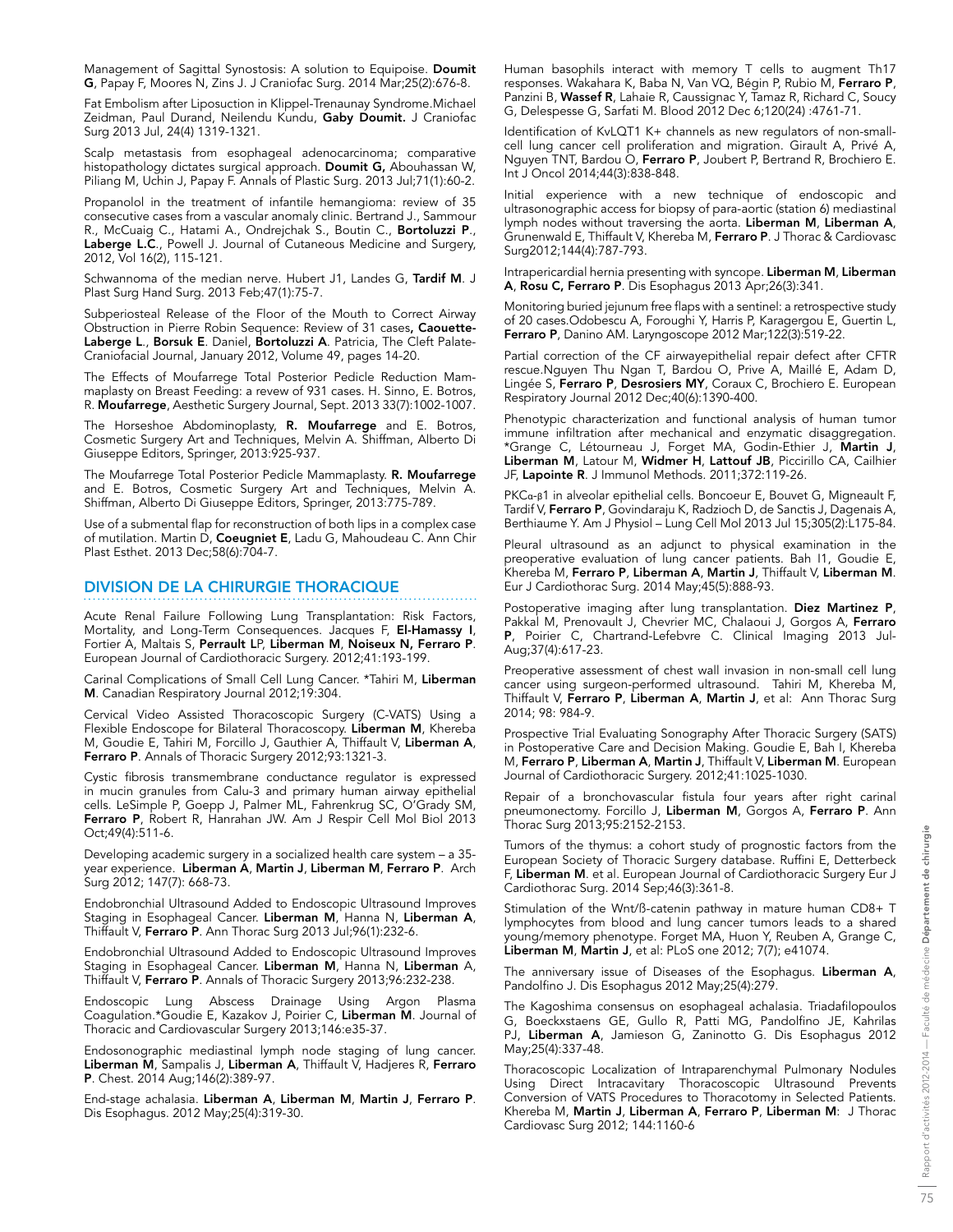Total dysphagia after short course of systemic corticotherapy : herpes simplex virus oesophagitis. Jetté-Côté I, Ouellette D, Beliveau C, Mitchell A. World J Gastoentero, 2013 Aug 21;19(31):5178-81. doi:10.3748/wjg.v19.i31.5178.

Vascular conditioning of the stomach before esophageal reconstruction by gastric interposition. Yuan Y, Liberman A, Ferraro P, Martin J, Liberman M. Dis Esophagus 2012 Nov-Dec;25(8):740-9.

What is an ideal surgical clerkship? \*Tahiri M, Liberman M. Can J Surg. 2013 Jun;56(3):151-2.

## DIVISION DE LA CHIRURGIE UROLOGIQUE

## LIVRES ET CHAPITRES DE LIVRES

Adrenal Tumors and Functional Consequences. Chapter 15 in Clinical Pediatric Urology Julie Franc-Guimond, Anne-Marie Houle., Fifth Edition, Docimo, SG, Canning, DA, Khoury, AE., Décembre 2006, réédition 2012.

Maladies de la prostate. Michael McCormack, Fred Saad en collaboration avec collaboration with Neil Fleshner, Curtis Nickel, Greg Roberts et Luc Valiquette; préface de S. Larry Goldenberg. Éditions Annika Parance

Omprendre le cancer de la prostate. Michael McCormack, Fred Saad, 3ème edition, Éditions Annika Parance

Ureteroscopic Lithotripsy: Indications, Access Endoscopes, Accessories, and Lithotrites Dans : Urinary Stones : Medical and Surgical Management. Letendre J, Traxer O. Éditeurs: Grasso M, Goldfarb D. Wiley Blackwell, Mississauga, 2014, chapitre 19, pp. 227-242.

## **PUBLICATIONS**

180W vs 120W lithium triborate Photoselective Vaporization of the Prostate for Benign Prostatic Hyperplasia: A Global, Multi-Center Comparative Analysis of Peri-operative Treatment Parameters. Hueber PA, Liberman D, Ben-Zvi T, Woo HH, Hai MA, Te AE, Chughtai B, Lee R, Rutman M, Gonzalez RR, Barber N, Al-Hathal N, Al-Quaoud, Trinh QT, Zorn KC. Urology, 2013 Nov;82(5):1108-13.

180W vs. HPS 120W laser therapy for benign prostate hyperplasia: A prospective comparative analysis after 200 cases in a single-centre study. Ben-zvi T, Hueber PA, Liberman D, Valdivieso RF, Zorn KC. GreenLight XPS Urology; Feb 12

A critical analysis of the long-term impact of radical prostatectomy on cancer control and function outcomes.Boorjian SA1, Eastham JA, Graefen M, Guillonneau B, Karnes RJ, Moul JW, Schaeffer EM, Stief C, Zorn KC. Eur Urol. 2012 Apr;61(4):664-75.

Abiraterone Global EAP Investigators. Abiraterone acetate for patients with metastaticcastration-resistant prostate cancer progressing after chemotherapy: final analysis of a multicentre, open-label, early-access protocol trial. Sternberg CN, Castellano D, Daugaard G, Géczi L, Hotte SJ, Mainwaring PN, **Saad F**, Souza C, Tay MH, Garrido JM, Galli L, Londhe A, De Porre P, Goon B, Lee E, McGowan T, Naini V, Todd MB, Molina A, George DJ; Lancet Oncol. 2014 Oct;15(11):1263-8.

Abiraterone in metastatic prostate cancer without previous chemotherapy.Ryan CJ, Smith MR, de Bono JS, Molina A, Logothetis CJ, de Souza P, Fizazi K, Mainwaring P, Piulats JM, Ng S, Carles J, Mulders PF, Basch E, Small, Saad F, Schrijvers D, Van Popel H, Mukherje SD, Suttmann H, Gerritsen WR, Flaig Tw, George DJ, yu Ey, Efstathiou E, pantuck A, Winquist E, Higano CS, Taplin ME, Park Y, Kheoh T, Griffin T, Scher HI, Rath kopf DE; COU-AA-302 Investigators. N Engl J Med. 2013 Jan 10;368(2):138-48.

Accuracy analysis in MRI-guided robotic prostate biopsy. Xu H, Lasso A, Guion P, Krieger A, Kaushal A, Singh AK, Pinto PA, Coleman J, Grubb RL 3rd, Lattouf JB, Menard C, Whitcomb LL, Fichtinger G. Int J Comput Assist Radiol Surg. 2013 Nov;8(6):937-44.

Accuracy of transrectal ultrasonography to evaluate pathologic prostate weight: correlation with various prostate size groups. Bienz M, Hueber PA, Al-Hathal N, McCormack M, Bhojani N, Trinh QD, Zorn KC. Urology. 2014 Jul;84(1):169-74.

Adjuvant chemotherapy for upper-tract urothelial carcinoma treated with neuphroureterectomy: Assessment of adequate renal function and influence on outcome. Yafi FA, Tanguay S, Rendon R, Jacobsen N, Fairey A, Izawa J, Kapoor A, Black P, Lacombe L, Chin J, So A, Lattouf **J**B, Bell D, Fradet Y, **Saad F**, Matsumoto E, Drachenberg D, Cagiannos I, Kassouf W. Urol Oncol. 2014 Jan;32(1):31.e17-24

Age  $\geq$  80 years is independently associated with survival outcomes after radical cystectomy: results from the Canadian Bladder Cancer Network Database. Fairey AS, Kassouf W, Aprikian AG, Chin JL, Izawa JI, Fradet Y, Lacombe L, Rendon RA, Bell D, Cagiannos I, Drachenberg DE, Lattouf JB, Estey EP. Urol Oncol. 2012 Nov-Dec;30(6):825-32.

Androgen deprivation therapy and acute kidney injury--reply. Azoulay L, Benayoun S, Suissa S. JAMA. 2013 Dec 4;310(21):2313-4.

Androgen deprivation therapy and risk of acute kidney injury in patients with prostate cancer. Lapi F, Azoulay L, Niazi MT, Yin H, **Benayoun S**, Suissa S. JAMA. 2013 Jul 17;310(3):289-96.

Androgen deprivation therapy and the risk of colorectal cancer in patients with prostate cancer. Assayag J, Yin H, **Benayoun S**, Pollak MN, Suissa S, Azoulay L. Cancer Causes Control. 2013 May;24(5):839-45.

Androgen Deprivation Therapy in Prostate Cancer: Looking Beyond Prostate-specific Antigen and Testosterone Levels. Saad F. Eur Urol. 2014 Aug 25. pii: S0302-2838(14)00786-6.

Antibiotic use prior to transurethral resection of the prostate: Are we doing what we think we are doing? Lattouf JB. Can Urol Assoc J. 2013 Jul-Aug;7(7-8):E543.

Bisphosphonate anticancer activity in prostate cancer and other genitourinary cancers. Saad F, Mulders P. Anticancer Agents Med Chem. 2012 Feb 1;12(2):129-36.

Bisphosphonates: prevention of bone metastases in prostate cancer. Saad F, Lattouf JB. Recent Results Cancer Res. 2012;192:109-26.

Bone-modifying agents in the treatment of bone metastases in patients with advanced genitourinary malignancies: a focus on zoledronic acid. Aapro M, Saad F. Ther Adv Urol. 2012 Apr;4(2):85-101

Canadian guideline on genetic screening for hereditary renal cell cancers. Reaume MN, Graham GE, Tomiak E, Kamel-Reid S, Jewett MA, Bjarnason GA, Blais N, Care M, Drachenberg D, Gedye C, Grant R, Heng DY, Kapoor A, Kollmannsberger C, Lattouf JB, Maher ER, Pause A, Ruether D, Soulieres D, Tanguay S, Turcotte S, Violette PD, Wood L, Basiuk J, Pautler SE; Kidney Cancer Research Network of Canada. Can Urol Assoc J. 2013 Sep-Oct;7(9-10):319-23.

Canadian Trend in Surgical Management of Benign Prostatic Hyperplasia (BPH) and Laser Therapy from 2007-2008 to 2011-2012. Hueber PA, Zorn KC. Can Urol Assoc J. 2013 Sep;7(9-10):E582-6.

Castration-resistant prostate cancer: from new pathopsygiology to new treatment. Sridhar SS, Freedland SJ, Gleave ME, Higano C, Mulders P, Parker C, Sartor O, Saad F. Eur Urol. 2014 Feb;65(2):289-99.

Chemoprevention of prostate cancer: myths and realities. Violette PD, Saad F. J Am Board Fam Med 2012 Jan-Feb;25(1):111-9.

Chemotherapy for prostate cancer: Clinical practice in Canada. Saad F, Asselah J. Can Urol Assoc J. 2013 Jan;7(2 suppl 1): S5-S10.

Comorbidity status does not independently predict survival outcomes after radical nephroureterectomy for upper tract urothelial carcinoma. Fairey AS, Jacobsen NE, Estey E, Tanguay S, Rendon R, Bell D, Izawa J, Chin J, Kapoor A, Matsumoto E, Black P, So A, Lattouf JB, Saad F, Drachenberg D, Cagiannos I, Lacombe L, Fradet Y, Kassouf W. Eur Urol. 2013 Sep;64(3):518-9.

Comparison of fracture risk assessment tool score to bone mineral density for estimating fracture risk in patients with advanced prostate cancer on androgen deprivation therapy. James H, Aleksic I, Bienz MN, Pieczonka C, Iannotta P, Albala D, Mariados N, Mouraviev V, Saad F. Urology. 2014 Jul;84(1):164-8.

Comparison of oncological outcomes for open and laparoscopic radical nephroureterectomy: results from the Canadian Upper Tract Collaboration. Fairey AS, Kassouf W, Estey E, Tanguay S, Rendon R, Bell D, Izawa J, Chin J, Kapoor A, Matsumoto E, Black P, So A, Lattouf JB, Saad F, Drachenberg D, Cagiannos I, Lacombe L, Fradet Y, Jacobsen NE. BJU Int. 2013 Oct;112(6):791-7.

Comparison of three different tools for prediction of seminal vesicle invasion at radical prostatectomy. Lughezzani G, Zorn KC, Budäus L, Sun M, Lee DI, Shalhav AL, Zagaya GP, Shikanov SA, Gofrit ON, Thong AE, Albala DM, Sun L, Cronin A, Vickers AJ, Karakiewicz PI. Eur Urol. 2012 Oct;62(4):590-6.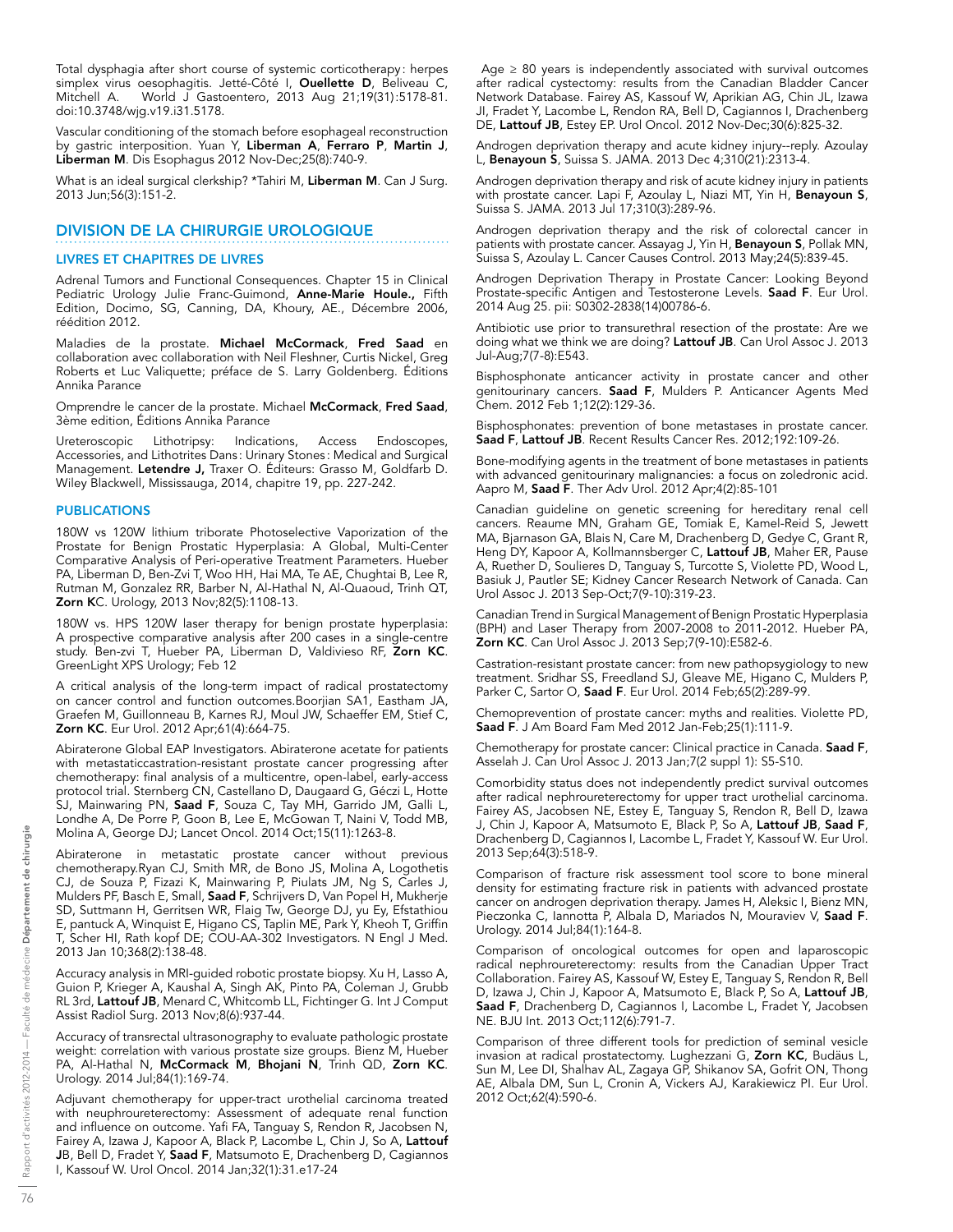COU-AA-301 Investigators. Abiraterone acetate for treatment of metastatic castration-resistant prostate cancer: final overall survival analysis of the COU-AA-301 randomised, double-blind, placebocontrolled phase 3 study. Fizazi K, Scher HI, Molina A, Logothetis CJ, Chi KN, Jones RJ, Staffurth JN, North S, Vogelzang NJ, Saad F, Mainwaring P, Harland S, Goodman OB Jr, Sternberg CN, Li JH, Kheoh T, Haqq CM, de Bono JSLancet Oncol. 2012 Oct;13(10):983-92.

CUA-CUOG guidelines for the management of castration-resistant prostate cancer (CRPC): 2013 update. **Saad F**, Hotte S, Catton C, Drachenberg D, Finelli A, Fleshner N, Gleave M, Kapoor A, Kassouf W, Loblaw A, North S, Usmani N, Chi KN. Can Urol Assoc J. 2013 Jul;7(7-8):231-7.

Denosumab and bone metastasis-free survival in men with nonmetastatic castration-resistant prostate cancer: Exploratory analyses by baseline prostate-specific antigen doubling time. Matthew R. Smith, Fred Saad, Stephane Oudard, Shore N, Fizazi K, Sieber P, Tombal B, Damiao R, Marx G, Miller K, Van Veldhuizen P, Morote J, Ye Z, Dansey R, Goessl C. JCO 2013 Oct 20:31(30) 3800-3806.

Docetaxel and dasatinib or placebo in men with metastatic castrationresistant prostate cancer (READY): a randomised, double-blind phase 3 trial. Araujo JC, Trudel GC, Saad F, Armstrong AJ, Yu Ey, Bellmunt J, Wilding G, Mc Caffrey J, Serrano SV, Matveev VB, Efstathiou E, Oudard S, Morris MJ, Sizer B, Goeell PJ, Heidenreich A, de Bono JS, Begbie S, Hong JH, Richardet E, Gallardo E, Paiwal P, Durham S, Cheng S, Logothetis CJ. Lancet Oncol. 2013 Dec;14(13):1307--16

Effect of body mass index on the outcomes of patients with upper and lower urinary tract cancers treated by radical surgery: results from a Canadian multicenter collaboration. Bachir BG, Aprikian AG, Izawa JI, Chin JL, Fradet Y, Fairey A, Estey E, Jacobsen N, Rendon R, Cagiannos I, Lacombe L, Lattouf JB, Kapoor A, Matsumoto E, Saad F, Bell D, Black PC, So AI, Drachenberg D, Kassouf W. Urol Oncol. 2014 May;32(4):441-8.

Effect of needle size on cancer detection, pain, bleeding and infection in TRUS-guided prostate biopsies: a prospective trial. McCormack M, Duclos A, Latour M, McCormack MH, Liberman D, Bergeron J, Valiquette L, Zorn KC. CUA Journal, Can Urol Assoc J. 2012 Apr;6(2):97-101

Effect of nodal metastases on cancer-specific mortality after cytoreductive nephrectomy. Trinh QD1, Sukumar S, Schmitges J, Bianchi M, Sun M, Shariat SF, Sammon JD, Jeldres C, Zorn KC, Perrotte P, Graefen M, Rogers CG, Peabody JO, Menon M, Karakiewicz PI. Ann Surg Oncol. 2013 Jun;20(6):2096-102.

Efficacy and safety of abiraterone acetate in an elderly patient subgroup (aged 75 and older) with metastatic castration-resistant prostate cancer after docetaxel-based chemotherapy. Mulders PF, Molina A, Marberger M, Saad F, Higano CS, Chi KN, Li J, Kheoh T, Haqq CM, Fizazi K. Eur Urol. 2013 Sep 20.

Efficacy Outcomes by Baseline Prostate-specific Antigen Quartile in the AFFIRM Trial. Saad F, de Bono J, Shore N, Fizazi K, Loriot Y, Hirmand M, Franks B, Haas GP, Scher HI. Eur Urol. 2014 Aug 26. pii: S0302- 2838(14)00778-7.

Empiric antibiotics for an elevated prostate-specific antigen (PSA) level: a randomised, prospective, controlled multi-institutional trial. Eggener SE, Large MC, Gerber GS, Pettus J, Yossepowitch O, Smith ND, Kundu S, Kunnavakkam R, Zorn K, Raman JD. BJU Int. 2013 Nov;112(7):925-9.

Enzalutamide in Metastatic Prostate Cancer before Chemotherapy. Beer TM, Armstrong AJ, Rathkopf DE, Loriot Y, Sternberg CN, Higano CS, Iversen P, Bhattacharya S, Carles J, Chowdhury S, Davis ID, de Bono JS, Evans CP, Fizazi K, Joshua AM, Kim CS, Kimura G, Mainwaring P, Mansbach H, Miller K, Noonberg SB, Perabo F, Phung D, Saad F, Scher HI, Taplin ME, Venner PM, Tombal B; the PREVAIL Investigators. N Engl J Med. 2014 Jul 31;371(5):424-33.

ErbB2/Her-2 regulates the expression of Akt2 in prostate cancer cells. Le Page C, Koumakpayi IH, Péant B, Delvoye N, Saad F, Mes-Masson AM. Prostate. 2012 May 15;72(7):777-88.

Evidence for the efficacy of enzalutamide in postchemotherapy metastatic castrate-resistant prostate cancer. Saad F. Ther Adv Urol. 2013 Aug;5(4):201-10

Extracorporeal lithotripsy endoscopically controlled by ureterorenoscopy (LECURS): a new concept for the treatment of kidney stones-first clinical experience using digital ureterorenoscopes. Traxer O1, Letendre J. World J Urol. 2014 Jun;32(3):715-21.

Gata3 antagonizes cancer progression inPten-deficient prostates. Nguyen AH, Tremblay M, Haigh K, Koumakpayi IH, Paquet M, Pandolfi PP, Mes-Masson AM, Saad F, Haigh JJ, Bouchard M. Hum Mol Genet. 2013 Jun 15;22(12):2400-10.

Genomic deletion of PTEN is associated with tumor progression and early PSA recurrence in ERG fusion-positive and fusion-negative prostate cancer. Krohn A, Diedler T, Burkhardt L, Mayer PS, De Silva C, Meyer-Kornblum M, Kötschau D, Tennstedt P, Huang J, Gerhauser C, Mader M, Kurtz S, Sirma H, Saad F, Steuber T, Graefen M, Plass C, Sauter G, Simon R, Minner S, Schlomm T. Am J Pathol. 2012 Aug;181(2):401-12.

Gross hematuria in Patients with Prostate Cancer: Etiology and Management. Gofrit ON, Katz R, Shapiro A, Yutkin V, Pizov G, Zorn KC, Duvdevani M, Landau EH, Pode D. ISRN Surgery 2013. Article ID 685327, 4 pages, 2013.

Impact of concomitant carcinoma in situ on upstaging and outcome following radical cystectomy for bladder cancer. Yafi FA1, Aprikian AG, Chin JL, Fradet Y, Izawa J, Estey E, Fairey A, Rendon R, Cagiannos I, Lacombe L, Lattouf JB, Saad F, Bell D, Drachenberg D, Kassouf W. World J Urol. 2014 Oct;32(5):1295-301.

Impact of tumour location versus multifocality in patients with upper tract urothelial carcinoma treated with nephroureterectomy and bladder cuff excision: a homogeneous series without perioperative chemotherapy. Yafi FA1, Novara G, Shariat SF, Gupta A, Matsumoto K, Walton TJ, Fritsche HM, El-Hakim A, Trischler S, Martínez-Salamanca JI, Seitz C, Ficarra V, Zattoni F, Karakiewicz PI, Kassouf W. BJU Int. 2012 Jul;110(2 Pt 2):E7-13.

Incidence and treatment patterns in males presenting with lower urinary tract symptoms to the emergency department in the United States. Roghmann F, Ghani KR, Kowalczyk KJ, Bhojani N, Sammon JD, Gandaglia G, Trudeau V, Becker A, Sukumar S, Menon M, Zorn KC, Karakiewicz P, Sun M, Noldus J, Trinh QD. J Urol. 2013 Nov;190(5):1798-804.

Incidence of Priapism at Emergency Departments in the United States. Roghmann F, Becker A, Sammon JD, Ouerghi M, Sun M, Sukumar S, Djahangirian O, **Zorn KC**, Ghani KR, Gandaglia G, Menon M, Karakiewicz P, Noldus J, Trinh QD. J Urol. 2013 Apr 9.

Increased survival with enzalutamide in prostate cancer after chemotherapy. Scher HI, Fizazi K, Saad F, Taplin ME, Sternberg CN, Miller K, de Wit R, Mulders P, Chi KN, Shore ND, Armstrong AJ, Flaig TW, Fléchon A, Mainwaring P, Fleming M, Hainsworth JD, Hirmand M, Selby B, Seely L, de Bono JS; AFFIRM Investigators. N Engl J Med. 2012 Sep 27;367(13):1187-97.

Interative molecular profiling reveals asparagine synthetase is a target in castration-resistant prostate cancer. Sircar K, Huang H, Hu L, Cogdell D, Dhillon J, Tzelepi V, Efstathiou E, Koumakpayi IH, Saad F, Luo D, Bismar TA, Aparicio A, Troncoso P, Navone N, Zhang W. Am J Pathol. 2012 Mar;180(3):895-903.

Intermittent androgen suppression for rising PSA level after radiotherapy. Juanita M. Crook, Christopher J. O'Callaghan, Graeme Duncan, David P. Dearnaley, Celestia S. Higano, Eric M. Horwitz, Eliot Frymire, Shawn Malone, Joseph Chin, Abdenour Nabid, Padraig Warde, Thomas Corbett, Steve Angyalfi, S. Larry Goldenbert, Mary K. Gospodarowicz, Fred Saad, John P. Logue, Emma Hall, Paul F. Schellhammer, Keyue Ding and Laurence KlotzNEJM. September 6, 2012, Vol 367, No 10: 895-903.

Large-scale independent validation of the nuclear factor-kappa B p65 prognostic biomarker in prostate cancer. Gannon PO, Lessard L, Stevens LM, Forest V, Bégin LR, Minner S, Tennstedt P, Scholmm T, Mes-Masson AM, Saad F. Eur J Cancer. 2013 Jul;49(10):2441-8.

Management of advanced kidney cancer: Canadian Kidney Cancer Forum 2013 Consensus Update: Canadian Kidney Cancer Forum 2013. North S, Basappa N, Bjarnason G, Blais N, Canil C, Heng D, Knox J, Reaume N, Ruether D, Soulières D, Zalewski P, Black P, Breau RH, Jewett M, Kapoor A, Lattouf JB, Moore R, Rendon R, Todd G, Pituskin E, Gedye C, Wood L. Can Urol Assoc J. 2013 Jul-Aug;7(7-8):238-43.

Management of prostate cancer in older patients: updated recommendations of a working group of the International Society of Geriatric Oncology. Droz JP, Aapro M, Balducci L, Boyle H, Van den Broeck T, Cathcart P, Dickinson L, Efstathiou E, Emberton M, Fitzpatrick JM, Heidenreich A, Hughes S, Joniau S, Kattan M, Mottet N, Oudard S, Payne H, Saad F, Sugihara T. Lancet Oncol. 2014 Aug; 15(9): e404-e414.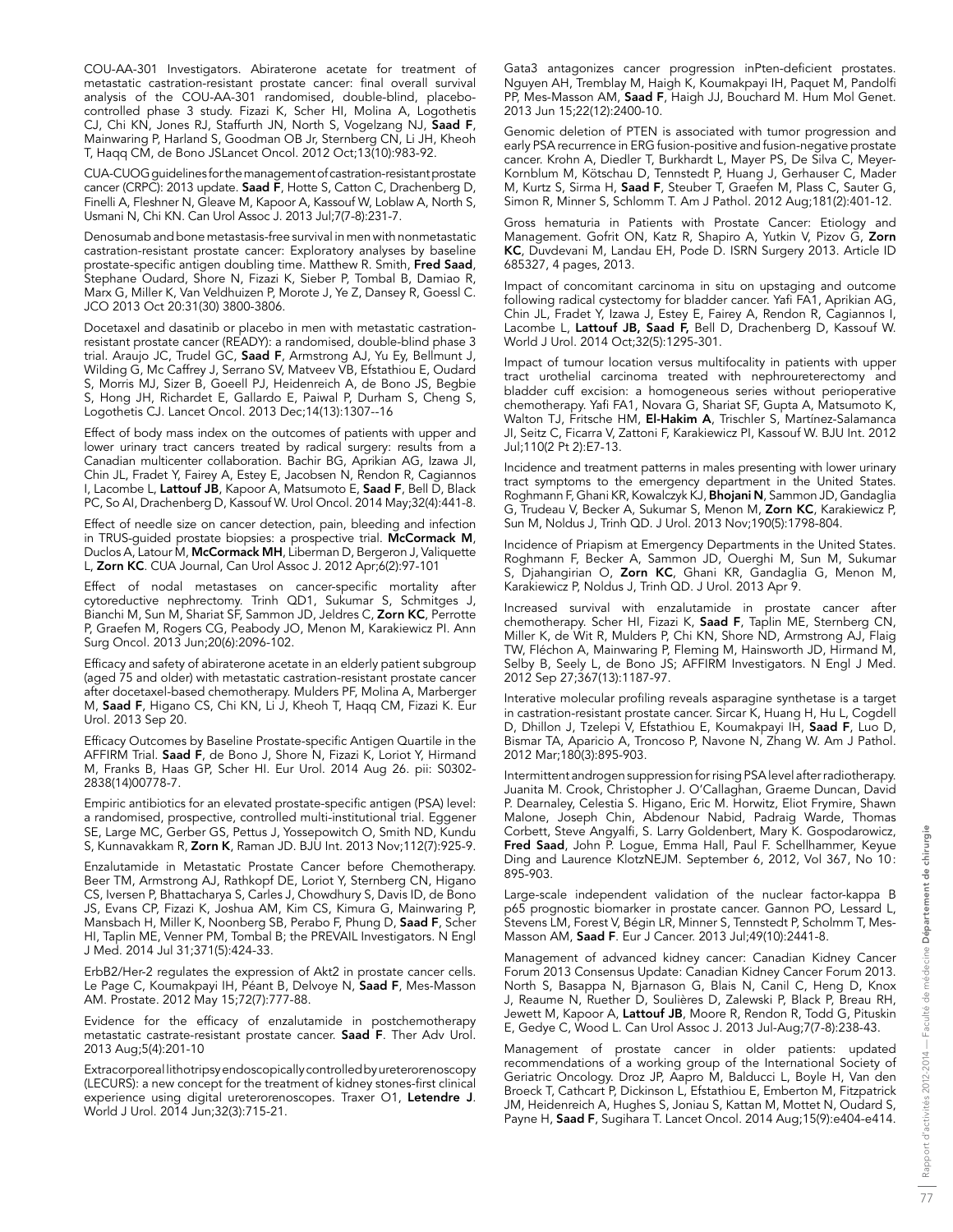Management of skeletal-related events in patients with advanced prostate cancer and bone metastases: Incorporating new agents into clinical practice. So A, Chin J, Fleshner N, Saad F. Can Urol Assoc J. 2012 Dec;6(6)465-70.

Managing bone metastases and reducing skeletal related events in prostate cancer.Gartrell BA, Saad F. Nat Rev Clin Oncol. 2014 Jun;11(6):335-45.

Massive stone burden in an ileocecal pouch: A preventable condition? Valiquette AS, Barrieras D, McCormack M. Can Urol Assoc J. 2014 May;8(5-6):E358-60.

Metastatic castration-resistant prostate cancer: The emerging continuum of care. Saad F. Can Urol Assoc J. 2013 Jan; 7 (2 Suppl 1):S3

Mid term outcomes of initial 250 case experience with GreenLight 120W-HPS photoselective vaporization prostatectomy for benign prostatic hyperplasia: comparison of prostate volumes < 60 cc, 60 cc-100 cc and > 100 cc.Hueber PA, Ben-Zvi T, Liberman D, Bhojani N, Gautam G, Deklaj T, Katz M, Zorn KC. Can J Urol. 2012 Oct;19(5):6450-8.

Mixed Low and High Grade Bladder Tumors- Are They Clinically High or Low Grade Tumors? Gofrit ON, Pizov G, Shapiro A, Duvdevani M, Yutkin V, Landau EH, Zorn KC, Hidas G, Pode D. J Urol. 2013 Dec 5. pii: S0022-5347(13)06014-X.

Morbidity and mortality after benign prostatic hyperplasia surgery: data from the american college of surgeons national surgical quality improvement program. Bhojani N, Gandaglia G, Sood A, Rai A, Pucheril D, Chang SL, Karakiewicz PI, Menon M, Olugbade K Jr, Ruhotina N, Sammon JD, Sukumar S, Sun M, Ghani KR, Schmid M, Varda B, Kibel AS, Zorn KC, Trinh QD. J Endourol. 2014 Jul;28(7):831-40.

Movember update: The Canadian perspective. Jeffcott M, Cagiannos I, Zorn KC. Can Urol Assoc J. 2012 Jun;6(3):E111-4.

Multifocality rather than tumor location is a prognostic factor in upper tract urothelial carcinoma. Williams AK, Kassouf W, Chin J, Rendon R, Jacobsen N, Fairey A, Kapoor A, Black P, Lacombe L, Tanguay S, So A, Lattouf JB, Bell D, Fradet Y, Saad F, Matsumoto E, Drachenberg D, Cagiannos I, Izawa JI. Urol Oncol. 2013 Oct;31(7):1161-5.

Natural history of pT3-4 or node positive bladder cancer treated with radical cystectomy and no neoadjuvant chemotherapy in a contemporary North-American multi-institutional cohort. Power NE, Kassouf W, Bell D, Aprikian AG, Fradet Y, Lacombe L, Chin J, Izawa J, Estey E, Fairey A, Cagiannos I, Lattouf JB, Drachenberg D, Rendon RA. Can Urol Assoc J. 2012 Dec;6(6):E217-23.

New and emerging therapies for bone metastases in genitourinary cancers. Saylor PJ, Armstrong AJ, Fizazi K, Freedland S, Saad F, Smith MR, Tombal B, Pienta K. Eur Urol. 2013 Feb;63(2):309-20.

Novel uroflow stop test at time of catheter removal is a strong predictor of early urinary continence recovery following robotic-assisted radical prostatectomy: A pilot study. El-Hakim A1, Al-Hathal N, Al-Qaoud T, Gagné G, Larocque S, Denis R, Zorn KC. Neurourol Urodyn. 2015 Jan;34(1):60-4.

Novel uroflow stop test at time of catheter removal is a strong predictor of early urinary continence recovery following robotic-assisted radical prostatectomy: A pilot study. El-Hakim A1, Al-Hathal N, Al-Qaoud T, Gagné G, Larocque S, Denis R, Zorn KC. Neurourol Urodyn. 2015 Jan;34(1):60-4.

Oncological and functional outcomes of 722 Robot-Assisted Radical Prostatectomy (RARP) cases – The largest Canadian 5-year experience. Tholomier C, Bienz M, Hueber PA, Trinh QD, El Hakim A, Alhathal N, Lebeau T, Benayoun S, Valdivieso RF, Liberman D, Saad F, Lattouf JB, Widmer H, Begin L, Latour M, Zorn K. Can Urol Assoc J. 2014 May;8(5- 6):195-201.

Optimal management of patients receiving cabazitaxel-based chemotherapy. Sperlich C, Saad F. Can Urol Assoc J. 2013 Jan;7(2 Suppl 1):S18-24.

Overview of the latest treatments for castration-resistant prostate cancer. Bishr M, Saad F. Nat Rev Urol. 2013 Sep;10(9):522-8.

p53 inhibits angiogenesis by inducing the production of Arresten. Assalian S, El-AsSaad W, Wang XQ, Gannon PO, Barres V, Latour M, Mes-Masson AM, Saad F, Sado Y, Dostie J, Teodoro J. Cancer Res. 2012 Mar 1;72(5):1270-9.

Pathologic fracture in patients with metastatic prostate cancer. Gartrell BA1, Saad F. Curr Opin Urol. 2014 Nov;24(6):595-600.

Perioperative, oncological and functional outcomes of the first robotic prostatectomy program in Quebec: Single fellowship-trained surgeon's experience of 250 cases. Al-Hathal N, El-Hakim A. Can Urol Assoc J. 2013 Sep-Oct;7(9-10):326-32.

Phase II Randomized Study of Figitumumab plus Docetaxel and Docetaxel Alone with Crossover for Metastatic Castration-Resistant Prostate Cancer.de Bono JS, Piulats JM, Pandha HS, Petrylak DP, Saad F, Aparicio LM, Sandhu SK, Fong P, Gillessen S, Hudes GR, Wang T, Scranton J, Pollak MN. Clin Cancer Res. 2014 Mar 13.

Population pharmacokinetic analysis of abiraterone in chemotherapynaïve and docetaxel-treated patients with metastatic castration-resistant prostate cancer. Stuyckens K, Saad F, Xu XS, Ryan CJ, Smith MR, Griffin TW, Yu MK, Vermeulen A, Nandy P, Poggesi I. Clin Pharmacokinet. 2014 Dec;53(12):1149-60.

Preventable mortality after common urological surgery: failing to rescue? Sammon JD, Pucheril D, Abdollah F, Varda B, Sood A, Bhojani N, Chang SL, Kim SP, Ruhotina N, Schmid M, Sun M, Kibel AS, Menon M, Semel ME, Trinh QD. BJU Int. 2014 Jun 10.

Preventing bone complications in prostate cancer. Bishr M. Saad F. Curr Opin Suport Palliat Care. 2012 Sep;6(3):299-303.

Prise en charge de la lithiase. Rapport de l'AFU 2013: Le médicament en urologie. Doizi S, Letendre J, Bensalah K, Traxer O. Prog Urol. 2013 Nov 23 (15): 1312-1317.

Prognostic role of serum parathyroid hormone levels in advanced prostate cancer patients undergoing zoledronic acit administration. Berruti A, Cook R, Saad F, Buttigliero C, Lipton A, Tampellini M, Lee KA, Coleman RE, Smith MR. Oncologist. 2012;17(5):645-52.

Prospective randomized trial of barbed polyglyconate suture to facilitate vesicourethral anastomosis during robot-assisted radical prostatectomy: time reduction and cost benefit. Zorn KC, Trinh QD, Jeldres C, Schmitges J, Widmer H, **Lattouf JB**, Sammon B, Liberman D, Sun M, Bianchi M, Karakiewicz PI, Denis R, Gautam G, El-Hakim A. BJU Int. 2012 May;109(10):1526-32.

Prostate cancer therapy: finding the right balance. Saad F. Lancet Oncol. 2012 Feb;13(2):119-20.

Prostate cancer: preventing metastasis to bone: is this the end of the story? Saad F. Nat Rev Urol. 2014 May;11(5):252-3.

Prostate-specific antigen kinetics and outcomes in patients with bone metastases from castration-resistant prostate cancer treated with or without zoledronic acid. Saad F, Segal S, Eastham J. Eur Urol. 2012 May 12

PTP1B is an androgen receptor-regulated phosphatise that promotes the progression of prostate cancer. Lessard L, Labbe DP, Deblois G, Begin LR, Hardy S, Mes-Masson AM, Saad F, Trotman LC, GiguèreV, Tremblay ML. Cancer Res. 2012 Mar 15;72(6):1529-37.

Radiation-induced hemorrhagic cystitis. Curr Opin Support Palliat Care. Alesawi AM, El-Hakim A, Zorn KC, Saad F. 2014 Sep;8(3):235-40.

Radical cystectomy for clinically muscle invasive bladder cancer: does prior non-invasive disease affect clinical outcomes? Kotb AF, Kovac E, Kassouf W, Chin J, Fradet Y, Izawa J, Estey E, Fairey A, Rendon R, Cagiannos I, Lacombe L, Lattouf JB, Bell D, Drachenberg D, Aprikian AG. World J Urol. 2012 Dec;30(6):761-7.

Randomized controlled trial of early zoledronic acid in men with castration-sensitive prostate cancer and bone metastases: results of CALGB 90202 (alliance). Smith MR1, Halabi S, Ryan CJ, Hussain A, Vogelzang N, Stadler W, Hauke RJ, Monk JP, Saylor P, Bhoopalam N, Saad F, Sanford B, Kelly WK, Morris M, Small EJ. J Clin Oncol. 2014 Apr 10;32(11):1143-50.

Randomized, placebo-controlled, phase III trial of sunitinib plus prednisone versus prednosone alone in progressive, metastatic, castration-resistant prostate cancer. Michaelson MD, Oudard S, Ou YC, Sengelov L, Saad F, Houede N, Ostler P, Stenzl A, Daugaard G, Jones R, Laestadius F, Ullen A, Bahl A, Castellano D, Gschwend J, Maurina T, Chow Maneval E, Wang SL, Lechuga MJ, Paolini J, Chen I. J Clin Oncol. 2014 Jan 10;32(2):76-82

Reduction in serum clusterin is a potential therapeutic biomarker in patients with castration-resistant prostate cancer treated with curtisen. Blumenstein B, Saad F, Hotte S, Chi KN, Eigl B, Gleave M, Jacobs C. Cancer Med. 2013 Aug;2(4):468-77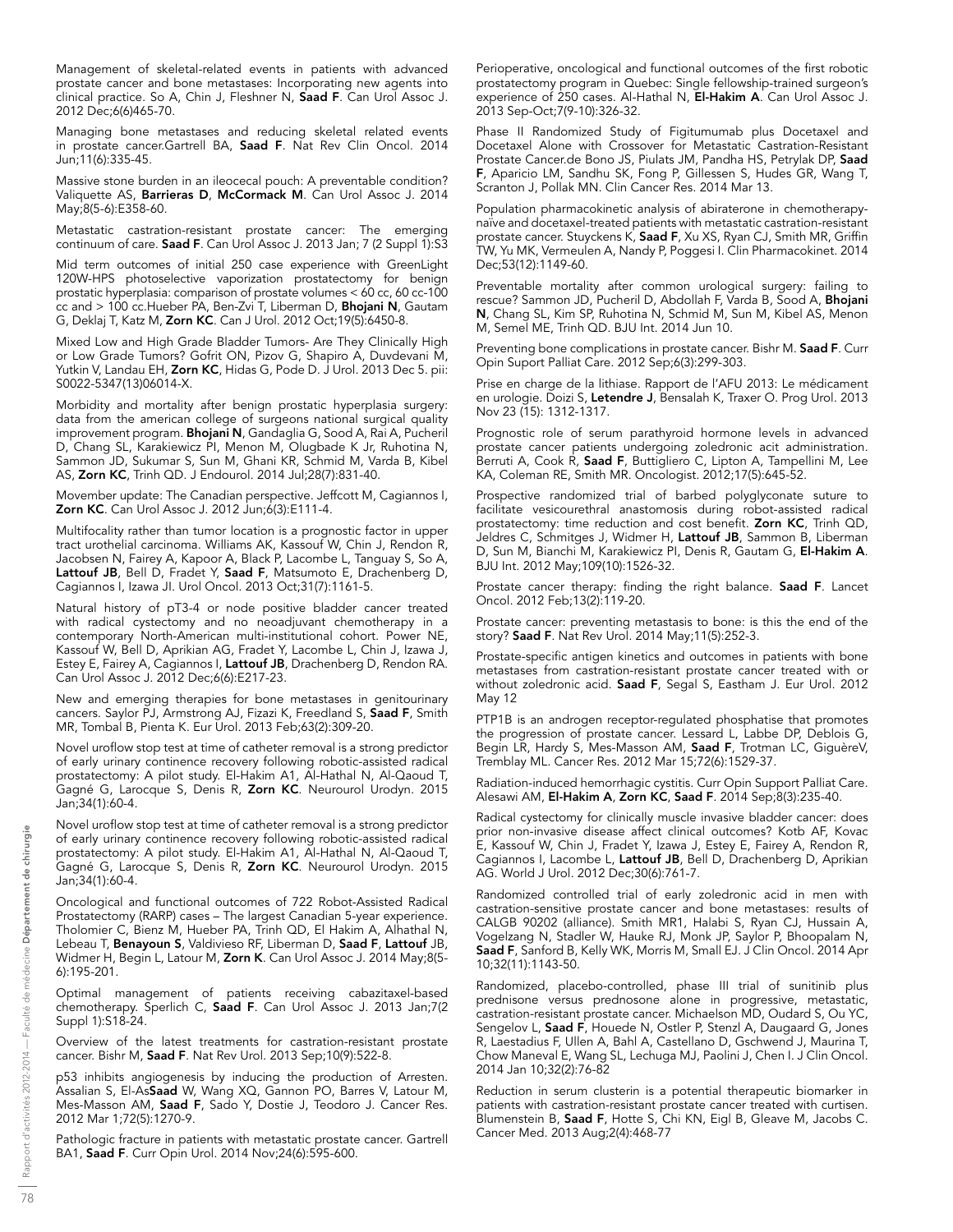Regional differences in practice patterns and associated outcomes for upper tract urothelial carcinoma in Canada. Metcalfe M, Kassouf W, Rendon R, Bell D, Izawa J, Chin J, Kapoor A, Matsumoto E, Lattouf JB, Saad F, Lacombe I, Fradet Y, Fairey A, Jacobson NE, Drachenberg D, Cagiannos I, So A, Black P. Can Urol Assoc J. 2012 Dec;6(6):455-62

Regional differences in practice patterns and outcomes in patients treated with radical cystectomy in a universal healthcare system. Bachir BG, Aprikian AG, Fradet Y, Chin JL, Izawa J, Rendon R, Estey E, Fairey A, Cagiannos I, Lacombe L, Lattouf JB, Bell D, Saad F, Drachenberg D, Kassouf W. Can Urol Assoc J. 2013 Nov;7(11-12:E667-72

Renal and urologic problems: management of ureteric obstruction. Liberman D, McCormack M. Curr Opin Support Palliat Care. 2012 Sep;6(3):316-21.

Risk factors for bladder cancer recurrence after nephroureterectomy for upper tract urothelial tumors: Results from the Canadian Upper Tract Collaboration.Fradet V, Mauermann J, Kassouf W, Rendon R, Jacobsen N, Fairey A, Izawa J, Kapoor A, Black P, Tanguay S, Chin J, So A, Lattouf JB, Bell D, Saad F, Sheyegan B, Drachenberg D, Cagiannos I, Lacombe L. Urol Oncol. 2014 May 22. pii: S1078-1439(14)00147-1.

Risk factors for bladder cancer recurrence after nephroureterectomy for upper tract urothelial tumors: Results from the Canadian Upper Tract Collaboration. Fradet V, Mauermann J, Kassouf W, Rendon R, Jacobsen N, Fairey A, Izawa J, Kapoor A, Black P, Tanguay S, Chin J, So A, Lattouf JB, Bell D, Saad F, Sheyegan B, Drachenberg D, Cagiannos I, Lacombe L. Urol Oncol. 2014 Aug;32(6):839-45.

Robot Assisted Radical Prostatectomy: How I Do It. Part I: Patient Preparation And Positioning. Valdivieso RF, Hueber PA, Zorn KC. Can J Urol. 2013 Oct;20(5):6957-61.

Role of bisphosphonates in non-metastatic prostate cancer. Saad F. Lancet Oncol. 2014 Aug 14. pii: S1470-2045(14)70363-8.

Role of bisphosphonates in non-metastatic prostate cancer. Saad F. Lancet Oncol. 2014 Sep;15(10):1041-2.

Sarcopenia during androgen-deprivation therapy for prostate cancer. Smith JR, Saad F, Egerdie B, Sieber PR, Tammela TL, Ke C, Leder BZ, Goessl C. J Clin Oncol. 2012 Sep 10;30(26:3271-6.

Shockwave lithotripsy-new concepts and optimizing treatment parameters. Bhojani N, Lingeman JE. Urol Clin North Am. 2013 Feb;40(1):59-66.

Short term outcomes of Greenlight vapor incision technique (VIT) of the prostate: comparison of outcomes to Standard Greenlight 120W HPS vaporization in prostate volumes greater than 80 cc. Ben-Zvi T, Hueber PA, Abdollah F, Liberman D, Bhojani N, Gautam G, Zorn KC. Can J Urol 2013 Feb 20(1):6633-6639.

Stategies for biochemical and pathologic quality assurance in a large multi-institutional biorepository: The experience of the PROCURE Quebec prostate cancer biobank. Brimo F, Aprikian A, Latour M, Têtu B, Doueik A, Scarlata E, Hamel L, McKercher G, Saad F, Lacombe L, Carmel M, Chevalier S. Biopreserv Biobank. 2013 Oct;11(5):285-290

Superiority of denosumab to zoledronic acid for prevention of skeletalrelated events: A combined analysis of 3 pivotal, randomised, phase 3 trials. Allan Lipton, Karim Fizazi, Alison T. Stopeck, David H. Henry, Janet E. Brown, Denise A. Yardley, Gary E. Richardson, Salvatore Siena, Pablo Maroto, Michael Clemens, Boris Bilynskyy, Veena Charu, Philippe Beuzeboc, Michael Rader, Maria Viniegra, Fred Saad, Chunlei Ke, Ada Braun, Susie Jun. European Journal of Cancer 48 (2012) 3082-3092

Surgery: Urological laparoscopic training-practice makes perfect. Valdivieso RF, Zorn KC. Nat Rev Urol. 2014 Mar;11(3):138-9.

Surveillance guidelines based on recurrence patterns after radical cystectomy for bladder cancer: the Canadian Bladder Cancer Network experience. Yafi FA, Aprikian AG, Fradet Y, Chin JL, Izawa J, Rendon R, Estey E, Fairey A, Cagiannos I, Lacombe L, Lattouf JB, Bell D, Saad F, Drachenberg D, Kassouf W. BJU Int. 2012 Nov;110(9):1317-23.

Systemic Therapy in Men With Metastatic Castration-Resistant Prostate Cancer: American Society of Clinical Oncology and Cancer Care Ontario Clinical Practice Guideline. Basch E, Loblaw DA, Oliver TK, Carducci M, Chen RC, Frame JN, Garrels K, Hotte S, Kattan MW, Raghavan D, Saad F, Taplin ME, Walker-Dilks C, Williams J, Winquist E, Wootton T, Rumble RB, Dusetzina SB, Virgo KS. J Clin Oncol. 2014 Sep 8. pii: JCO.2013.54.8404. [Epub ahead of print] PubMed PMID: 25199761.

Temporal trends, practice patterns, and treatment outcomes for infected upper urinary tract stones in the United States. Sammon JD, Ghani KR, Karakiewicz PI, **Bhojani N**, Ravi P, Sun M, Sukumar S, Trinh VQ, Kowalczyk KJ, Kim SP, Peabody JO, Menon M, Trinh QD. Eur Urol. 2013 ul;64(1):85-92.

The contemporary role of lymph node dissection during nephroureterectomy in the management of upper urinary tract urothelial carcinoma: The Canadian Experience. Mason Rj, Kassouf W, Bell DG, Lacombe L, Kapoor A, Jacobsen N, Fairey A, Isawa J, Black P, Tanguay S, Chin J, So A, Lattouf JB, Saad F, Matsumoto E, Drachenberg D, Cagiannos I, Fradet, Rendon RA. Urology. 2012 Apr;79(4):840-5.

The current role of circulating tumor cells management of bone metastases in advanced prostate cancer. Fred Saad and Klaus Pantel. Future Oncol. March (2012) 8(3):321-331.

The health care burden of skeletal-related events in renal cell carcinoma patients with bone metastases. Antczak C, Trinh VQ, Sood A, Ravi P, Roghmann F, Trudeau V, Chang SL, Karakiewicz PI, Kibel AS, Krishna N, Nguyen PL, **Saad F**, Sammon JD, Sukumar S, **Zorn KC**, Sun M, Trinh QD. J Urol. 2013 Dec 30(13)06209-5

The Impact of the AndrogenDeprivation Therapy on the Risk of Coronary Heart Disease in Patients with Non-Metastatic Prostate Cancer: A Population-Based Study. Gandaglia G, Sun M, Popa I, Schiffmann J, Abdollah F, Trinh QD, Saad F, Graefen M, Briganti A, Montorsi F, Karakiewicz PI. BJU Int. 2014 Dec 114(66) E82-9.

The natural history of secondary muscle-invasive bladder cancer. Hidas G, Pode D, Shapiro A, Katz R, Appelbaum L, Pizov G, Zorn KC, Landau EH, Duvdevani M, Gofrit ON. BMC Urol. 2013 May 8;13:23.

The promise of heat shock protein inhibitors in the treatment of castration resistant prostate cancer. Ischia J, Saad F, Gleave M. Curr Opin Urol. 2013 May;23(3):194-200.

The role of robot-assisted radical prostatectomy and pelvic lymph node dissection in the management of high-risk prostate cancer: a systematic review.Yuh B, Artibani W, Heidenreich A, Kimm S, Menon M, Novara G6, Tewari A, Touijer K, Wilson T, Zorn KC, Eggener SE. Eur Urol. 2014 May;65(5):918-27.

The search for alternative androgen-deprivation therapies. Saad F. Lancet Oncol. 2013 Apr;14(4):267-8.

The Role of Virtual Cystoscopy, after Multidetector Computed Tomography Imaging Reconstruction without the Use of Contrast Medium, in the Diagnosis and Evaluations of Bladder Tumors: Preliminary Study. Kalokairinou K, Ploumidis A, Kalogeropoulos T, Vlachos L, Stringaris K, Tavernaraki A, Thanos A, Papacharalampous X4, Koutoulidis V, Letendre J, Traxer O, Gouliamos A. Adv Urol. 2014;2014:923958.

TMPRSS2-ERG status is not prognostic following prostate cancer radiotherapy: implications for fusion status and DSB repair. Dal Pra A, Lalonde E, Sykes J, Warde F, Ishkanian A, Meng A, Maloff C, Srigley J, Joshua AM, Petrovics G, van der Kwast T, Evans A, Milosevic M. Saad F, Collins C, Squire J, Lam W, Bismar TA, Boutros PC, Bristow RG. Clin Cancer Res. 2013 Sep 15; 19(18):5202-9.

Toxicities following treatment with bisphosphonates and receptor activator of nuclear factor-kB ligand inhibitors in patients with advanced prostate cancer. Gartrell BA, Coleman RE, Fizazi K, Miller K, Saad F, Sternberg CN, Galski MD. Eur Urol. 2014 Feb;65(2):278-86

Treatment options in castration-resistant prostate cancer: Current therapies and emerging docetaxel-based regimens. Saad F, Miller K. Urol Oncol. 2014 Feb;32(2):70-9.

Treatment Patterns in Males Presenting with Lower Urinary Tract Symptoms to the Emergency Department in the United States. Roghmann F, Ghani KR, Kowalczyk KJ, Bhojani N, Sammon JD, Gandaglia G, Trudeau V, Becker A, Sukumar S, Menon M, Zorn KC, Karakiewicz P, Sun M, Noldus J, Trinh QD. Incidence and J Urol. 2013 Jun 11.

Trends in percutaneous nephrolithotomy use and outcomes in the United States.Ghani KR, Sammon JD, Bhojani N, Karakiewicz PI, Sun M, Sukumar S, Littleton R, Peabody JO, Menon M, Trinh QD. J Urol. 2013 Aug;190(2):558-64.

Trends in surgery for upper urinary tract calculi in the USA using the Nationwide Inpatient Sample: 1999-2009. Ghani KR, Sammon JD, Karakiewicz PI, Sun M, Bhojani N, Sukumar S, Peabody JO, Menon M, Trinh QD. BJU Int. 2013 Jul;112(2):224-30.